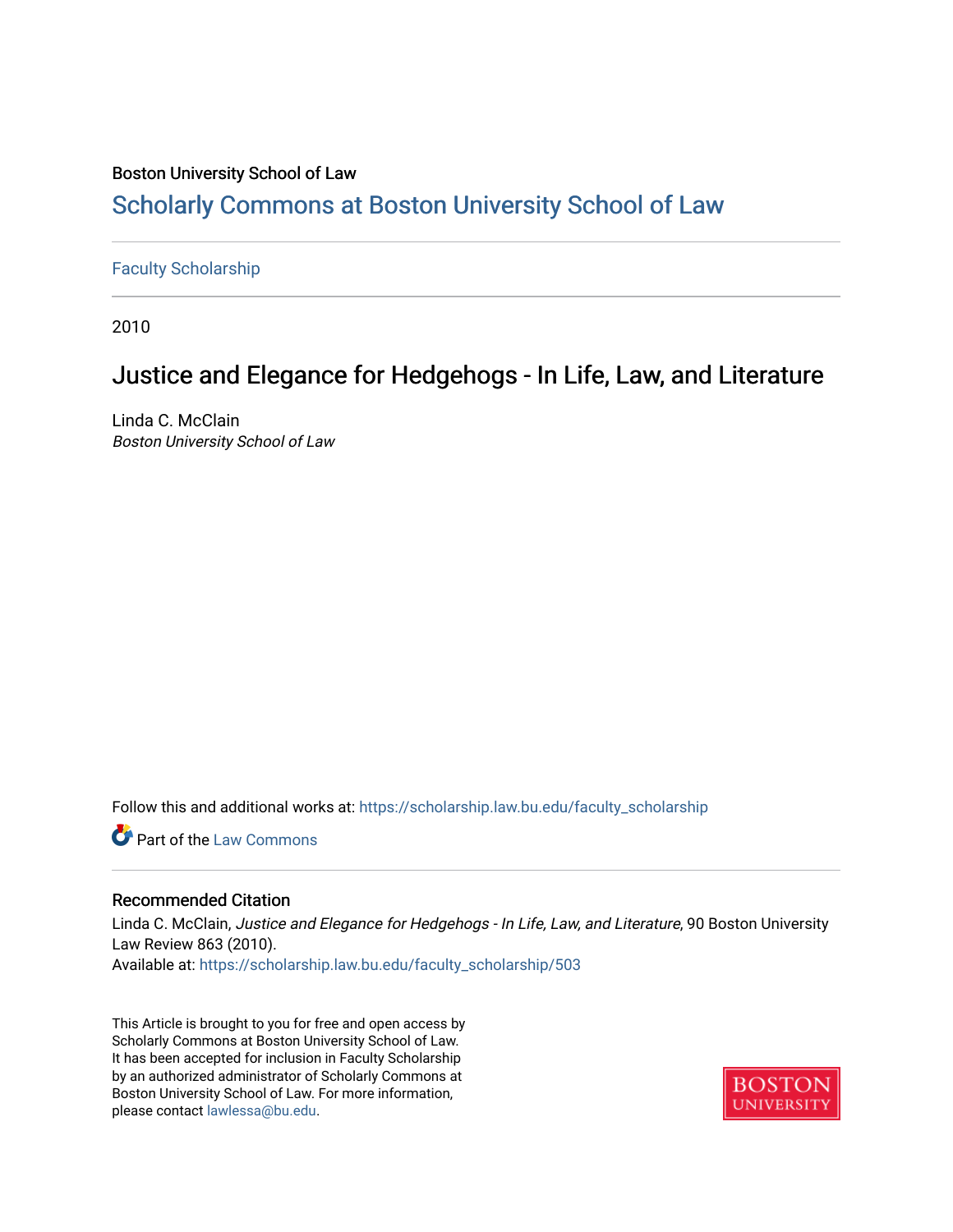

# **JUSTICE AND ELEGANCE FOR HEDGEHOGS – IN LIFE, LAW, AND LITERATURE**

Boston University School of Law Working Paper No. 10-08 (April 23, 2010)

Linda C. McClain

This paper can be downloaded without charge at:

http://www.bu.edu/law/faculty/scholarship/workingpapers/2010.html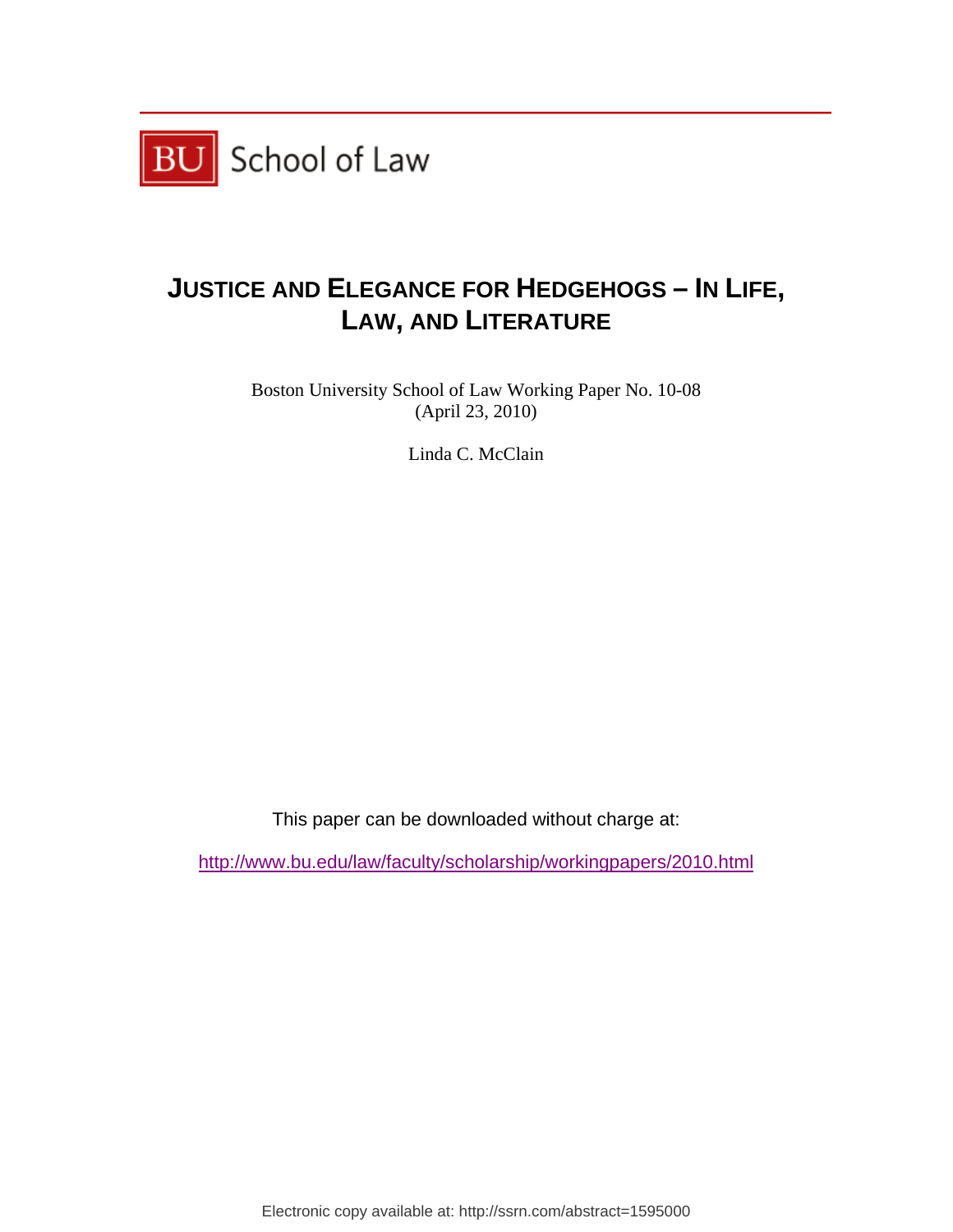# **JUSTICE AND ELEGANCE FOR HEDGEHOGS – IN LIFE, LAW, AND LITERATURE**

# **LINDA C. MCCLAIN\***

|  | Comparing Hedgehogs - An Exercise in Law and<br>B.             |  |
|--|----------------------------------------------------------------|--|
|  |                                                                |  |
|  |                                                                |  |
|  | A. On Being a Hedgehog: Value Holism or Concealed              |  |
|  |                                                                |  |
|  | 1. The Hedgehog's Arduous Search for Value Holism  870         |  |
|  | 2. The Hedgehog's Defense, or Another View of the One          |  |
|  |                                                                |  |
|  | 3. How Injustice – and Indignities – Might Produce a           |  |
|  |                                                                |  |
|  |                                                                |  |
|  |                                                                |  |
|  |                                                                |  |
|  | Design for Living $-$ On the Responsibility for Living a<br>C. |  |
|  |                                                                |  |
|  | REFLECTIONS ON NARRATIVE IN LIFE, LAW, AND LITERATURE  899     |  |

<sup>\*</sup> Professor of Law and Paul M. Siskind Research Scholar, Boston University School of Law. This Article is a revised draft of a paper that I presented at the Boston University School of Law Symposium, *Justice for Hedgehogs*: A Conference on Ronald Dworkin's Forthcoming Book, September 25-26, 2009. Thanks to conference participants for helpful comments. Thanks also to Dean Martha Minow, Richard Fallon, and the students in the Harvard Public Law Workshop for their careful engagement with an earlier draft of this Article. I also benefitted from presenting this work in the Law and Society Speaker Series at Suffolk University Law School, and I thank, in particular, Frank Rudy Cooper and Jessica Silbey for insightful comments. Thanks to James Fleming both for his constructive input on this paper and for organizing this conference. I appreciate the hard work by my editor Stephanie Hoffman and her colleagues on the *Boston University Law Review*. Finally, I thank Ronald Dworkin for providing readers such a creative and original work with which to engage. A generous summer research grant from Boston University supported this project. Comments are welcome: lmcclain@bu.edu.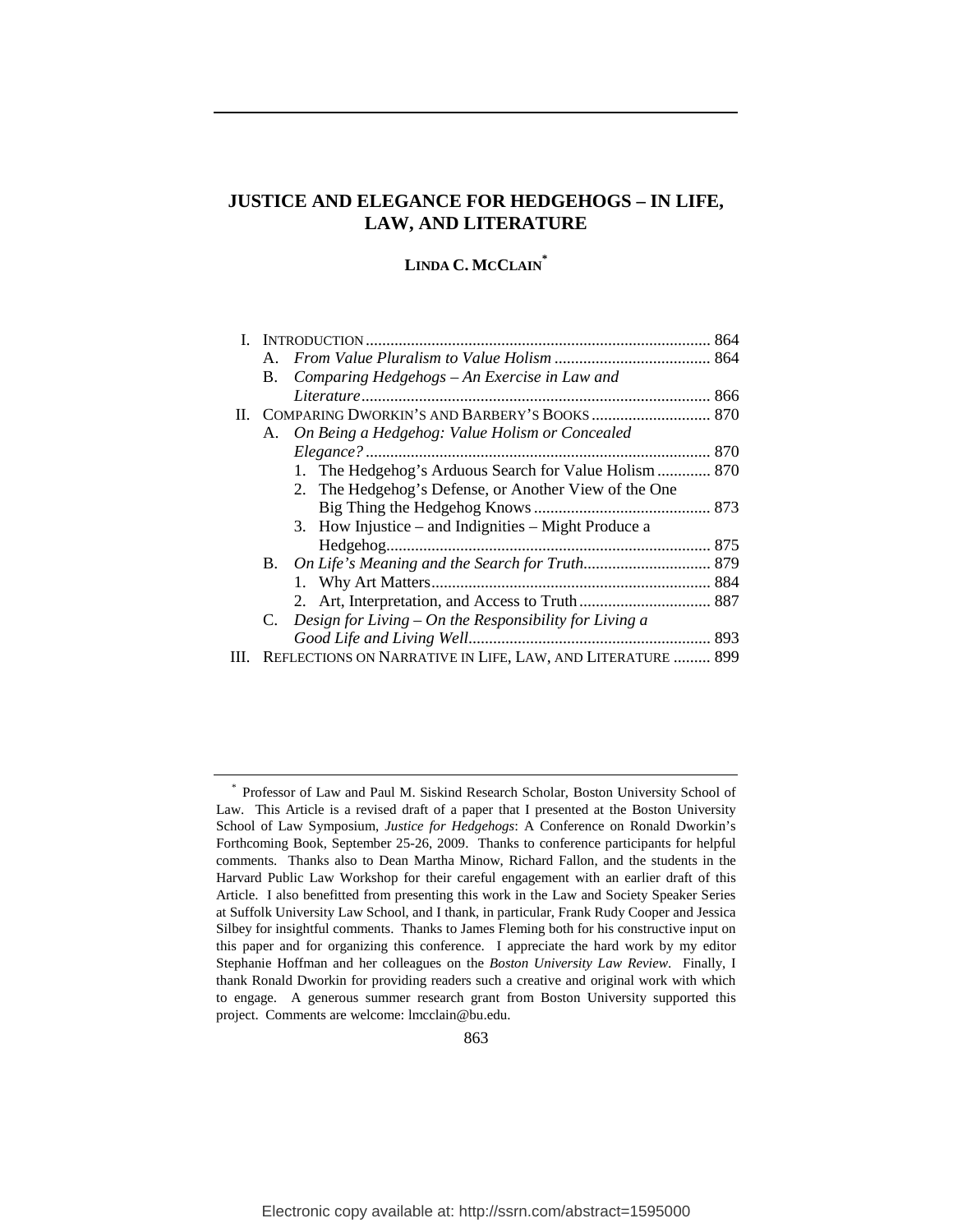#### 864 *BOSTON UNIVERSITY LAW REVIEW* [Vol. 90:863

### I. INTRODUCTION

The title and topic of my Article, "Justice and Elegance for Hedgehogs – in Life, Law, and Literature," owes its genesis to pure coincidence; I noticed the best-selling novel, *The Elegance of the Hedgehog*, by Muriel Barbery<sup>1</sup> on a book display table at the same time that I embarked on reading *Justice for Hedgehogs* in preparation for this conference. In this Article, I will argue that certain features of Dworkin's book and Barbery's novel make it fruitful to read them in tandem and that the comparison may be serendipitous, but not arbitrary. Dworkin's frequent turn to literature and to literary interpretation as germane to his project might warrant description of *Justice for Hedgehogs* as a work in "law and literature." By this, I refer to two aspects of the law and literature methodology: (1) a focus on interpretation as a common task in law and literature; and (2) a focus on narrative. The two books use the term "hedgehog" in distinct ways: in Dworkin's case, to connote unity of value and, in Barbery's, to connote a solitary life of concealed elegance. Nonetheless, I will argue that it is illuminating to consider how the main characters of *The Elegance of the Hedgehog* – and their narratives – look when measured by the framework offered by Dworkin's book.

#### A. *From Value Pluralism to Value Holism*

At a time when value pluralism and even value polarization seem to be undeniable facts of contemporary life,<sup>2</sup> Ronald Dworkin unrepentantly defends the unity of value. In his book, *Justice for Hedgehogs*, Dworkin defends this "large and old philosophical thesis" against various "foxy causes," such as value skepticism, value pluralism, value conflict, and the supposed opposition between the values of self-interest and those of personal and political morality.3 Dworkin's point of departure is the Greek poet Archilochus's saying, "The fox knows many things, but the hedgehog knows one big thing," made famous in liberal philosopher Isaiah Berlin's essay, *The Hedgehog and* 

<sup>&</sup>lt;sup>1</sup> MURIEL BARBERY, THE ELEGANCE OF THE HEDGEHOG (Alison Anderson trans., Europa Editions 2008) (2006). As I edit this Article, the novel has been on the *New York Times* Paperback Best Sellers list for over a year. *Paperback Best Sellers: Fiction: Trade*, N.Y. TIMES, Feb. 21, 2010, § BR, at 20 (ranking *The Elegance of the Hedgehog* in the top twenty for over a year).

<sup>2</sup> Normative and legal pluralism remain topics of intense interest in social and political life and in law and the legal academy. *See generally, e.g.*, WILLIAM A. GALSTON, LIBERAL PLURALISM (2002); Brian Z. Tamanaha, *Understanding Legal Pluralism*, 30 SYDNEY L. REV. 375 (2008). For example, on recent diagnoses of "values polarization" in the United States and its relationship to value pluralism, see Linda C. McClain, *Red Versus Blue (and Purple) States and the Same-Sex Marriage Debate: From Values Polarization to Common Ground?*, 77 UMKC L. REV. 415, 415-20 (2008).

<sup>3</sup> RONALD DWORKIN, JUSTICE FOR HEDGEHOGS (forthcoming 2010) (Apr. 17, 2009 manuscript at 7-15, on file with the Boston University Law Review).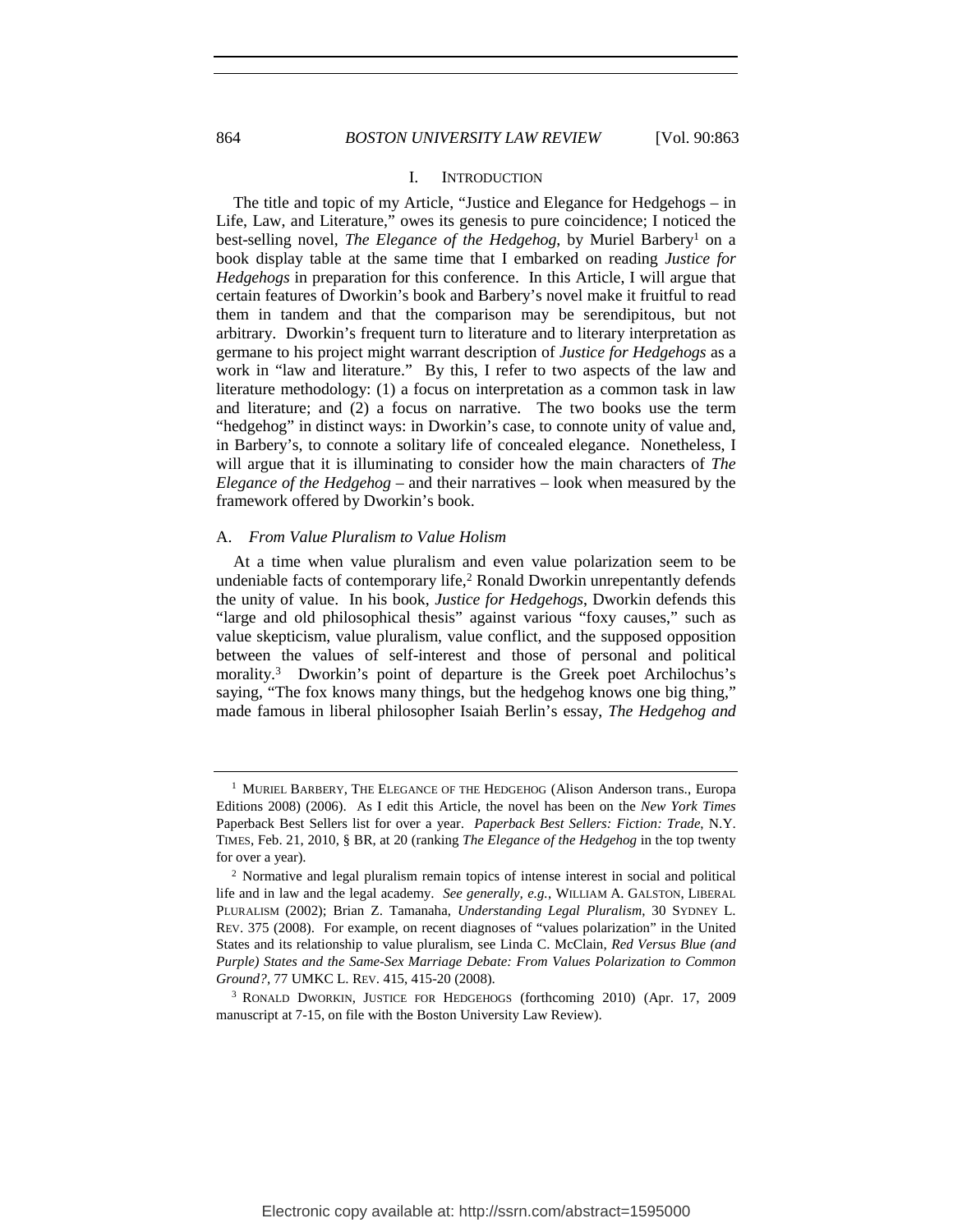*the Fox*. 4 In *Justice for Hedgehogs*, Dworkin argues for the *integration* of ethics, personal morality, and political morality and contends that law is a branch of political morality that in turn is a branch of morality, broadly understood.<sup>5</sup> The hedgehog's "full value holism" is its "faith that all true values form an interlocking network, that each of our convictions about what is good or right or beautiful plays some role in supporting each of our other convictions in each of those domains of value."6 As in much of Dworkin's work, a critical step is identifying, and persuading readers of, shared principles with potent explanatory force in making sense of convictions and illuminating common ground.7 In this new work, *human dignity* is the basic concept from which flow principles of self-respect and authenticity, with a corresponding special "responsibility project" each person has, to identify and pursue value in life.8 As in Dworkin's other work, *interpretation* is a critical method for achieving integration. But in contrast to Dworkin's previous concentration on developing an account of interpretation in law and political morality, *Justice for Hedgehogs* has greater ambitions: it theorizes about common features of the interpretive process across many different fields, and also puts interpretation at the heart of how people answer fundamental questions about what it means to live well and how we should treat each other.

Dworkin's project of developing an interpretive account of the unity of value spans many centuries of philosophy. It addresses basic questions about the nature of interpretation in literature and other fields. It asserts fundamental contrasts between the process of establishing truth in science and the process of doing so in other fields of human endeavor. It appeals to readers' basic intuitions about how to live, why their lives – and the lives of others – are important, and whether and why something is true. Alongside the hedgehog and fox are many characters facing ethical and moral challenges. Dworkin takes his reader on an intellectual journey that includes encounters with poems by Yeats, plays by Shakespeare, revered paintings, characters from classic novels, and theories of literary interpretation.<sup>9</sup> The broad scope and ambition of Dworkin's book push it beyond the category of a conventional work of jurisprudence. Indeed, "law" is the explicit focus of just one short chapter of

<sup>4</sup> Isaiah Berlin, *The Hedgehog and the Fox*, *in* RUSSIAN THINKERS 22, 22 (Henry Hardy & Aileen Kelly eds., 1978).

<sup>5</sup> DWORKIN, *supra* note 3 (manuscript at 76).

<sup>&</sup>lt;sup>6</sup> *Id.* (manuscript at 76-77).

<sup>7</sup> *See, e.g.*, RONALD DWORKIN, IS DEMOCRACY POSSIBLE HERE? 7 (2006); RONALD DWORKIN, LIFE'S DOMINION: AN ARGUMENT ABOUT ABORTION, EUTHANASIA, AND INDIVIDUAL FREEDOM 9-23 (1993) [hereinafter DWORKIN, LIFE'S DOMINION]. For my assessment of these works, see, for example, McClain, *supra* note 2, at 420-37 (evaluating *Is Democracy Possible Here?*); Linda C. McClain, *Toleration, Autonomy, and Governmental Promotion of Good Lives: Beyond "Empty" Toleration to Toleration as Respect*, 59 OHIO ST. L.J. 19, 95-100 (1998) (evaluating *Life's Dominion*).

<sup>8</sup> DWORKIN, *supra* note 3 (manuscript at 10-11).

<sup>9</sup> *See id.* (manuscript at 79-109).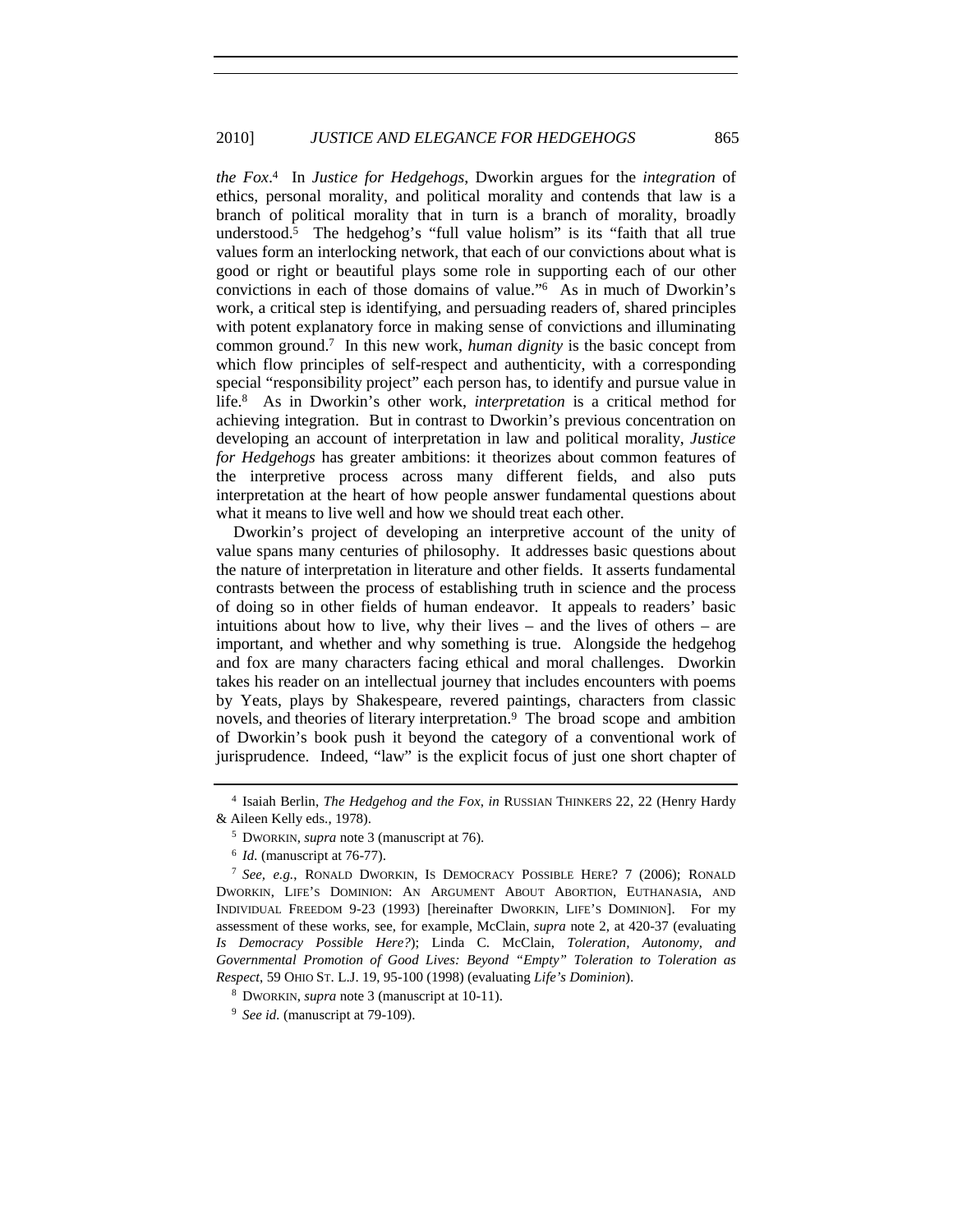the book, where Dworkin challenges a two-system view of law and morality.10 For these reasons, *Justice for Hedgehogs* emboldens – if not invites – assessments that step outside the four corners of conventional legal scholarship. This Article is in that spirit.

# B. *Comparing Hedgehogs – An Exercise in Law and Literature*

The genesis of this Article, as noted above, $11$  was a coincidence: how many current book titles, after all, refer to hedgehogs?<sup>12</sup> A seemingly random choice based on an amusing coincidence appeared more serendipitous and less arbitrary when I noticed that reviewers described Barbery's novel as a "philosophical fable,"<sup>13</sup> in which the book's two protagonists "create eloquent" little essays on time, beauty and the meaning of life."14 What intrigued me even more as I began to read the novel is that these two protagonists, Renée (Madame Michel), a fifty-four-year-old concierge, and Paloma, a twelve-yearold girl, are closet intellectuals who hide their intelligence and talent from the world around them and live a secretive life of the mind. Hiding one's light under a bushel seems to be the opposite of the expected life of an academic, and thus an intriguing plot device. Further, Barbery's "elegance of the hedgehog" – Renée's strategy of concealment and avoidance – seems antithetical to the value holism of Dworkin's hedgehog, who seeks integration of ethics and morality, such that the best account of ethics, or *living well* ("what they should aim to be and achieve in their own lives"), informs the best understanding of morality, or *living a good life* ("how people must treat other people").15 Indeed, a life path of concealment and avoidance is the opposite of the challenge model of ethics as modeled by Dworkin himself, who relentlessly devotes his talents and intelligence to tackling basic questions of justice and equality and educating the public about pressing legal and political questions, earning the accolade "our leading public philosopher."16

In this Article, I will argue that certain features of Dworkin's book and Barbery's novel make it productive to compare them. Reading Dworkin's book in tandem with a work of literature is fitting given Dworkin's own frequent turn to literature and to literary interpretation in *Justice for* 

<sup>&</sup>lt;sup>10</sup> *Id.* (manuscript at 252-58). Political morality and rights receive a bit more attention, but here, Dworkin urges the reader to incorporate by reference his previous writings. *Id.* (manuscript at 208). 11 *See supra* text accompanying note 1.

 $12$  As it turns out, more than I initially thought; this comparative project would look quite different if I had first happened upon HUGH WARWICK, THE HEDGEHOG'S DILEMMA: A TALE OF OBSESSION, NOSTALGIA, AND THE WORLD'S MOST CHARMING MAMMAL (2008).

<sup>13</sup> BARBERY, *supra* note 1, at cover (citing ELLE (Italy)).

<sup>14</sup> Caryn James, *Thinking on the Sly*, N.Y. TIMES, Sept. 7, 2008, § BR, at 23.

<sup>&</sup>lt;sup>15</sup> Dworkin, *supra* note 3 (manuscript at 8).<br><sup>16</sup> T.M. Scanlon, *Partisan for Life*, N.Y. REV. BOOKS, July 15, 1993, at 45 (reviewing DWORKIN, LIFE'S DOMINION, *supra* note 7).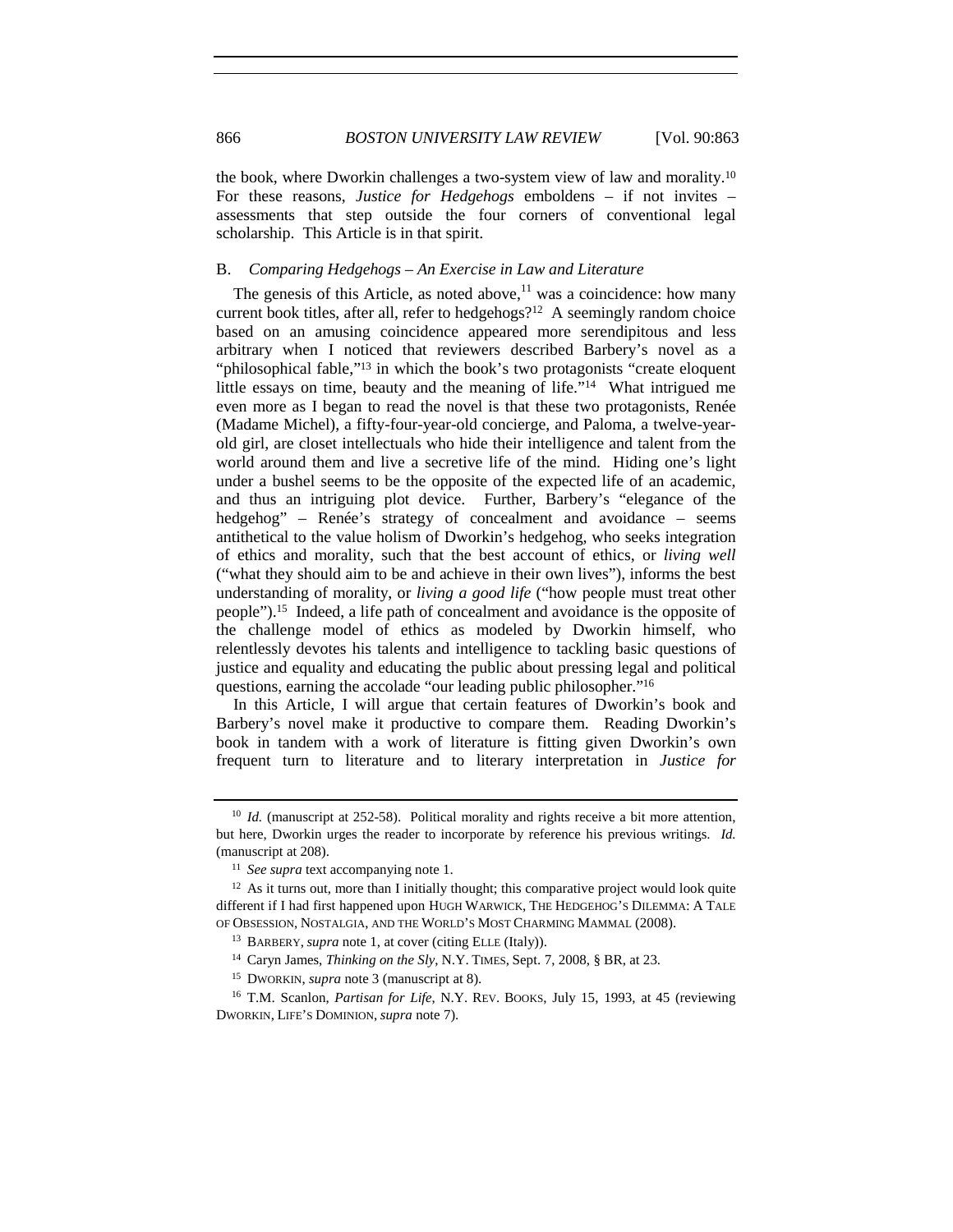*Hedgehogs*, which might support deeming it a work in "law and literature." By this, I refer to two aspects of the law and literature methodology: (1) a focus on interpretation as a common task in law and literature; and (2) a focus on narrative, or stories.

With respect to the first dimension, *Justice for Hedgehogs* frequently discusses art, literature, philosophy, and music to illustrate arguments about the centrality of interpretation as a method for determining truth. It argues for certain critical features that hold across all domains of interpretation.17 Interpretation is also germane to *The Elegance of the Hedgehog*, in which the characters richly discuss the meaning of great art and literature and why they move us. Both books ponder the significance of nature – of evolution, of humans as animals and yet distinct from other animals because of human consciousness.18

With respect to the second dimension, both Dworkin's book and Barbery's novel make use of narrative. *The Elegance of The Hedgehog* consists of narratives and journal entries by its two central characters. This structure allows the reader to relate intimately to the narrators and to travel with them on their journeys of self-discovery and transformation. The narrative form makes their worldviews palpable and accessible. Moreover, through these narratives, the author anchors philosophy to a story as a way of "exploring the bearing philosophy could really have on one's life, and how."19

Narrative is also at the heart of *Justice for Hedgehogs* in several ways. First, Dworkin draws analogies between life and literature, arguing for a "narrative view" of life; each person has a special responsibility to construct a narrative of his or her life.<sup>20</sup> Second, Dworkin turns to characters in classic works of literature – for example, *A Tale of Two Cities* – to illustrate his points about lives lived well or badly.21 This use of literary examples makes considerable sense given Dworkin's philosophy that our responsibility project resonates with a "narrative view" of our lives.<sup>22</sup> Thus, he suggests that we can look at lives of literary characters to sort out questions of free will or

<sup>&</sup>lt;sup>17</sup> In previous work, Dworkin argued that "we can improve our understanding of law by comparing legal interpretation with interpretation in other fields of knowledge, particularly literature." RONALD DWORKIN, A MATTER OF PRINCIPLE 146 (1985).

<sup>18</sup> *See, e.g.*, BARBERY, *supra* note 1, at 59; DWORKIN, *supra* note 3 (manuscript at 11). 19 Interview by Virginia Musumeci with Muriel Barbery (Apr. 15, 2008), http://www.bookbrowse.com/author\_interviews/full/index.cfm?author\_number=1656 (quoting Barbery).

<sup>20</sup> DWORKIN, *supra* note 3 (manuscript at 144).

<sup>&</sup>lt;sup>21</sup> Dworkin discusses how self-blame featured in the life of Sydney Carton (from Charles Dickens's *A Tale of Two Cities*): he blamed himself for living a bad life out of "weakness and indolence," and "until his redemption, drank his life away beside the winding sheet in his candle." *Id.* (manuscript at 126, 129). However, Carton also managed to redeem his life "because an extraordinary coincidence made it possible for him to do a far, far better thing than he had ever done." *Id.* (manuscript at 131). 22 *Id.* (manuscript at 144).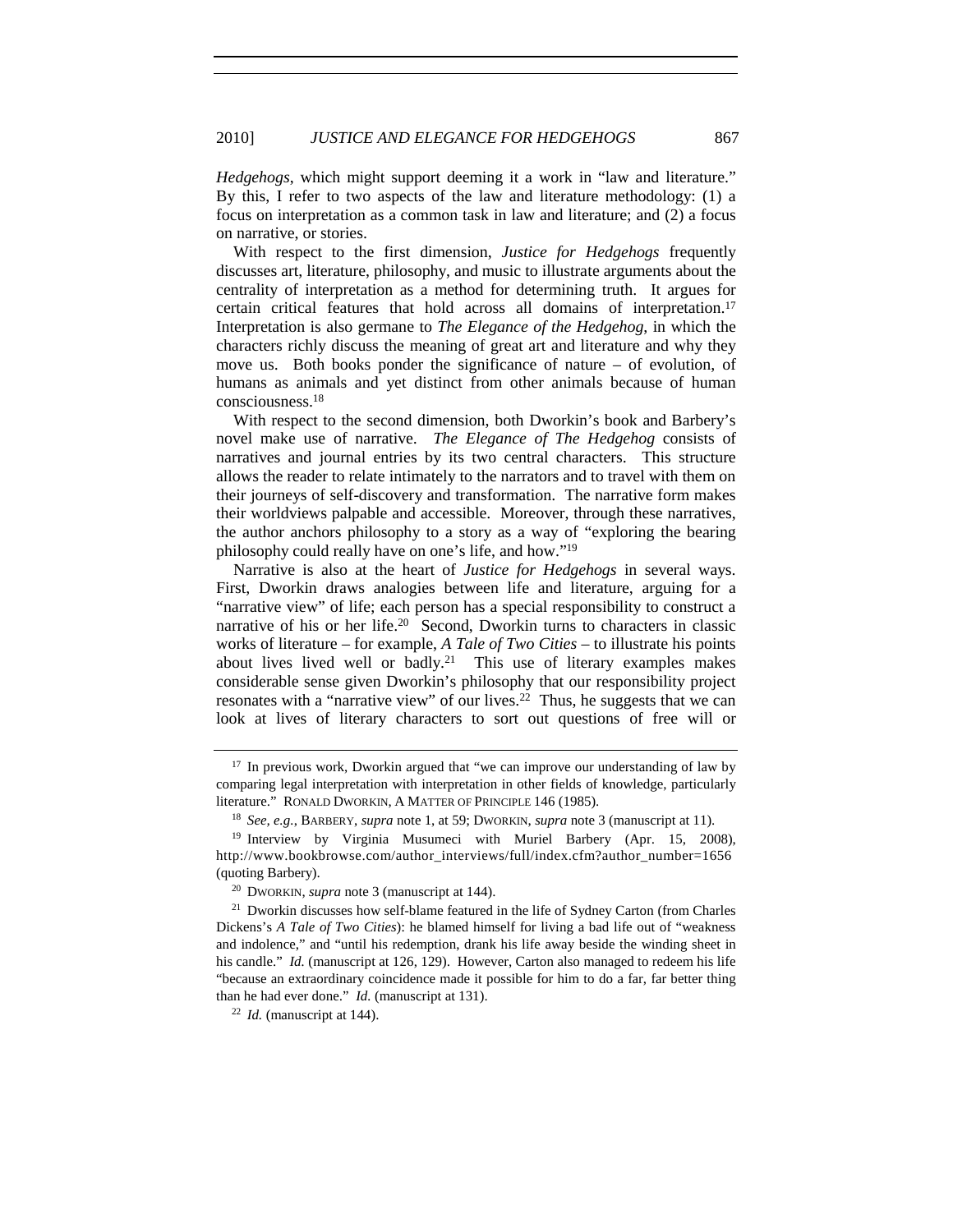determinism and ask, were such characters responsible for their actions? Moreover, he draws an analogy between questions we might ask about Emma Bovary, for example, and questions we might ask about finding responsibility in our own lives:

You judge your responsibility it [sic] in the same way as you might ask, for example, whether Emma Bovary was responsible for what she did or whether her crippling social and domestic environment was such as to exclude responsibility. You make sense of that question about her by occupying the world of the novel and treating it as real. Given that assumption, you rely only on what you find in that world – facts about Madame Bovary's circumstances as they might appear to her – her thoughts, ambitions, motives, decisions, acts, and environment – to decide about her judgmental responsibility. We can treat ourselves in much the same way. We can take our decisions at [sic] they seem to us and then ask about our responsibility for the story we have written through those decisions.23

This turn to narratives in Dworkin's book nicely invites my own examination of the lives led by the two narrators in *The Elegance of the Hedgehog*, and of how well Dworkin's key conceptions fit the characters' narratives.

A third way that narrative features in *Justice for Hedgehogs* is Dworkin's intimate style. By addressing his reader as "you," he appears to engage in a sustained narrative of his substantive philosophy. He unveils the pieces of his argument step by step, and, at each step, explains to his reader what a certain assumption or principle means, seeking to persuade his reader that this is, in fact, how he or she thinks. For example, as Dworkin elaborates on his account of ethics and sets out his two principles of self-respect and authenticity, he tells his reader that he assumes "that you suppose, self-consciously or not, that it is a matter of *objective* importance how your life goes."24 Instead of the more typical formulation, "one might think," or "one might believe," he consistently speaks of what "you" might think or believe.<sup>25</sup> He admonishes his reader.<sup>26</sup> As he proceeds, he insists on his reader's active engagement, peppering the reader with questions and imagining responses he or she might make. He brings the reader in to acknowledge what "our problem" is in working out tensions between certain principles: "We must show respect for the equal objective importance of every person's life while not cheating on our responsibility to make something valuable of our own life."27 He writes of what "we" must do to solve these problems, immediately returning to his readers to explain what this would mean if they were persuaded by and tried to

<sup>23</sup> *Id.*

<sup>24</sup> *Id.* (manuscript at 129).

<sup>25</sup> *Id.* (manuscript at 129, 162).

<sup>26</sup> *Id.* (manuscript at 129).

<sup>27</sup> *Id.* (manuscript at 174).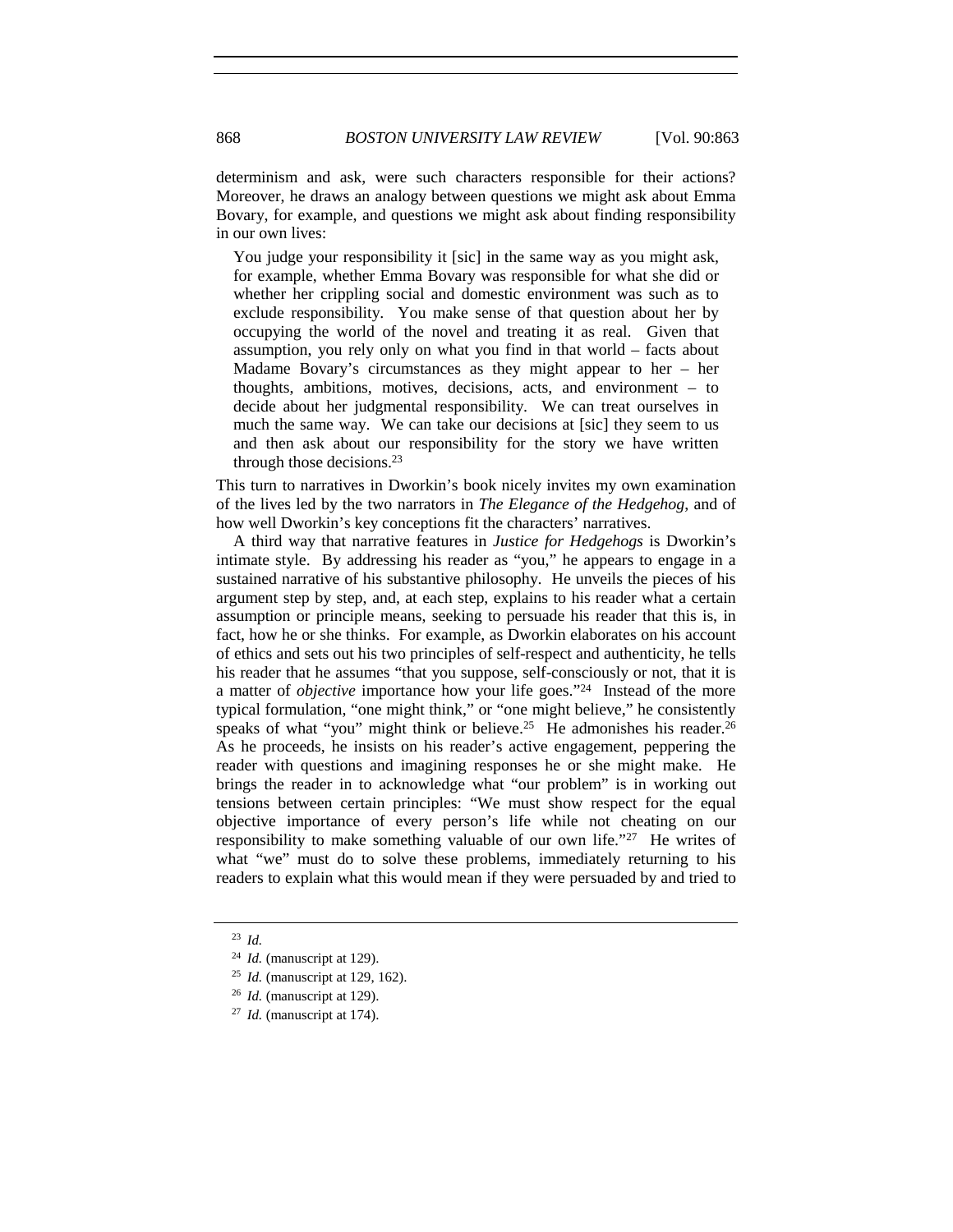live by a particular interpretation of a particular principle.28 At times, Dworkin and the "you" he addresses are united in rejecting certain arguments.29

This narrative format, exemplified through Dworkin's use of "you," relates to the book's "general strategy" of a first person, rather than third person approach to responsibility: "When we begin in the first rather than the third person we pay more attention to how it feels to be confronted with a decision. We pay more attention, in particular, to the impossibility of deciding without taking responsibility for how one has decided."30 Because Dworkin begins with ethics, or what we owe ourselves, and works out from there to morality, his focus is, in effect, phenomenological. Rather than asking what people ought to do under certain hypothetical situations, he asks, "how and why people normally hold themselves responsible for what they have done, and why, in some circumstances, they do not and should not do so."31

Dworkin enlists narrative and adopts a narrative style with a view to persuading readers of value holism. This use is in tension with another role of narrative, as scholars of law and literature teach: to disrupt. Stories may serve as checks against grand theories or models of reasoning that seem to reassure by providing an organizing framework. Martha Minow argues, "Stories disrupt these rationalizing, generalizing modes of analysis with a reminder of human beings and their feelings, quirky developments, and textured vitality."<sup>32</sup> By "invit[ing] both teller and listener to confront messy and complex realities," storytelling "promotes communication and thinking about how to connect the past and the future by thinking about what to do."33 Stories, in their "textured vitality," seem to take us into the domain of the fox toward pluralism, since there are as many stories as there are lives and narrators. Indeed, the mode of the story form lends itself to "portraying the plurality of human viewpoints on any given event," which can enable expanding one's imagination.<sup>34</sup> Minow explains that "commitments to narrative revel in particularity, difference, and resistance to generalization."35

This notion of narratives as disruptive is in apparent tension with Dworkin's unity of value project, but, by contrast, fits comfortably with Barbery's novel. Renée's and Paloma's narratives challenge the fixed and comfortable ways of understanding the world held by those around them. I will consider whether these narratives also disrupt the theoretical framework offered by Dworkin

<sup>28</sup> *Id.*

<sup>29</sup> *See, e.g.*, *id.* (manuscript at 166) ("Someone – not you – might say: it is no reason to choose one set of interpretations of our principles that we avoid conflict by doing so.").

<sup>30</sup> *Id.* (manuscript at 139).

<sup>31</sup> *Id.*

<sup>32</sup> Martha Minow, *Stories in Law*, *in* LAW'S STORIES: NARRATIVE AND RHETORIC IN LAW 24, 36 (Peter Brooks & Paul Gewirtz eds., 1996).

<sup>33</sup> *Id.* at 33.

<sup>34</sup> *Id.* at 33-34.

<sup>35</sup> *Id.* at 35.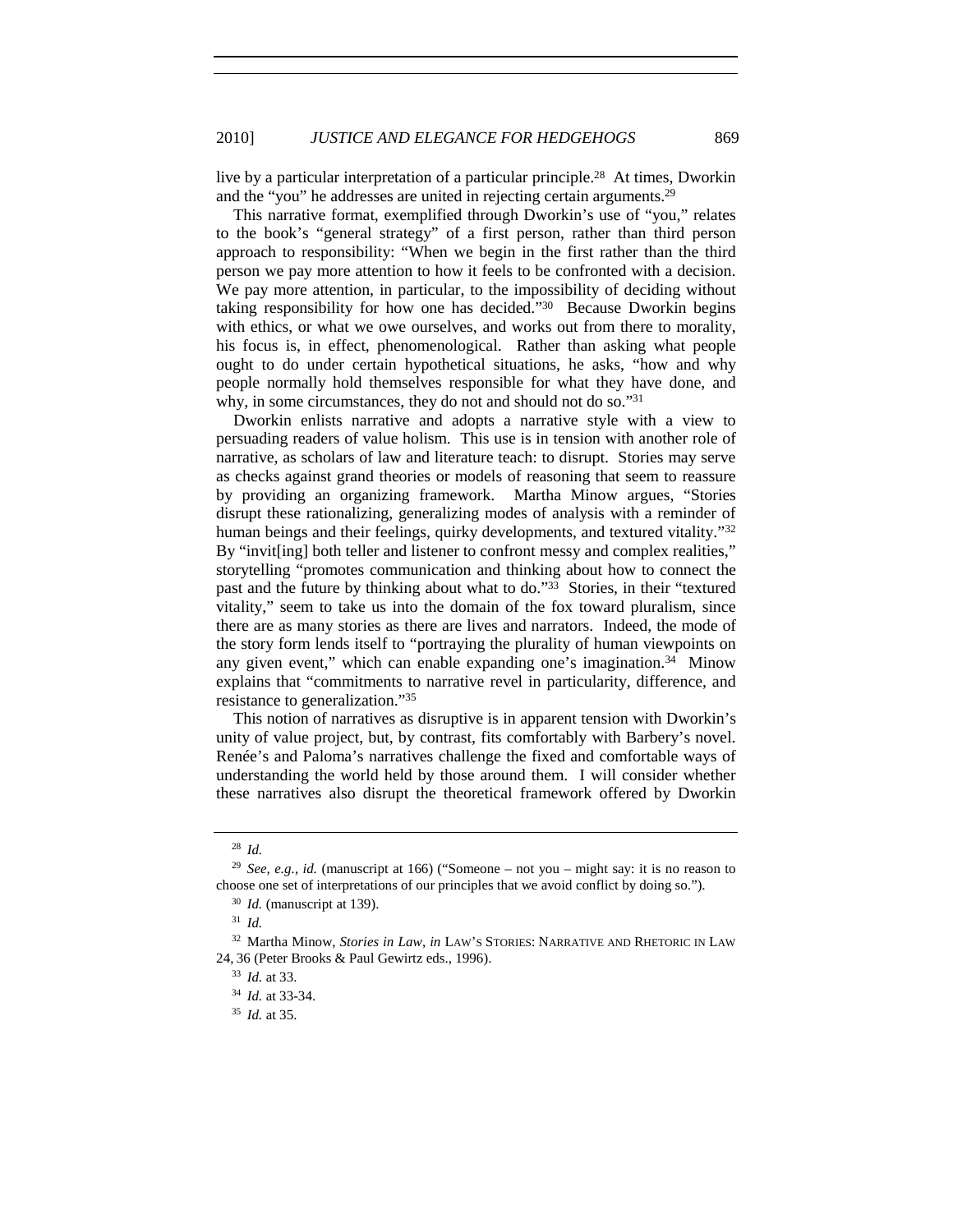himself, of life as a performance and of personal responsibility to construct a coherent narrative. Stories standing alone, of course, do not tell us what to do; nor do they yield "principles likely to provide consistency in generalizations to guide future action."36 Interpretation is necessary. Just as interpretation is central to Dworkin's task of value holism, the narrators in *The Elegance of the Hedgehog* embark on their own interpretive projects.

In the rest of this Article, I explore what Dworkin's and Barbery's books have in common beyond the word "hedgehog" in their titles. I will first note the two distinct ways in which these books use this term: to connote unity of value versus to connote a solitary life of concealed elegance. I then consider how the main characters of *The Elegance of the Hedgehog* – and their narratives – look when measured by the framework offered by Dworkin's book. In particular, I look at what factors led the novel's characters to live concealed lives, and how these factors implicate issues of justice. I look at the characters' stance on life's meaning and on why art matters. I will examine whether and how their approach to their lives maps onto Dworkin's conception of a special responsibility for living a good life and living well. I also suggest how dignity – and indignity – features explicitly in Dworkin's normative framework and implicitly in the novel, making my comparison fruitful. Finally, I offer some concluding reflections on the role of narrative in law and literature.

### II. COMPARING DWORKIN'S AND BARBERY'S BOOKS

#### A. *On Being a Hedgehog: Value Holism or Concealed Elegance?*

#### 1. The Hedgehog's Arduous Search for Value Holism

During the conference, Dworkin argued for the worldview associated with Archilochus's famous hedgehog who knows "one big thing."37 Some speakers supported this project, while others argued against the premise of a unity of value and more in favor of what Dworkin calls "foxy causes."38 In the essay that made that hedgehog famous, Isaiah Berlin associated the proverb with reflecting a "great chasm" in worldviews of writers and thinkers.39 The hedgehog represents the "monist," or those who "relate everything to a single central vision, one system less or more coherent or articulate, in terms of which they understand, think and feel – a single, universal, organising principle in

<sup>36</sup> *Id.*

<sup>37</sup> *See* Ronald Dworkin, *Keynote Address:* Justice for Hedgehogs, 90 B.U. L. REV. 469 (2010).

<sup>38</sup> In support, see generally C. Edwin Baker, *In Hedgehog Solidarity*, 90 B.U. L. REV. 759 (2010); for a critique, see Martha Minow & Joseph Singer, *In Favor of Foxes: Pluralism as Fact and Aid to the Pursuit of Justice*, 90 B.U. L. REV. 903 (2010).

<sup>39</sup> Berlin, *supra* note 4, at 22.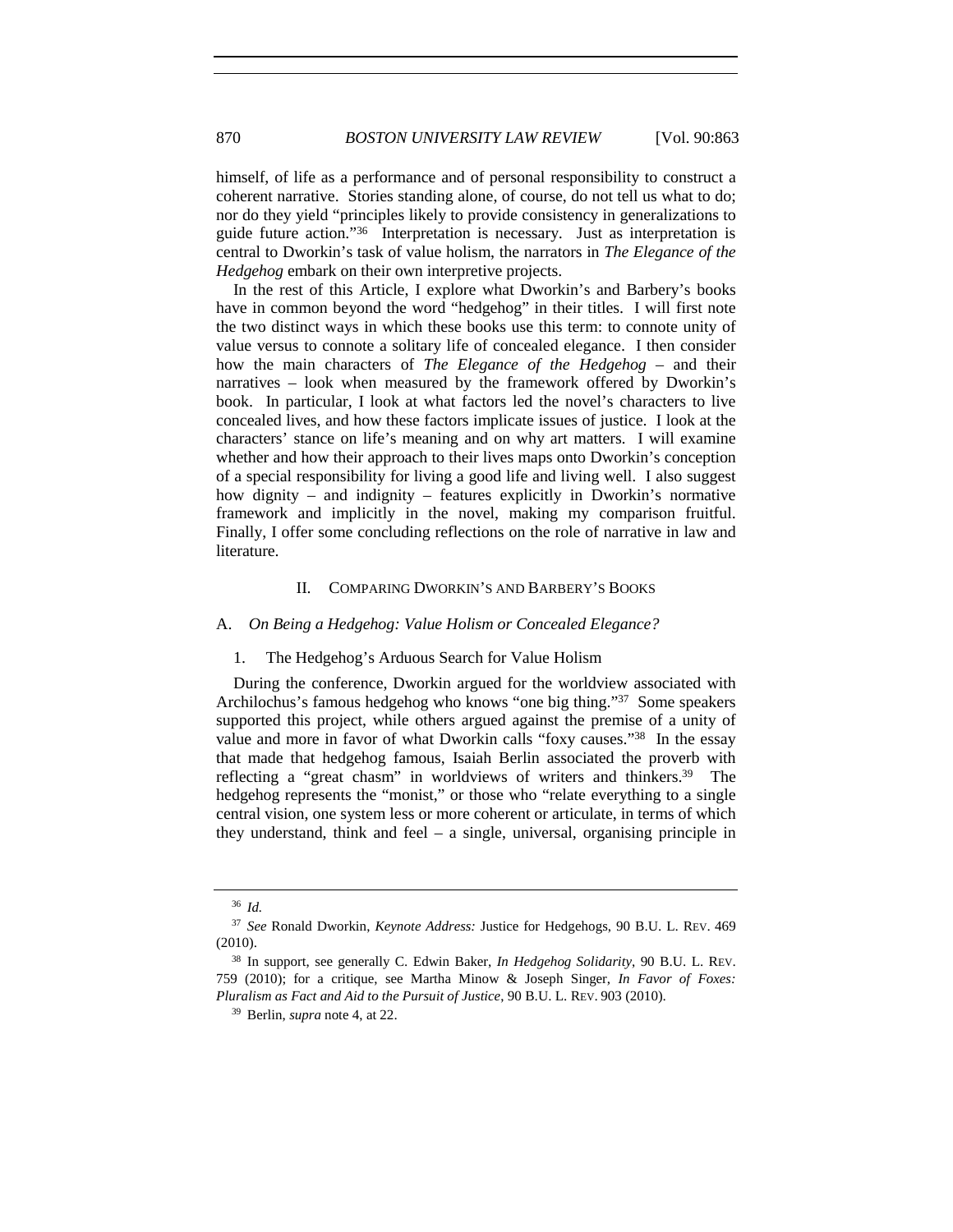terms of which alone all that they are and say has significance."40 On the fox side is the "pluralist," or "those who pursue many ends, often unrelated and even contradictory, connected, if at all, only in some *de facto* way, for some psychological or physiological cause, related to no moral or aesthetic principle."41

Dworkin's "one big thing" is a value holism of rather astonishing scope. He refers to "the hedgehog's faith that all true values form an interlocking network, that each of our convictions about what is good or right or beautiful plays some role in supporting each of our other convictions in each of those domains of value."42 He ventures into the domain of ethics to a degree he has not before. He seeks "to illustrate as well as defend the unity of at least ethical and moral values: . . . a theory of what living well is like and what, if we want to live well, we must do for – and not do to – other people."<sup>43</sup> This idea is a "substantive creed; it proposes a way to live."44 Dworkin aims to provide a "template" for unifying ethics and morality.45

The life that Dworkin envisions for one with the hedgehog's faith is arduous. Questions about value, Dworkin insists, are unavoidable: "So long as we live at all we cannot escape the question of what to do and that question presupposes at least the sense of the opinion that it is better to act in one way rather than another.<sup>246</sup> In insisting on human responsibility to live an In insisting on human responsibility to live an examined life, Dworkin analogizes life to art: "The unexamined life, as the

- <sup>42</sup> DWORKIN, *supra* note 3 (manuscript at 76-77).
- <sup>43</sup> *Id.* (manuscript at 7).
- <sup>44</sup> *Id.*

<sup>&</sup>lt;sup>40</sup> *Id.* This usage of the hedgehog as monist, or pursuing one big thing, is popular. An internet search revealed, for example, a journal on contemporary culture, *The Hedgehog Review*, with each issue addressing a single theme, and *The Hedgehog Blog: Political and Social Observations from Two Aspiring Hedgehogs Who Love the Isaiah Berlin Essay*, which evaluates politicians based on whether they focus on a few big things or on lots of details. HEDGEHOG REV.: CRITICAL REFLECTIONS ON CONTEMP. CULTURE, http://www.virginia.edu/iasc/publications\_hedgehog\_review.php (last visited Mar. 7, 2010); Hedgehog Blog, http://hedgehogcentral.blogspot.com (last visited Mar. 7, 2010). Motivational speaker Jim Collins offers a video series, "The Hedgehog Concept," promising to help people and businesses find their "personal hedgehog." Jim Collins, The Hedgehog Concept, http://www.jimcollins.com/media\_topics/hedgehog-concept.html (last visited Mar. 7, 2010). In an editorial, Peggy Noonan invoked Berlin's distinction to criticize President Obama, early in his term, for seeming *neither* a fox *nor* a hedgehog. Peggy Noonan, Editorial, *Neither a Hedgehog nor a Fox*, WALL ST. J., Mar. 21, 2009, at A11.

<sup>41</sup> Berlin, *supra* note 4, at 22.

<sup>&</sup>lt;sup>45</sup> *Id.* (manuscript at 15). The hedgehog's holism extends to rejecting many other apparent tensions or binaries, for example, between positive and negative liberty and between liberty and equality. *Id.* (manuscript at 230-31). Some of Dworkin's arguments for unity or a common set of principles recapitulate assertions in his earlier work; some are new. Engaging with these arguments is outside the scope of this Article.

<sup>46</sup> *Id.* (manuscript at 259).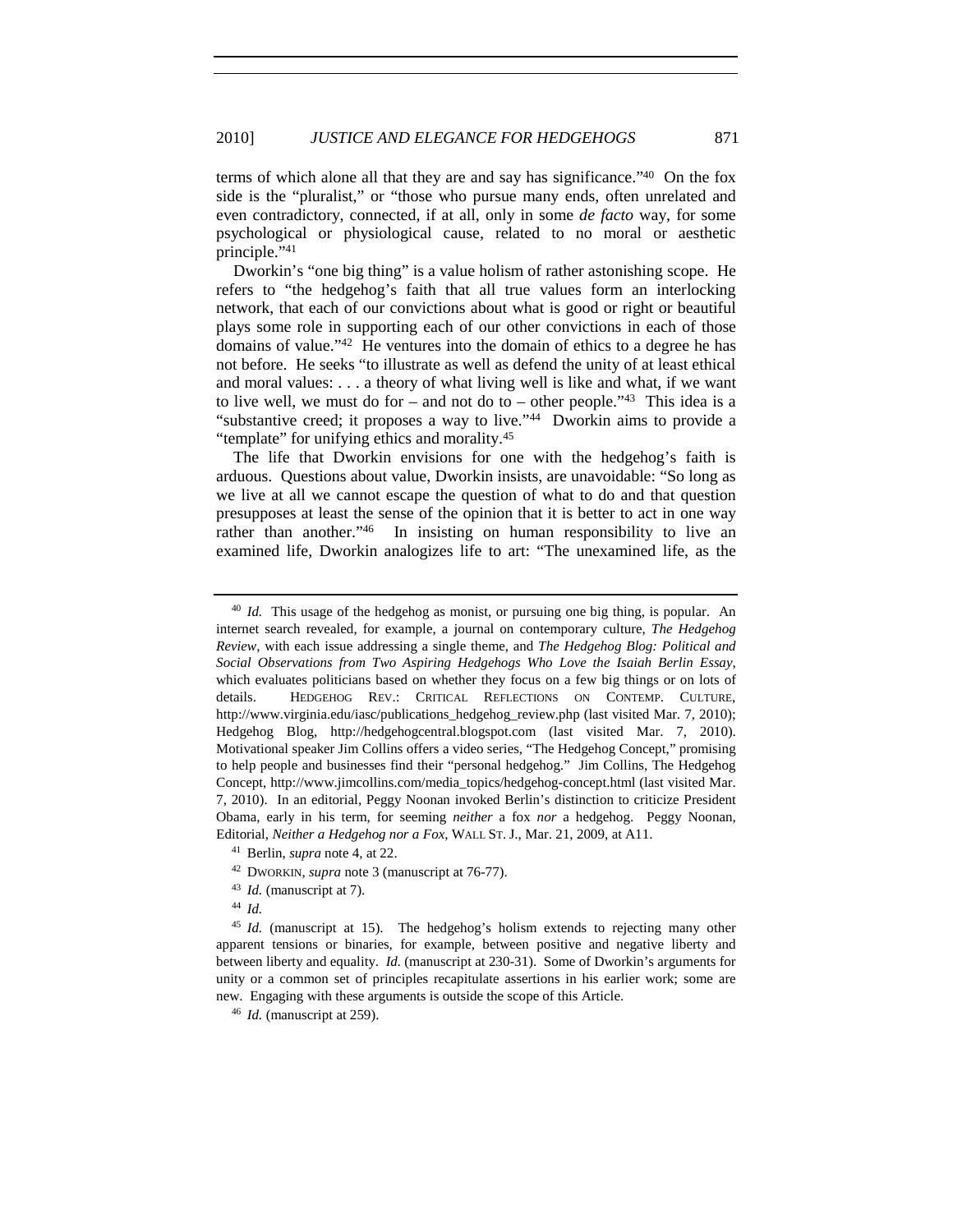ancient philosophers warned us, is a bad life. Just as a certain kind or level of originality is essential to responsibility in art, so it is essential to responsibility in living."47

What does responsibility in living require? Dworkin posits a "responsibility project" of interpretive reasoning, which "aims to integrate our various convictions in as large a network of moral convictions as we can, trying to make sure we act out of our convictions rather than for other motives."48 Responsibility is central to his two "dignity" principles of self-respect and authenticity, that "each person has a special, personal responsibility for identifying what counts as success in his own life," and for creating a "coherent narrative" of his life "that he himself has chosen and endorses."49 Government, in turn, he posits, must respect these two dignitary principles.

In a surprising turn to religious language (given his theory's reliance upon interpretation and argument, rather than revelation), Dworkin refers to his "catechism" that integration and authenticity are both necessary to reach correct interpretations.50 We aim to achieve an integration in which we can believe.<sup>51</sup> The role of persuasive argument is central: unlike scientific truth, truth with respect to values rests on *interpretation*. "Value judgments are true, when they are true, not in virtue of any matching but in virtue of the substantive case that can be made for them. The moral realm is the realm of argument, not brute, raw fact."52 Thus, Dworkin speaks repeatedly of "earning" the right to speak of truth.

As Dworkin explains the process by which we should exercise moral responsibility, he uses the motif of expanding domains and claiming territory.53 We should "seek deep coherence among our convictions," claiming more territory for conviction as we "make our convictions into as dense and effective a filter surrounding our decision making as we can."54 No one can achieve these goals perfectly, and so moral responsibility is a "work in progress."55 Moral and political philosophers, in Dworkin's schema, have a special role and responsibility to engage in moral interpretation in which they "construct articulate bodies of value and principle out of widely shared but disparate moral inclinations, reactions, ambitions and traditions."56 This division of labor helps by providing templates to other people who share similar values in their own process of reflection.

<sup>47</sup> *Id.* (manuscript at 260).

<sup>48</sup> *Id.* (manuscript at 10).

<sup>49</sup> *Id.* (manuscript at 126).

<sup>50</sup> *Id.* (manuscript at 166).

<sup>51</sup> *Id.*

<sup>52</sup> *Id.* (manuscript at 9).

<sup>53</sup> *Id.* (manuscript at 70).

<sup>54</sup> *Id.* (manuscript at 70, 76).

<sup>55</sup> *Id.* (manuscript at 71).

<sup>56</sup> *Id.*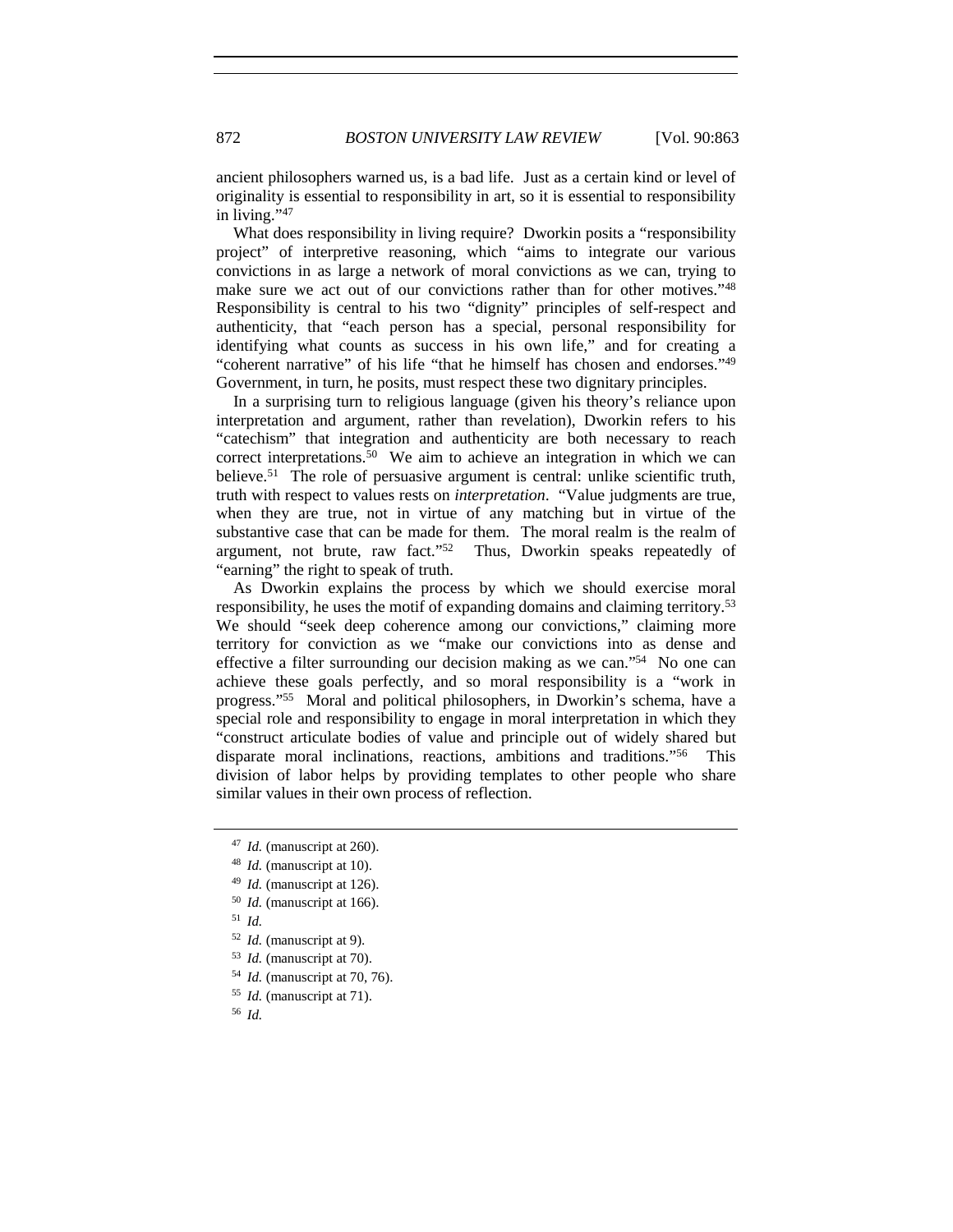What, then, is a good life? "Someone lives well when he identifies and pursues a good life for himself and does so with dignity: with respect for the importance of other people's lives as well as his own and for their responsibility to seek a good life as well as his own."57 In this passage, the unity of ethics and morality is evident.

An intriguing feature of Dworkin's book, stemming perhaps from his use of perception of an analogy between life and art, is his notion of life having "adverbial," not "adjectival," value. "The value of the striving is adverbial: it does not lie in the goodness or impact of the life realized."58 Here he draws heavily on the Romantics' notion of making one's life a work of art, of living life as a skillful performance. This notion also has an existentialist cast, as he refers to the challenge of living in a way that "stands up to" the inevitability of death:

Each of us bursts at once with life and the shadow of inevitable death: we are alone among animals conscious of that apparently absurd situation. The only value we can find in living that stands up to death is adverbial value. We must find the value of living – the meaning of life – in living well just as we find value in painting or writing or singing or diving well. There is no other enduring value or meaning in our lives, but that is meaning and value enough.59

I will return to this distinction between adverbial and adjectival value in my analysis of Barbery's novel. $60$ 

2. The Hedgehog's Defense, or Another View of the One Big Thing the Hedgehog Knows

*The Elegance of the Hedgehog* makes different use of the hedgehog than to contrast the unity and the plurality of value, as the author makes explicit about halfway into the novel. The hedgehog stands for concealed elegance and the unexpected contrast between external appearance and a keen and solitary inner life. Renée, fifty-four-years-old and the concierge for twenty-seven years of a "fine hôtel particulier" in Paris, is a closet intellectual and autodidact.<sup>61</sup> Early on, she describes herself as "short, ugly, and plump;" she did not go to college and has always been "poor, discreet, and insignificant."62 She is all too willing to play to social prejudices by behaving as her assumed betters – the residents of the building – expect her to behave:

Because I am rarely friendly – though always polite  $-$  I am not liked, but am tolerated nonetheless: I correspond so very well to what social

<sup>57</sup> *Id.* (manuscript at 260).

<sup>58</sup> *Id.*

<sup>59</sup> *Id.* (manuscript at 11).

<sup>60</sup> *See infra* Part II.B.1.

<sup>61</sup> BARBERY, *supra* note 1, at 19.

<sup>62</sup> *Id.*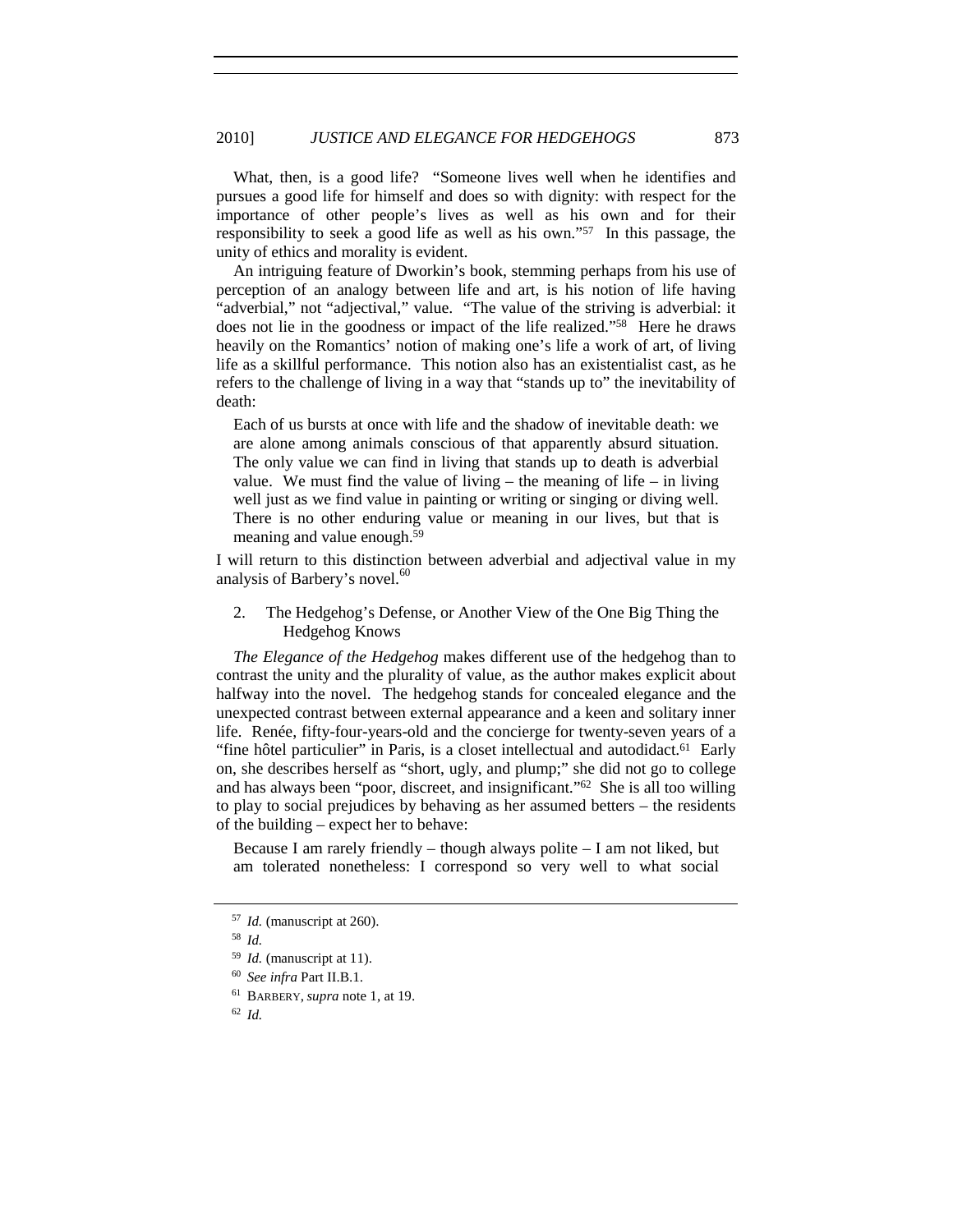prejudice has collectively construed to be a typical French concierge that I am one of the multiple cogs that make the great universal illusion turn, the illusion according to which life has a meaning that can be easily deciphered.63

Renée has arranged her life so that the residents of the building hear the television running in the front room of her loge, confirming their social expectations, while she is free to hide herself "in the back room, perfectly euphoric, [her] eyes filling with tears, in the miraculous presence of Art."64

Renée's lifetime of concealment comes to an end when a new tenant, Mr. Kakuro Ozu, discerns that there is more to her than she lets on. His ability to see her in turn triggers a more discerning gaze by the book's other main protagonist, Paloma, after Kakuro asks Paloma's opinion of their concierge and says that he thinks she is "a clandestine erudite princess."65 This confirms Paloma's own suspicions and she decides that Renée has the elegance of the hedgehog:

She radiates intelligence. And yet she really makes an effort, like, you can tell she is doing everything she possibly can to act like a concierge and come across as stupid. But I've been watching her . . . Madame Michel has the elegance of the hedgehog: on the outside, she's covered in quills, a real fortress, but my gut feeling is that on the inside, she has the same simple refinement as the hedgehog: a deceptively indolent little creature, fiercely solitary – and terribly elegant.66

The hedgehog is, indeed, a solitary animal. If attacked, it will "curl into a prickly and unappetizing ball that deters most predators."<sup>67</sup> This defensive meaning of hedgehog is an interpretation that Berlin himself notes. He begins his essay by reporting differing scholarly interpretations of Archilochus's famous words and observes that they "may mean no more than that the fox, for all his cunning, is defeated by the hedgehog's one defence."68 Here, the protective ball into which Renée retreats has two elements: first, projecting a personal appearance and using a manner of speech that play to class prejudice and second, turning her loge into an inner sanctum, while allowing its exterior to satisfy social expectations.

Is Renée also a hedgehog in the sense that Dworkin means? Does she – like his hedgehog – seek "value holism?"69 Is she engaged in a responsibility

<sup>69</sup> DWORKIN, *supra* note 3 (manuscript at 76-77).

<sup>63</sup> *Id.*

<sup>64</sup> *Id.* at 21.

<sup>65</sup> *Id.* at 144.

<sup>66</sup> *Id.* at 143.

<sup>67</sup> National Geographic, Hedgehog: *Erinaceus Europeaeus*, http://animals.nationalgeographic.com/animals/mammals/hedgehog.html (last visited Sept. 22, 2009). 68 Berlin, *supra* note 4, at 22.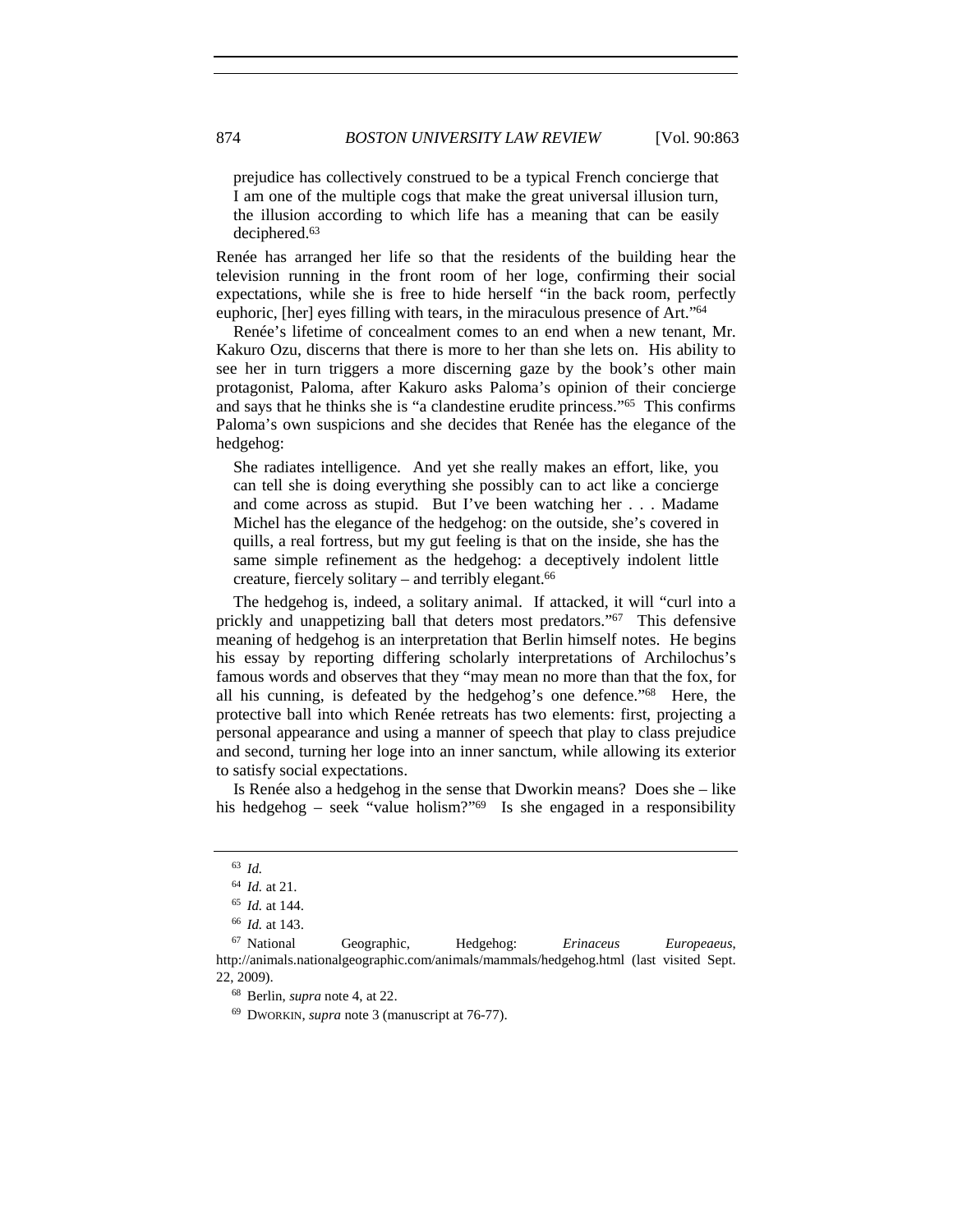project? Is her conscious decision to separate her inner life (in which she lives well) and her outer life (as a cog in the machine) an example of "compartmentalization," in which she accepts the Dworkinian project of treating the making of our lives as a challenge that "we can perform well or badly,"70 but declines the challenge outside of the world of her loge? Or does this splitting result from her conviction that the clandestine life of the mind is the most she can hope for given her social position, so that her inner life, in which she is living well, does not spill into a broader good life, which embraces morality?

If Renée begins the novel as a hedgehog, in its solitary, defensive aspect, then the narrative arc of the novel pushes her toward unity and integrating the different domains of her life. The arrival of the new tenant, Kakuro, disrupts the status quo of the building so that Renée and Paloma cannot continue their lives of concealment. Commenting on the family of the former, now deceased, tenant whom Kakuro is replacing, Renée (a devoted reader of Leo Tolstoy's novels) unthinkingly mutters, "You know, all happy families are alike . . . there's nothing more to it," leading Kakuro to give her an odd look and reply, "'Every unhappy family is unhappy in its own way.'"<sup>71</sup> He then asks the name of Renée's cat and, upon learning it is Leo, sends her a beautifully bound copy of *Anna Karenina*. 72 His own cats are named Kitty and Levin (main characters from Tolstoy's book).

The rupture in Renée's life is shattering as well as liberating. For the first time in her life, she is truly seen by someone, first by Kakuro and then Paloma. In turn, Renée is able to discern that Paloma hides her true intelligence. Although Renée believes her class position makes her friendship with a wealthy and accomplished man like Kakuro impossible, they prove to be kindred spirits, with startlingly similar tastes in art, music, film, and literature. For the first time, she is willing to leave the fortress of her concealment.

#### 3. How Injustice – and Indignities – Might Produce a Hedgehog

Justice is not an explicit focus of Barbery's novel, but we might fruitfully ask whether injustice contributes to producing the hedgehog's concealment. The problem of injustice is implicit in the novel's disclosure of how class hierarchy, privilege, and prejudice prevent people from truly recognizing and seeing other people. This seems to offend principles of the personal morality Dworkin advances: the first principle of dignity, self-respect, requires that, just

<sup>70</sup> *Id.* (manuscript at 11).

<sup>71</sup> BARBERY, *supra* note 1, at 135.

<sup>72</sup> *Id.* at 135, 173. Renée's love of Tolstoy novels provides another curious linkage between Berlin's essay and Barbery's novel. Berlin originally subtitled his essay, "An Essay on Tolstoy's View of History." ISAIAH BERLIN, THE HEDGEHOG AND THE FOX: AN ESSAY ON TOLSTOY'S VIEW OF HISTORY (1953). It is to certain scenes in *Anna Karenina* that Renée's mind turns at crucial times as she reflects on the meaning of life. *See* BARBERY, *supra* note 1, at 122-24.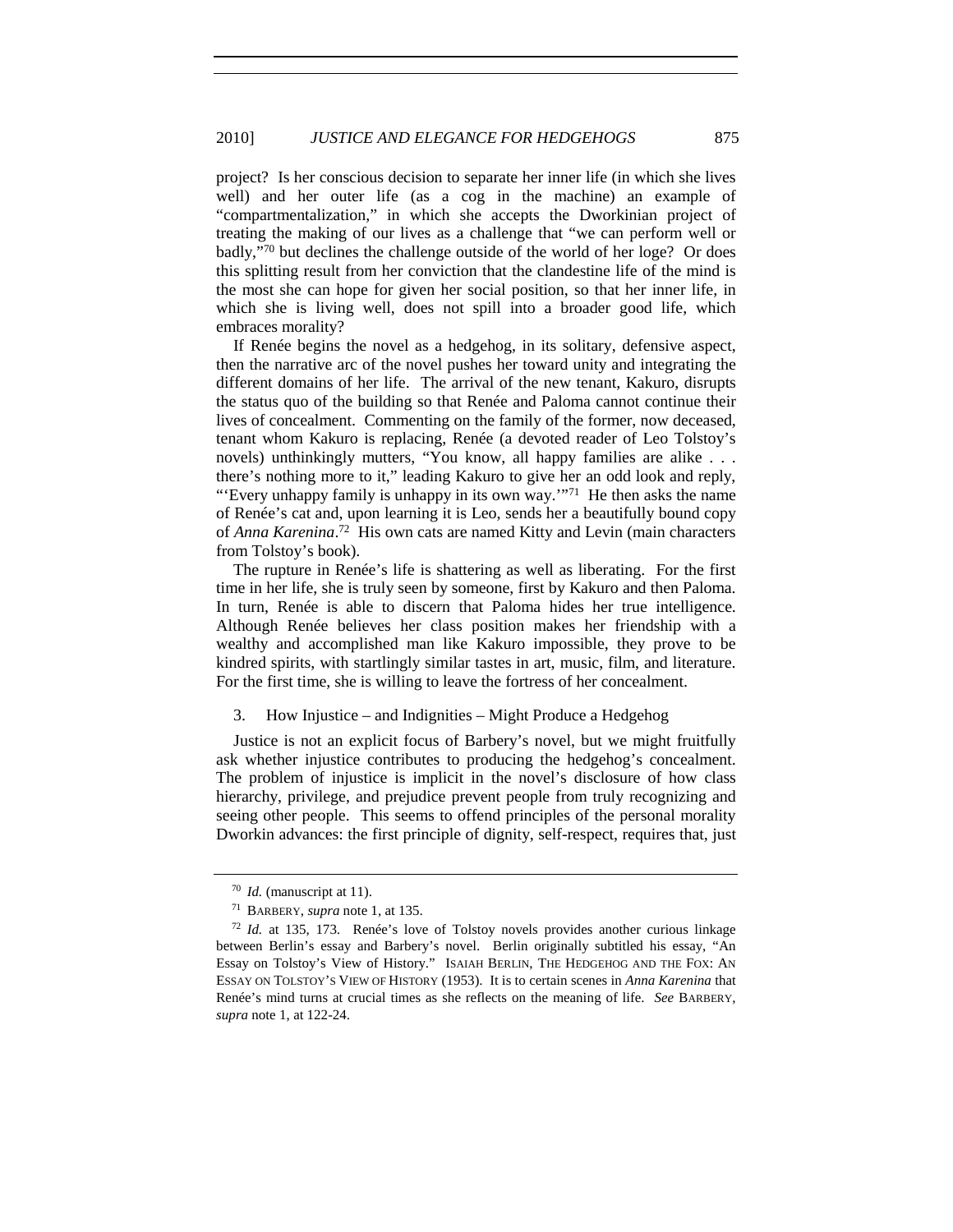as we think it objectively important that our own life go well, we recognize it is also objectively important that other people's lives go well.<sup>73</sup> Renée's childhood poverty also implicates questions of political morality – of equal concern and respect  $-$  to the extent it is an example of what Dworkin calls "unjust poverty."74 These constraining background conditions have narrowed, though not completely determined, Renée's sense of how she might live.

Dworkin navigates the familiar tension between free will and determinism with a narrative view of life that fits with a person's special responsibility to seek value in his or her life, rather than viewing actions as externally caused.<sup>75</sup> Renée's narrative reveals a character who is an agent in her own life and yet has a deterministic view of her possibilities, due to constraining background conditions. Throughout the novel, Renée's poverty acts as the explanation for her solitary life as an autodidact and her concealment of that life. A teacher's pity and kindness in school opened her to the joys of the written word and she experiences a second birth – a hunger in her soul that she will assuage with books. She rules out social interaction to share this joy because of her social position.76 Constraining background conditions limit her ability to feed her hunger through continuing formal education. "At the age of twelve I left school and worked at home and in the fields alongside my parents and my brothers and sisters. At seventeen I married."77 This peaceful marriage, in which she is able to be herself, confounds her expectations of fate: "To be poor, ugly and, moreover, intelligent, condemns one, in our society, to a dark and disillusioned life, a condition one ought to accept at an early age."78 Soon, she and her husband are concierges together. "In the collective imagination," she explains, married concierges are "a close-knit pair consisting of two entities so insignificant that only their union can make them apparent."<sup>79</sup> On this prejudiced view, the concierge couple "seems to be utterly devoid of such passions as love and desire" and, like the "totemic poodle" they are "expected to have," "destined to remain ugly, stupid, submissive and boastful."80

Renée accepts, but resists, determinism. Scornful of these demeaning class expectations, she caters to them by concealing her inner life. This inner life is her form of resistance. Thus, she tells the reader:

[I]f, thus far, you have imagined that the ugliness of ageing and conciergely widowhood have made a pitiful wretch of me, resigned to the lowliness of her fate – then you are truly lacking in imagination. I have

<sup>73</sup> DWORKIN, *supra* note 3 (manuscript at 156).

<sup>74</sup> *Id.* (manuscript at 160).

<sup>75</sup> *Id.* (manuscript at 144).

<sup>76</sup> BARBERY, *supra* note 1, at 45 ("[H]as one ever seen a girl raised in poverty penetrate the headiness of language deeply enough to share it with others?").

<sup>77</sup> *Id.*

<sup>78</sup> *Id.* at 47.

<sup>79</sup> *Id.* at 46.

<sup>80</sup> *Id.*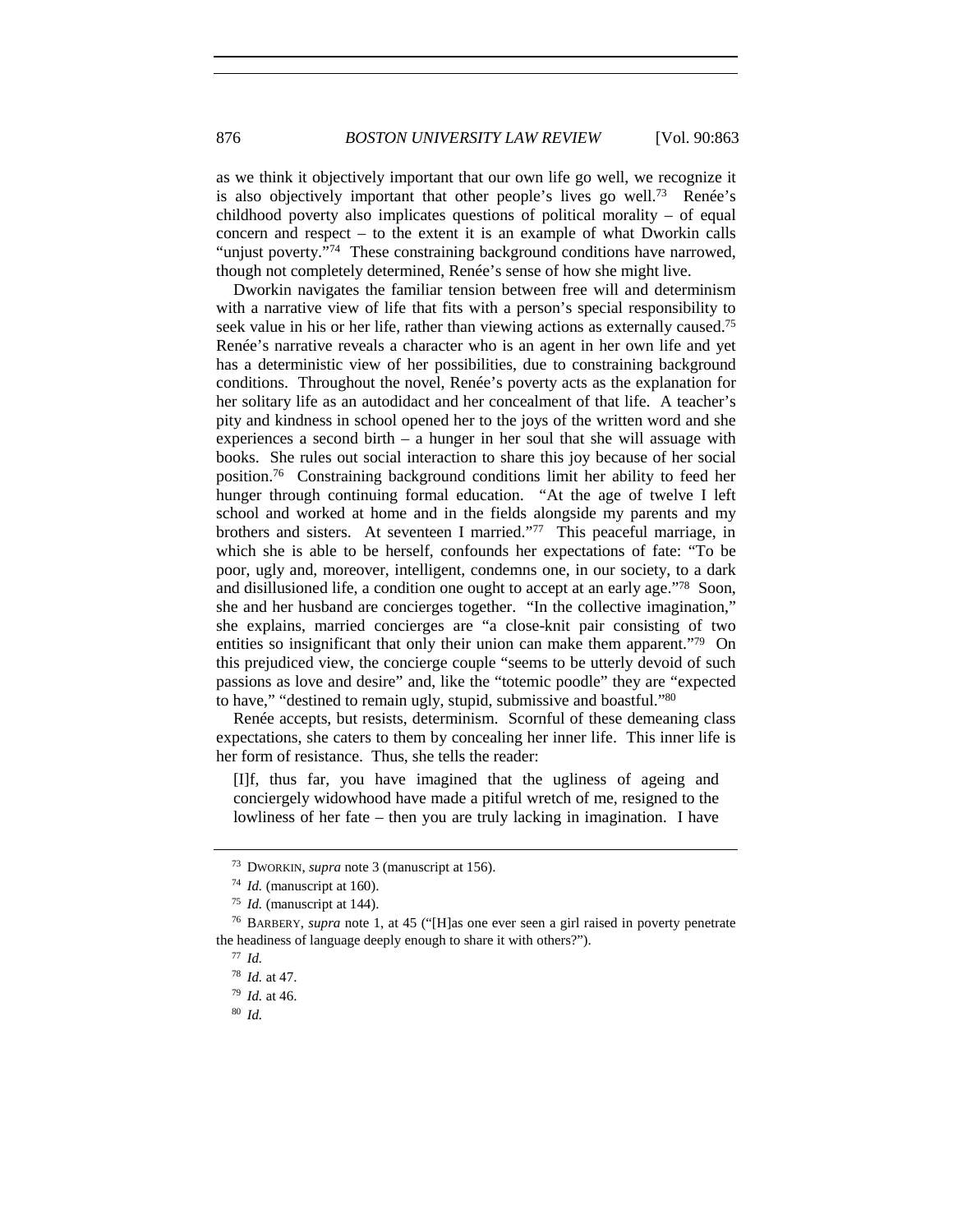withdrawn, to be sure, and refuse to fight. But within the safety of my own mind, there is no challenge I cannot accept. I may be indigent in name, position, and appearance, but in my own mind I am an unrivalled goddess.81

Thus, Renée fits Dworkin's narrative view of life because she identifies and pursues value in her life; but the fact of her withdrawal to this domain, within which she is sovereign, implicitly raises questions of justice. Her narrative indicts the social hierarchy that leads a concierge to believe her impoverished origins determine her low social position, which again seems to implicate Dworkin's dignity principle that "it is objectively important that each human life, once begun, go well."82 The problem of injustice is implicit in its disclosure of how class hierarchy, privilege, and prejudice prevent people from recognizing other people and seeing them accurately. Through Renée's daily interactions with residents of the building, who do not regard her as an equal but more as an embodied class stereotype, or even a "nonentity,"83 we see examples of failures in their personal morality, where dignitary principles require that each person should treat everyone's life as objectively important.

Indeed, Dworkin's analysis of dignity and how certain relationships may threaten our dignity is particularly apt here. In articulating responsibilities we have to others by virtue of various associative obligations, Dworkin argues that "[t]he practices that spawn our various role obligations are special in an important way: they pick out relationships that threaten indignity if they are not consolidated by love or at least heightened mutual concern: by a greater concern for one another than ethics and morality require for strangers."84 He gives as "the most obvious examples . . . relationships of sexual or other forms of intimacy, of dependency, care and subordination, and of friendship and partnership."85 I cannot offer a full evaluation of this approach here, but it seems a curious way to frame associational responsibility; its starting point is how relationships threaten our dignity, thus harming us, instead of how relationships help and sustain us.86

<sup>81</sup> *Id.* at 54.

<sup>82</sup> DWORKIN, *supra* note 3 (manuscript at 11). 83 BARBERY, *supra* note 1, at 253.

<sup>84</sup> DWORKIN, *supra* note 3 (manuscript at 199).

<sup>85</sup> *Id.*

<sup>86</sup> By contrast, relational feminist thought and feminist philosophy about relational autonomy stress the vital importance of relationships to the development of self. However, feminist analysis also recognizes the harms that relationships may produce and that someone who is vulnerable because of a relationship of dependency may be neglected, instead of receiving care and love, or, worse, be subject to abuse and domination. *See, e.g.*, ROBIN WEST, CARING FOR JUSTICE 2 (1997); Linda C. McClain, *The Liberal Future of Relational Feminism: Robin West's* Caring for Justice, 24 LAW & SOC. INQUIRY 477, 478 (1999) (book review). An interesting commonality here between Dworkin's and feminists' analyses is that relationships may both foster and threaten dignity.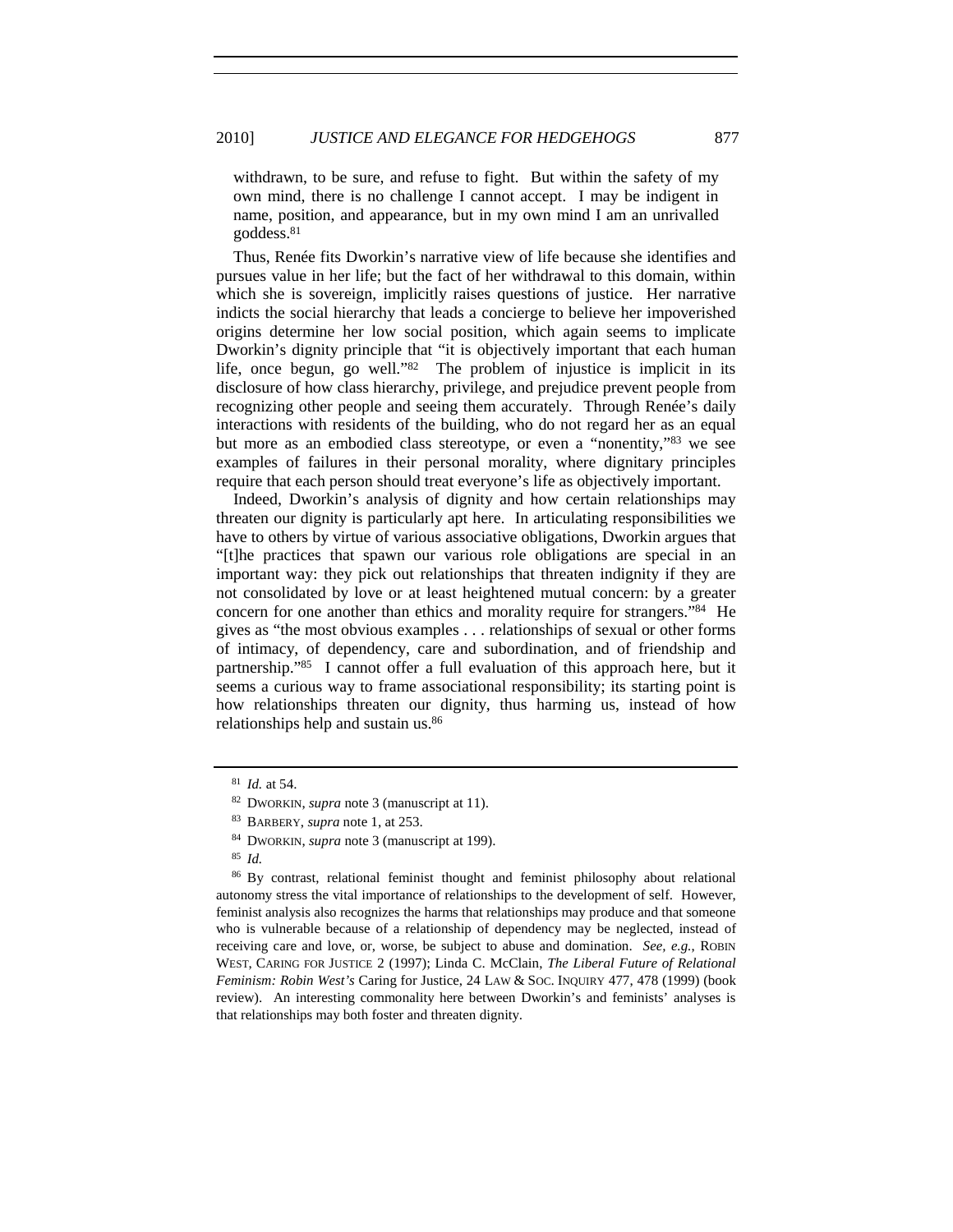This focus on indignity is a useful lens to bring to bear on an examination of the relationships in the main characters' lives in *The Elegance of the Hedgehog*. For example, the lack of love and attention Renée experienced at home contributed to her limited sense of her possibilities. A caring teacher launched her into a life of reading, but even so, Renée was harmed when she perceived this to be pity rather than genuine affection. In her marital relationship, she found a life of some dignity. Her many daily encounters that ensue because of her employment responsibility as a concierge present occasions for threats to her dignity. However, she achieves a critical distance on these threats through her hedgehog strategy and by playing to class stereotypes. Her narrative voice allows the reader to observe both how the way in which most residents treat her shows that they fail to honor dignitary principles in their personal morality, and how she maintains her dignity by critically reflecting on these lapses on their part. Indeed, by focusing on Renée's perception of these interactions, the likely readers of Barbery's novel, who might identify in social class with the residents, may feel shamed by the residents' behavior and become introspective about whether they exhibit a similar lack of concern or respect in their daily interactions.

If these daily dealings are an affront to Renée's dignity, then other relationships she forms affirm her dignity. For example, because her friendship with Manuela, a woman who cleans apartments in Renée's building, is one of mutual heightened concern, or even love, as Dworkin might reason, it confirms, rather than threatens, her dignity. Her new relationship with Kakuro provides her the deepest opportunity to blossom; his respectful and then affectionate treatment starts to alter her own sense of her possibilities. So too, her relationship with Paloma is one of mutual concern.

Justice is also a concern of the novel if Renée's childhood poverty was an example of what Dworkin calls "unjust poverty" that "cheat[s]" people of "opportunities and resources they are entitled to have."87 Dworkin argues that "[o]ur foundational responsibility to make something valuable of our lives carries rights that others not deprive us of opportunities for success in that enterprise that we would otherwise have."<sup>88</sup> What social conditions, one might ask, led to Renée having to leave school at twelve to work with her family instead of pursuing an education and parlaying her passion for reading into a future profession? In a world that followed Dworkin's principles of distributional justice, for example, the resources with which she would start her life would be quite different.

In a cathartic emotional scene with Paloma, she reveals a more traumatic reason for her sense of the impossibility of her friendship with Kakuro and for her sense of determinism and of the threat posed by rising above one's social position: her beautiful older sister, Lisette, who left their impoverished village, was seduced, impregnated, and abandoned by a wealthy man, and came home

<sup>87</sup> DWORKIN, *supra* note 3 (manuscript at 160).

<sup>88</sup> *Id.*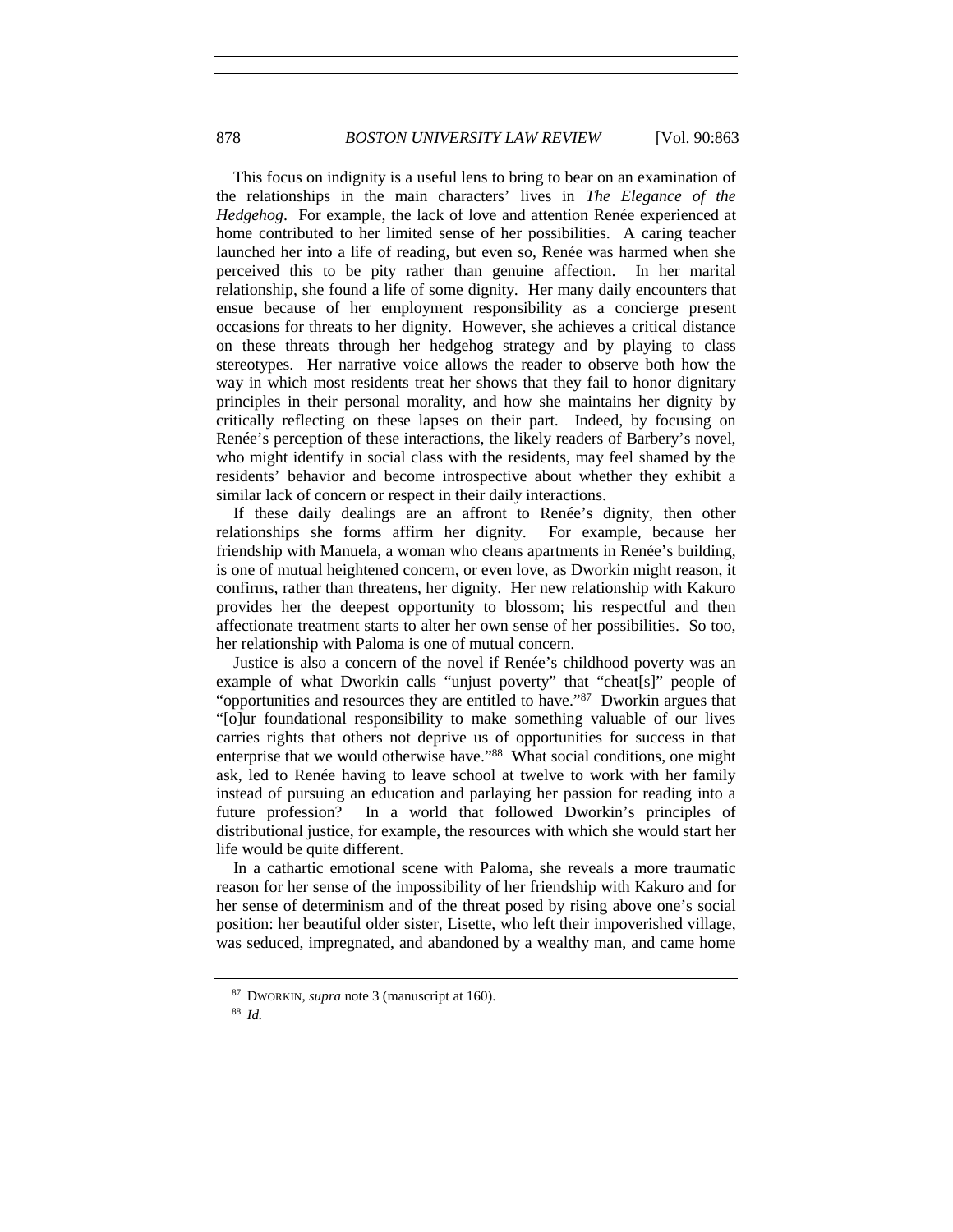to give birth and die, followed soon by the death of her infant. The horror of her sister's plight has shaped Renée's entire life, although she has never told anyone of it until she tells Paloma. Until this moment, she had lived her life guided by the "two certainties" she derived from the tragedy of her sister's death:

[T]he strong live and the weak die, and their pleasure and suffering are proportionate to their position in the hierarchy. Lisette had been beautiful and poor, I was intelligent and indigent, but like her I was doomed to a similar punishment if I ever sought to make good use of my mind in defiance of my class. Finally, as I could not cease to be who I was, either, it became clear to me that my path would be one of secrecy: I had to keep silent about who I was, and never mix with that other world.

From being silent, I then became clandestine.<sup>89</sup>

But after sharing this secret trauma with Paloma, Renée realizes she is willing to take a chance at friendship and that rebirth is possible. A further catalyst is the moment when, at a birthday dinner for Kakuro (who has learned about Lisette from Paloma), Kakuro tells Renée: "[Y]ou are not your sister, we can be friends. We can be anything we want to be." $90$  Her solitary life – "spent in the clandestinity of a solitary mind" – "unravels."<sup>91</sup> This unraveling is also a rebirth – a recognition of new possibilities for living in the world in friendship or even something else. To Renée, Kakuro is "a miraculous balm against all the certainties of fate."92 The relevant point with respect to Dworkin's framework is that Renée comes to realize that the narrative she has made of her life is premised on a mistaken belief about her possibilities. This does not mean she has lived a bad life up to this point; as I explain, she has lived well subject to her sense of those possibilities and she has had genuine pleasures. But she reaches a new understanding of what living well could be if she leaves her protective shell. Renée's transformation also reshapes Paloma's sense of her own possible narrative path. $93$  Both these transformations seem compatible with Dworkin's notion of life as having adverbial value.

# B. *On Life's Meaning and the Search for Truth*

One "foxy" cause that *Justice for Hedgehogs* tackles is skepticism about truth claims. In particular, Dworkin rejects the tenability of a position of external skepticism about the possibility of moral judgments and argues that the only kind of skepticism that is possible is internal skepticism, which in

<sup>89</sup> BARBERY, *supra* note 1, at 288. 90 *Id.* at 309.

<sup>&</sup>lt;sup>91</sup> *Id.* at 311.<br><sup>92</sup> *Id.* at 319.

<sup>&</sup>lt;sup>93</sup> *Id.* at 289 ("Madame Michele . . . you know, you are giving me hope again . . . . [I]t seems it might be possible to change one's fate after all.").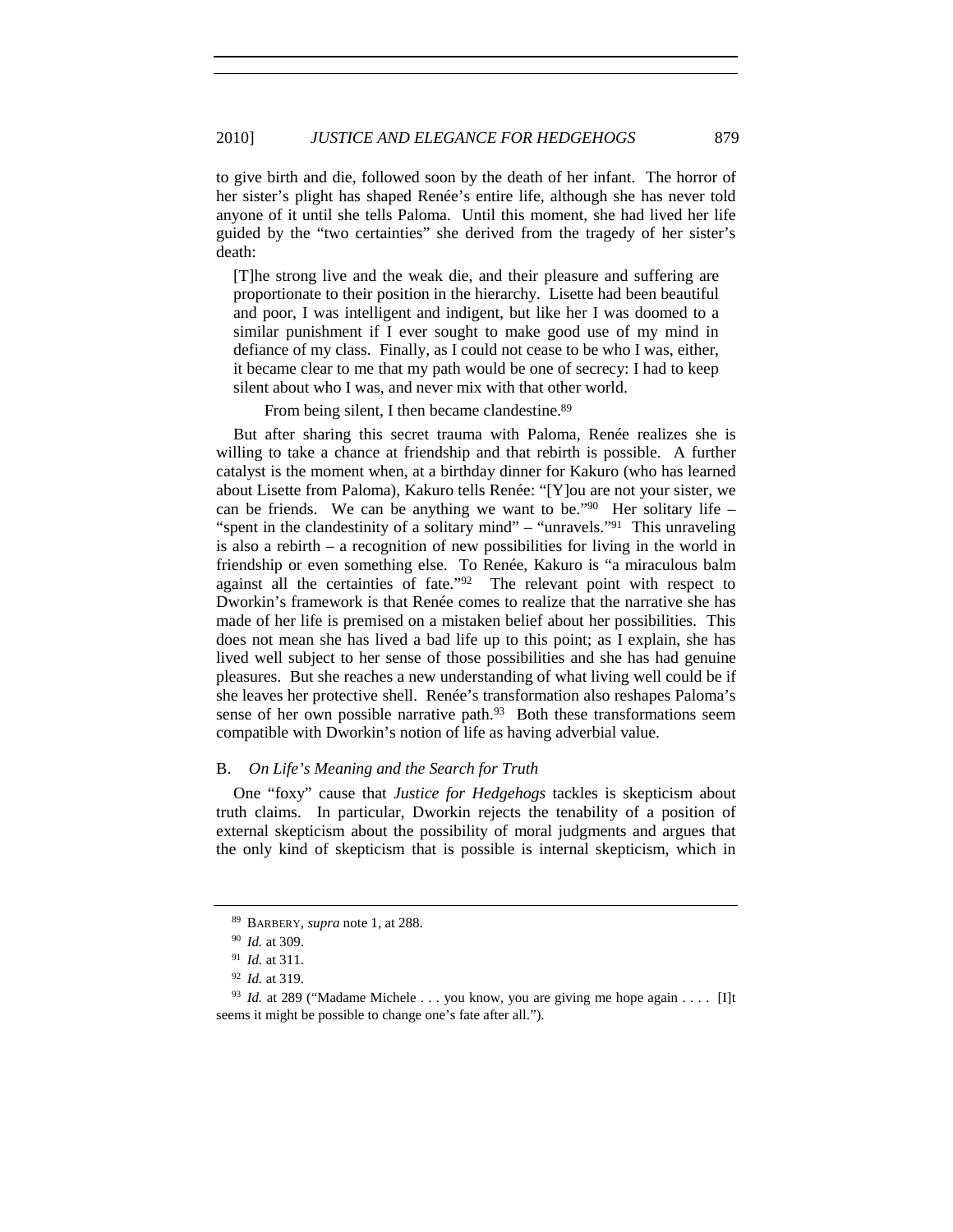itself is a kind of moral judgment.<sup>94</sup> As described above, Dworkin distinguishes the kind of truth that is available through scientific inquiry from that available from inquiry into values. While scientific propositions can be "barely true," and one's motive in seeking to discover truth is irrelevant, inquiries into value depend critically on argument and interpretation. It is not a matter of discovering universal moral particles that are just "out there." Nor, on what Dworkin calls "Hume's principle," do facts about the world or about the phenomenon of morality – whether from sociology, primatology, or political science – prove moral claims: "[Y]ou cannot derive a statement about what 'ought' or 'ought not' to be from any account, no matter how detailed, of what just 'is.'"<sup>95</sup> Moreover, Dworkin recognizes that some people look to the existence of a god or to divine revelation as the source of truth for moral claims, but his is emphatically not a model resting on divine revelation. Rather, the "truth about morality just is what the best case shows."96

The "epistemology of a morally responsible person is *interpretive*."97 Indeed, interpretation plays a key role both in achieving integrity in the interpretive process **–** be it of a legal text, a work of literature, or of art **–** and in achieving integrity in one's life as one reasons about ethics and morality.98 Thus, there are two interpretive projects going on in Dworkin's book: (1) the interpretation of texts, or finding truth in texts or art; and (2) the development of moral personality through conceptual interpretation, or interpreting, through the responsibility project, what principles of authenticity and self-respect require in our lives. Dworkin posits common features in each process: just as persons participating in an interpretive community, such as literary scholars, share a package of purposes, so "[p]eople share an interpretive moral or political concept when they take themselves to participate in a collective practice in which the concept functions as deploying an alleged or prima facie value or disvalue."99 Here, Dworkin posits value holism at the level of principles. He acknowledges considerable variation or disagreement at the level of application: "Sharing an interpretive concept is consistent with very great and entirely intractable divergence of opinion about instances."100 How, then, do the hedgehog and fox differ? As in his other writings, Dworkin aims to identify shared concepts even amidst intense disagreement. Thus, the

<sup>94</sup> DWORKIN, *supra* note 3 (manuscript at 17-63). Describing and evaluating Dworkin's arguments about forms of skepticism are tasks outside the scope of this Article. As a law professor, not a trained philosopher, I leave that task to others, including participants in this Symposium. My purpose in noting them is to relate them to the skepticism of the main characters in *The Elegance of the Hedgehog*.

<sup>95</sup> *Id.* (manuscript at 19).

<sup>96</sup> *Id.* (manuscript at 77).

<sup>97</sup> *Id.* (manuscript at 66).

<sup>98</sup> *Id.* (manuscript at 76).

<sup>99</sup> *Id.* (manuscript at 106).

<sup>100</sup> *Id.*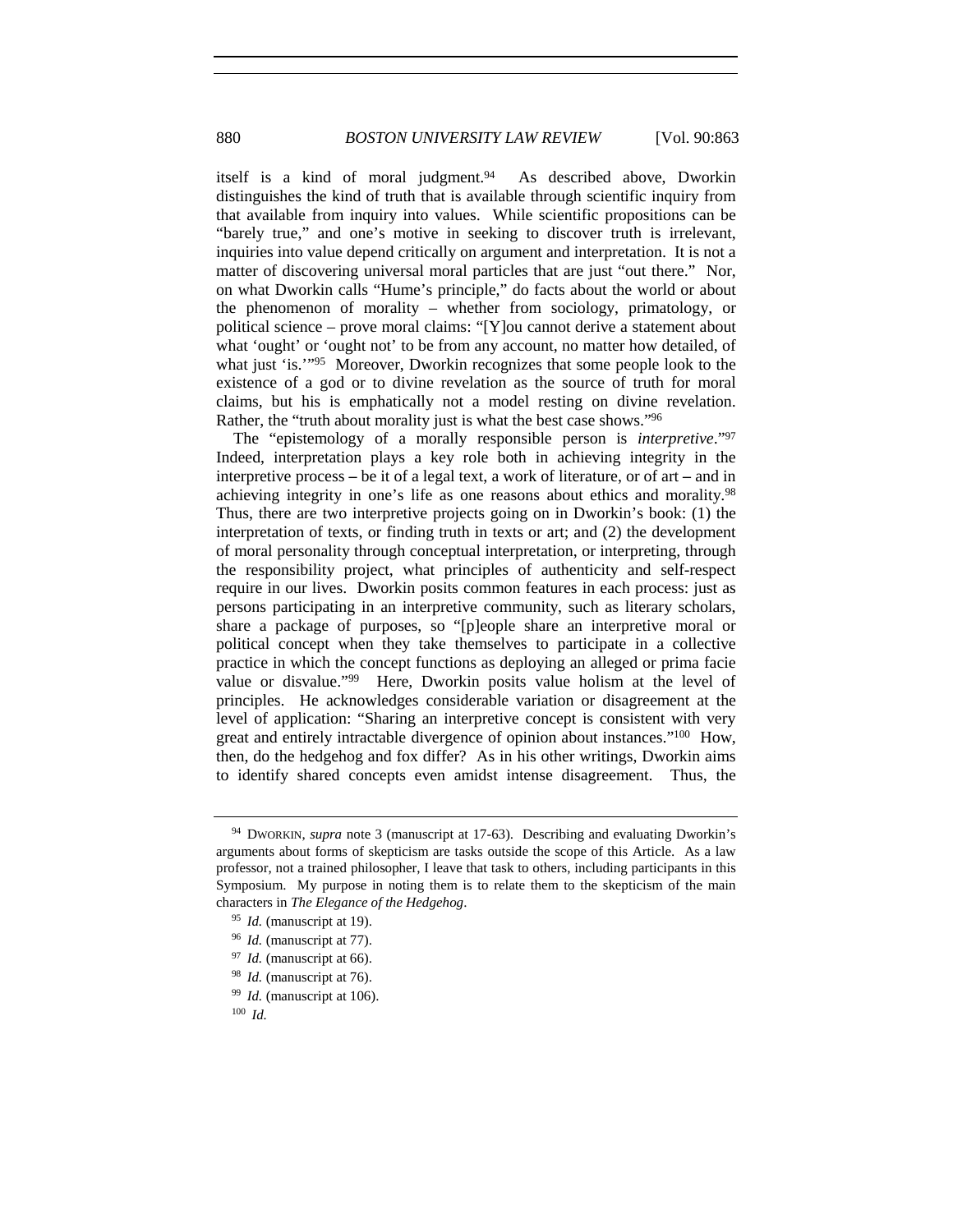hedgehog insists that those who disagree share a single interpretive concept – for example, justice – and disagree about its fundamental character; the fox does not believe there is a shared concept.101

How does the search for meaning and truth feature in *The Elegance of the Hedgehog*? Are its central characters participants in interpretive communities? What is their assessment of nature and religion, for example, as sources of moral truths? As the novel opens, both Renée and Paloma are skeptical about whether life has meaning. Indeed, they believe that others are caught up in illusions that life's meaning is simple and readily decipherable.102 They also believe that much of human endeavor futilely seeks to evade human nature's basic roots in the imperatives of primates. In this regard, while they might agree with Dworkin on Hume's principle, they seem to part from Dworkin in giving nature more weight as a factor shaping our ethical and moral possibilities. Like Dworkin, they eschew religious revelation as a clear avenue to truth.

In Renée's view, the class hierarchy with its attendant social prejudices is a way that the residents of the hotel find meaning in life – in a concierge living up – or, rather, down – to social expectations. She refers to herself as a "cog" that helps turn "the great universal illusion" that "life has a meaning that can be easily deciphered."103 Nonetheless, Renée herself has a coherent worldview, even if her starting position and the constraints of her class background and education lead her to make incorrect conclusions about the possibility of a deeper engagement with the world. She does not take a position of "global internal skepticism" – the view that life itself "has no value or meaning and . . . no value of any other kind can survive this dismal conclusion."104 She believes that both nature and art have meaning and lead humans to moments of timelessness. Her worldview includes both a determinist view of class hierarchy and the conviction that humanity's basic challenge is to curb primate aggression through education and civilization. For example, as a girl, she was "convinced early on of the pointlessness" of her own existence, but because of her education resisted the resort to "the violence inherent in [the human] condition."105 School constituted a second birth, making her a "most civilized human being": "When the struggle to dominate our primate aggressiveness takes up arms as powerful as books and words, the undertaking is an easy one."106

The beauty of nature and the beauty captured in art serve to counter, or at least contain, natural impulses. For Renée, this is manifest in the image of the camellia on moss, from a film by the Japanese director Ozu (a distant relative,

<sup>101</sup> *See id.* (manuscript at 107).

<sup>102</sup> BARBERY, *supra* note 1, at 19.

<sup>103</sup> *Id.*

<sup>104</sup> DWORKIN, *supra* note 3 (manuscript at 58).

<sup>105</sup> BARBERY, *supra* note 1, at 107.

<sup>106</sup> *Id.*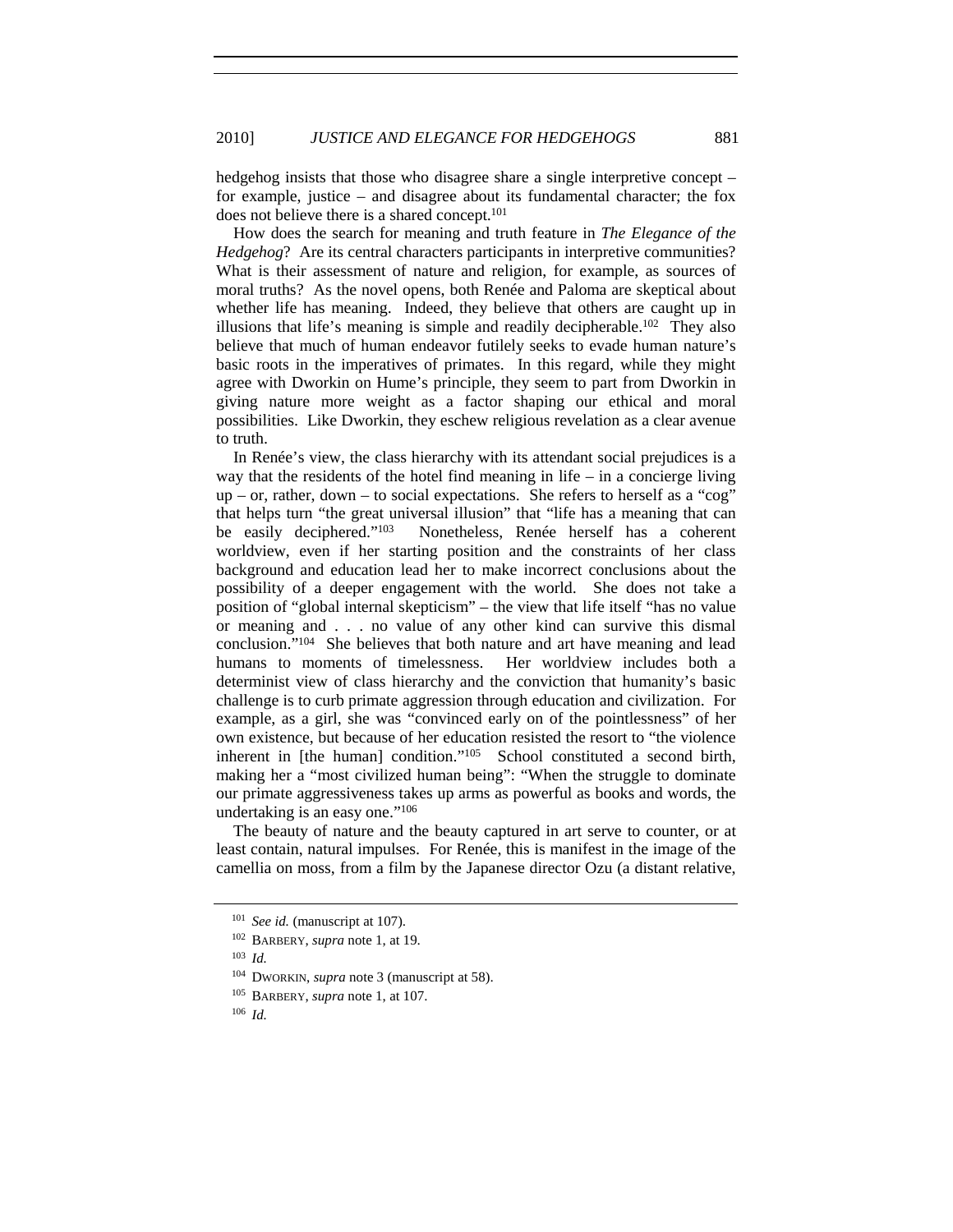she learns later, of Kakuro's).<sup>107</sup> In the film, one character, contemplating "the camellia against the moss," says: "True novelty is that which does not grow old, despite the passage of time."108 Renée speculates that these scenes are so moving because the "sudden flowering of pure beauty at the heart of ephemeral passion" is something "we all aspire to," but do not know how to attain: "The contemplation of eternity within the very movement of life."109

Renée describes herself as "a very camellia-on-moss sort of person" **–** although in her encounters with rude tenants, she retaliates in ways that are "[n]ot so very camellia-on-moss after all."<sup>110</sup> She opines:

For primates we have been and primates we shall remain, however often we learn to find joy in a camellia on moss. This is the very purpose of education . . . . One must offer camellias on moss, tirelessly, in order to escape the natural impulses of our species, because those impulses do not change, and continually threaten the fragile equilibrium of survival.111

The camellia on moss plays a key role throughout the novel. In the courtyard of Renée's building, she has planted camellias, which she tends. These camellias – and Renée's mindfulness of them **–** play a role in saving the life of the drug-addicted son of a tenant, who later, when recovered, comes to see Renée. He tells her, "when [he] was so bad off, [he] would think about those flowers, and it did [him] good."112 Renée observes, "[A] camellia can change fate."113

The other main voice in the novel belongs to Paloma, who is also skeptical of life's meaning. At the book's beginning, Paloma, age twelve and "exceptionally intelligent," has formulated a plan to take her life and set her family's apartment on fire by her thirteenth birthday. Why? She has discerned, already, that "life is absurd."114 On first meeting, she seems to represent what Dworkin calls "global internal skepticism."115 This is a "despairing form of skepticism," he argues, which "finds us alone at night when we can almost touch our own death, the terrifying sense that nothing matters. Argument can't help then; we can only wait for dawn."116 However, Paloma does not seem terrified so much as resigned and clear-eyed. In her view, the problem is that children are deceived by adults, who tell them the "universal lie that everyone is supposed to believe:" "Life has meaning and we

<sup>114</sup> *Id.* at 23.

<sup>115</sup> DWORKIN, *supra* note 3 (manuscript at 58).

<sup>107</sup> *Id.* at 101.

<sup>108</sup> *Id.* at 100.

<sup>109</sup> *Id.* at 100-01.

<sup>110</sup> *Id.* at 108.

<sup>111</sup> *Id.* at 107.

<sup>112</sup> *Id.* at 294.

<sup>113</sup> *Id.* at 295.

<sup>116</sup> *Id.* (manuscript at 63).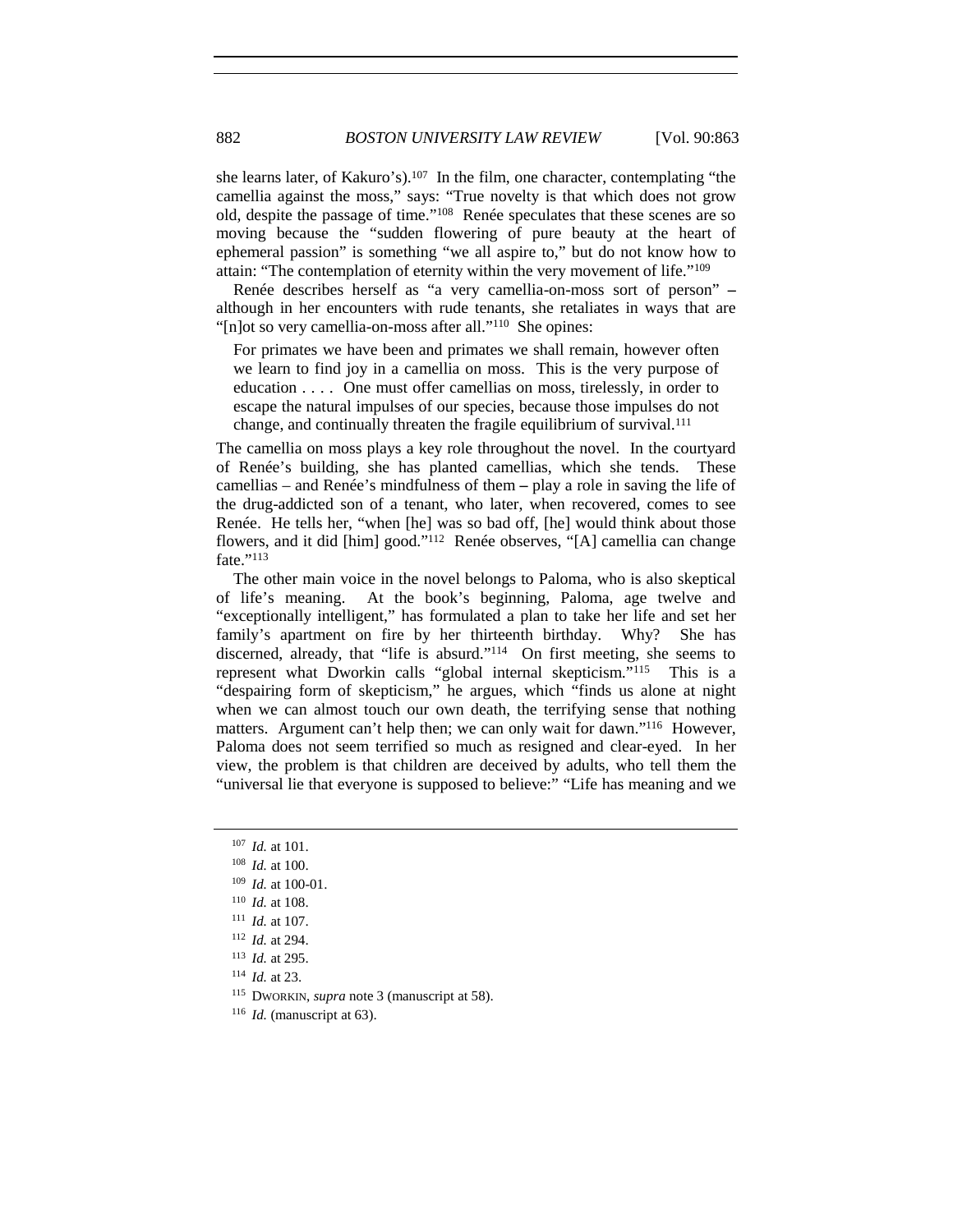grown-ups know what it is."117 But "once you become an adult and you realize that's not true, it's too late."118 She, by contrast, understands that "the final destination is the goldfish bowl."119 She wants to end her life because although she can now perceive that "life is a farce," she fears she will lose this perception if she becomes an adult:

We are, basically, programmed to believe in something that doesn't exist, because we are living creatures; we don't want to suffer. So we spend all our energy persuading ourselves that there are things that are worthwhile and that that is why life has meaning. I may be very intelligent, but I don't know how much longer I'm going to be able to struggle against this biological tendency.120

She plans to set her parents' apartment on fire because her parents and older sister think they are swimming in the ocean, not the goldfish bowl, because they live in a four thousand square foot apartment with "piles of furniture and paintings."121

Paloma, like Renée, reflects on the fact that humans are animals. She feels an affinity to all living creatures: "[l]iving, eating, reproducing, fulfilling the task for which we were born, and dying: it has no meaning, true, but that's the way things are."122 Scrutinizing the lives of her family and their friends, she discerns various dead-ends, or pathways that evade, in Dworkin's terms, a responsibility project. Her mother, for example, speaks incessantly about insights gained from her almost-daily psychoanalysis, takes numerous sleeping pills, and devotes herself to watering her plants and talking to her cats.<sup>123</sup> Paloma sees through the way in which her father aims at a mode of being that compounds stereotypes ("very serious Minister of the Republic" coupled with "Mr.-Nice-Guy-all-the-same who likes his cold beer"<sup>124</sup>).

If these are the starting positions of Renée and Paloma, then have they given up any effort to find meaning in life? Do they think there is such a thing, for example, as knowable truth? Are they seeking value holism, to use Dworkin's term? They are both engaged in quests. Why, otherwise, does Renée devote herself so intensely to the life of a solitary autodidact? She finds pleasure and moments of transcendence and, arguably, meaning in literature, music, and art, as well as in the beauty of nature itself.

<sup>117</sup> BARBERY, *supra* note 1, at 22.

<sup>118</sup> *Id.*

<sup>119</sup> *Id.* at 23. Paloma refers here to a haiku she formulates: "Follow the stars/In the goldfish bowl/An end." *Id.* Paloma expresses each of her "Profound Thoughts" in the form of a Japanese poem, either haiku (three lines) or tanka (five lines). *Id.* at 26. 120 *Id.* at 24.

<sup>121</sup> *Id.* at 27.

<sup>122</sup> *Id.* at 238.

<sup>123</sup> *Id.* at 51-52, 78-79, 166-67.

<sup>124</sup> *Id.* at 38.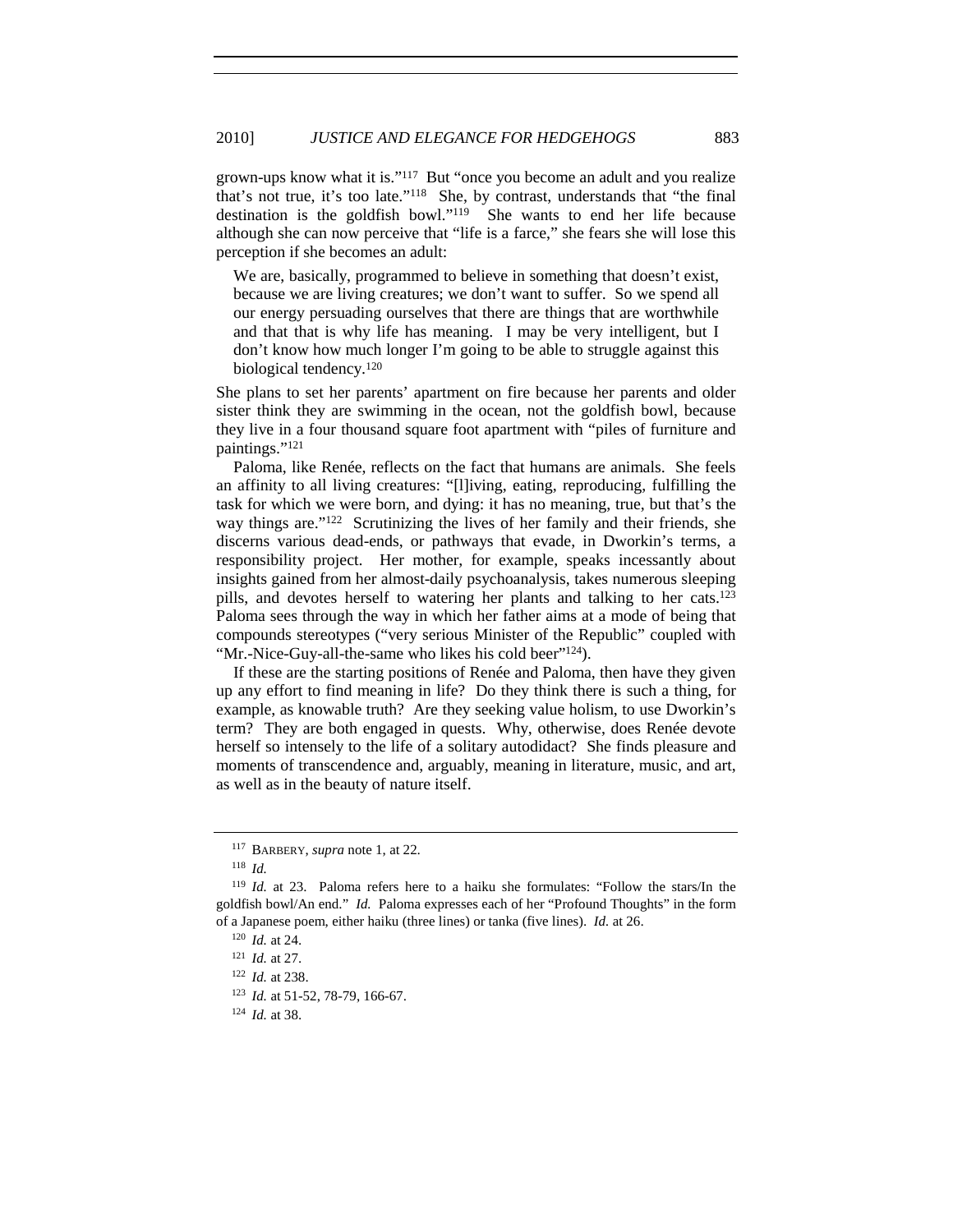Paloma gives herself an important self-assignment (to use a term from Dworkin's earlier work on the challenge model of ethics<sup>125</sup>) and accepts personal responsibility for living her life well, subject to her exit plan. Although she plans to end her life, she also has a commitment to keeping two journals, one of "Profound Thoughts," which she sums up each time with a poem, and one on the "Movement of the World," which she devotes to "the movement of people, bodies, or even – if there's really nothing to say – things, and to finding whatever is beautiful enough to give life meaning."126 She states that if she finds something – "a body with beautiful movement or, failing that, a beautiful idea for the mind," she may "rethink [her] options" and decide "that life is worth living after all."<sup>127</sup> Thus, she is not a skeptic in the sense that she is open to finding meaning, even asking Renée at one point, "do you believe that life has meaning?"128

## 1. Why Art Matters

Both *Justice for Hedgehogs* and *The Elegance of the Hedgehog* consider the role art plays in human life and in discerning life's meaning. As noted above, Dworkin draws frequent analogies between life and art. He describes life as a performance, writing of "rising to the challenge of having a life to lead."129 Dworkin finds instructive "the Romantic's analogy between value in living and in art," and stresses the "performance value" of both a work of art and a life lived well.<sup>130</sup>

What role does art play in Renée's worldview? Human endeavor seems, at times, an unsuccessful construction that tries to deny and yet is inevitably built upon the edifice of humanity's basic primate nature. She explains: "we spend most of our time maintaining and defending our territory, so that it will protect and gratify us," using our energy in the "quest for territory, hierarchy, and sex that gives life to our conatus."131 But at times, humans gain consciousness of "how much vitality is required simply to support our primitive requirements," and wonder, "bewildered, where Art fits in."132 All this posturing seems vanity, and "eternity eludes us."<sup>133</sup> Higher learning seems to "founder" on "the altar of our true nature"; society, "a territorial field mined with the powerful charges of hierarchy, is sinking into the nothingness of Meaning."134 In effect,

<sup>125</sup> Ronald Dworkin, *Foundations on Liberal Equality*, *in* 11 THE TANNER LECTURES ON HUMAN VALUES 1 (Grethe B. Peterson ed., 1990).

<sup>126</sup> BARBERY, *supra* note 1, at 38.

<sup>127</sup> *Id.* at 37-38.

<sup>128</sup> *Id.* at 268.

<sup>129</sup> DWORKIN, *supra* note 3 (manuscript at 124).

<sup>130</sup> *Id.* at 125.

<sup>131</sup> BARBERY, *supra* note 1, at 97.

<sup>132</sup> *Id.* at 97.

<sup>133</sup> *Id.*

<sup>134</sup> *Id.* at 98.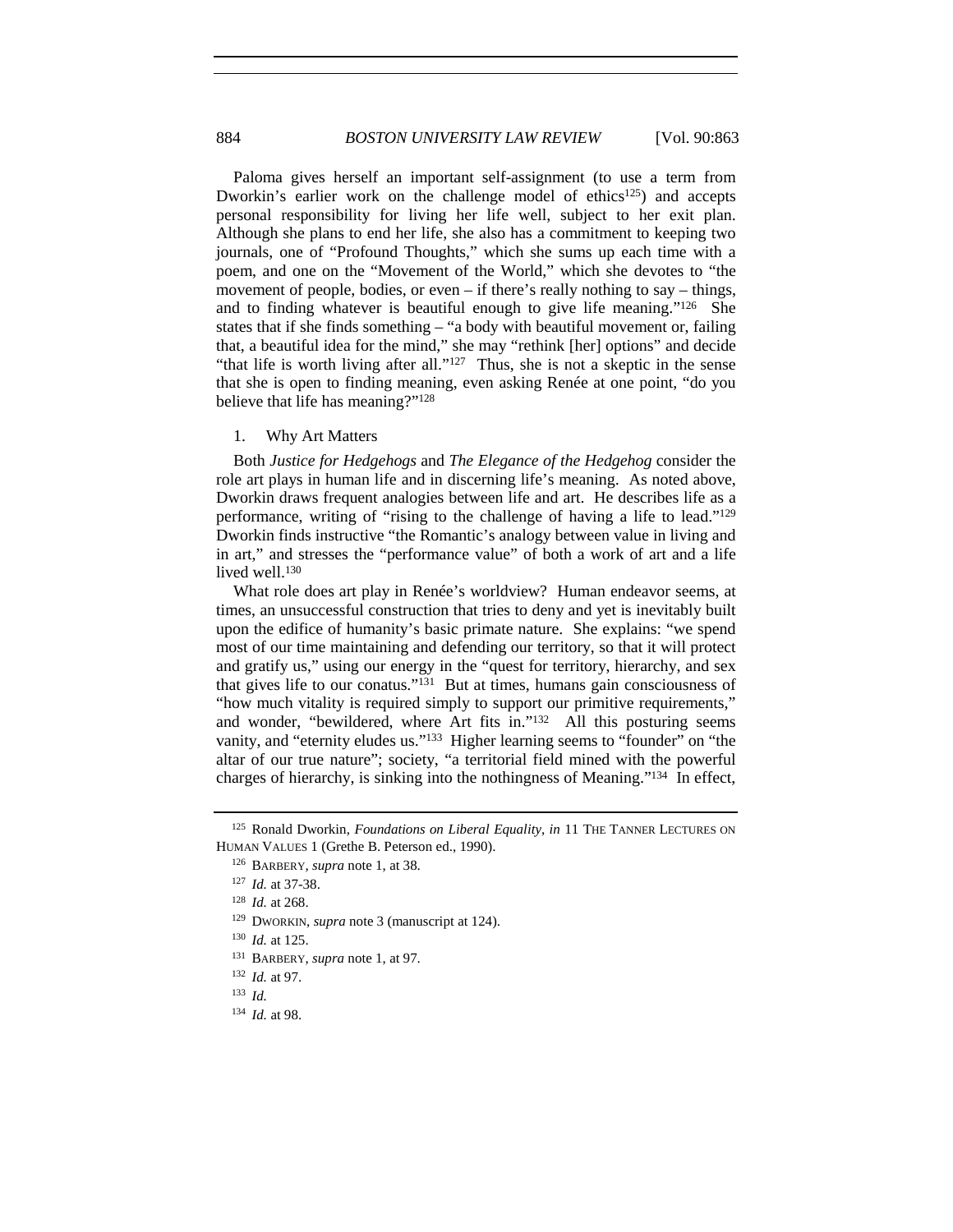this truth about human beings' true nature threatens to topple or prove meaningless all of human endeavor. "At times like this," Renée writes, "you desperately need Art":

You seek to reconnect with your spiritual illusions, and you wish fervently that something might rescue you from your biological destiny, so that all poetry and grandeur will not be cast out from the world.

Thus, to withdraw as far as you can from the jousting and combat that are the appanages of our warrior species, you drink a cup of tea, or perhaps you watch a film by Ozu, and place upon this sorry theater the seal of Art and its greatest treasures.<sup>135</sup>

Dworkin also refers to humans' animal nature, particularly in arguing that it is "adverbial value" – not "adjectival value" – that is the kind of value found in a life lived well. But while Renée seems to view humans as desperately seeking to escape biological destiny, which is, almost, a rebuke to the human quest for meaning, Dworkin focuses on the constraints of nature primarily as presenting us with the challenge of living well in the face of "inevitable death."136

While Renée may not take the world of human self-deception too seriously, she does take her life seriously. Does her life have adverbial value? On the one hand, Renée is steadfast in the conviction that her impoverished beginnings and the nothingness of her family's home life determine that she cannot interact in an open way with others nor fight a foreordained lowly place in the class hierarchy. On the other hand, her rebellion against her fate comes in the form of her pleasure in the solitary life of the mind. As she tells the reader who might assume she is a pitiful wretch because of her poverty: "within the safety of my own mind, there is no challenge I cannot accept . . . . I am an unrivalled goddess."137

Barbery frequently uses the language of divinity and aristocracy to describe the conception that Renée has of herself and of her small, and ultimately expanded, circle of intimates. In a sense, this is not merely the life against death sort of struggle for meaning Dworkin contemplates, but a life lived in partial defiance of class prejudices, with a reversal of values such that the seemingly lowly are exalted in a special world of their own making. One way that Renée gives her life adverbial value is through a system – or ethics – of personal friendship that embraces a different system of value than the surrounding world.<sup>138</sup> In this way, she finds dignity – rather than indignity – in

<sup>135</sup> *Id.*

<sup>136</sup> *See* Dworkin, *supra* note 3 (manuscript at 11); *supra* Part II.A.1. 137 BARBERY, *supra* note 1, at 54.

<sup>138</sup> One might see parallels between this inversion of values and Nietzsche's idea of the transvaluation of values. However, Nietzsche was contemptuous of the resulting "slave morality," as evidenced in FRIEDRICH NIETZSCHE, ON THE GENEALOGY OF MORALITY (Keith Ansell Pearson ed., Carol Diethe trans., Cambridge Univ. Press 2007) (1887). Barbery, by contrast, makes Renée's perspective on the world more sympathetic than that of her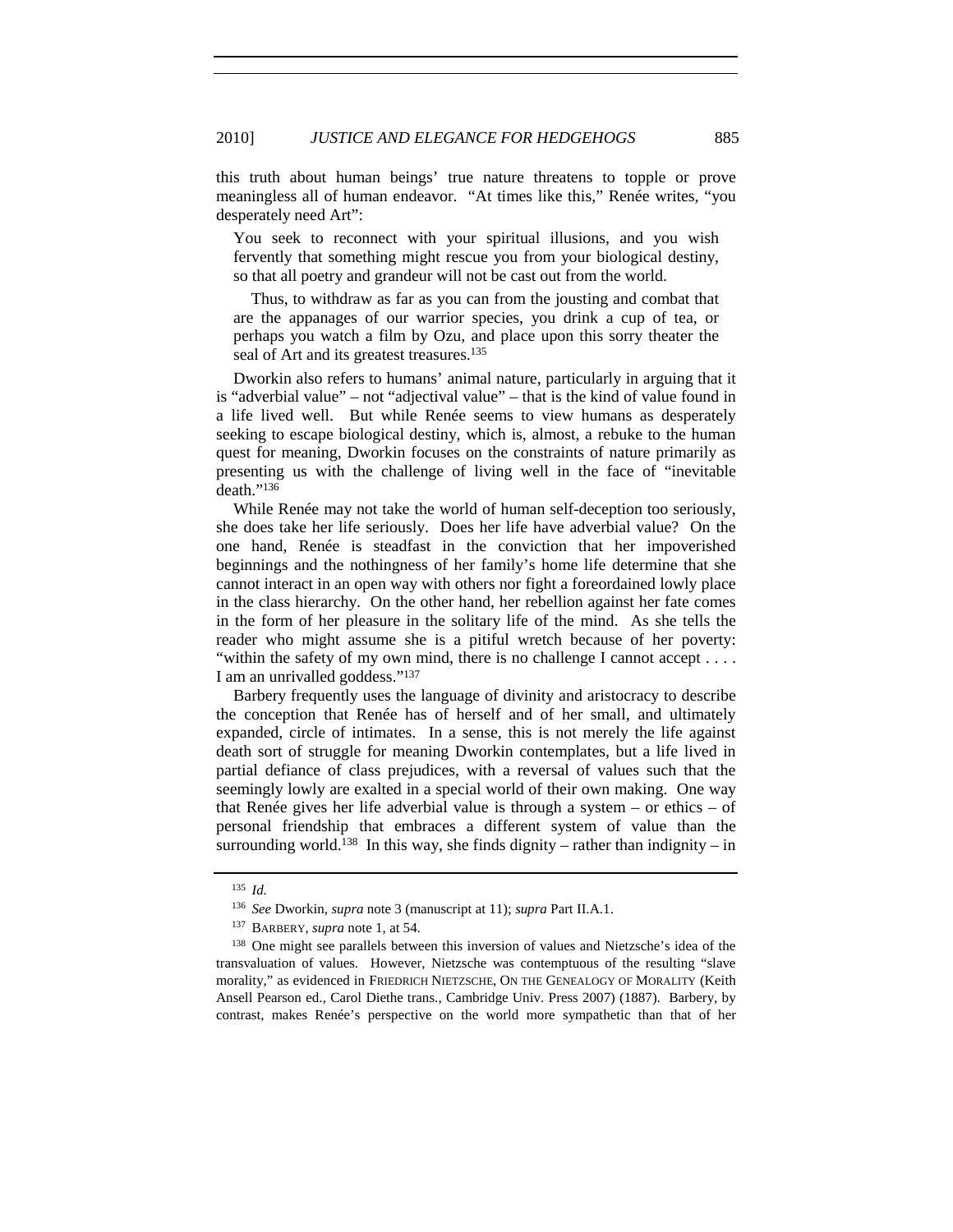this subset of her daily associations with others. For example, as the novel begins, Renée's only friend is Manuela, "a simple woman," whose twenty years "wasted stalking dust in other people's homes has in no way robbed her of elegance."139 Renée describes Manuela as a true aristocrat, a woman who is "never sullied by vulgarity, although she may be surrounded by it."<sup>140</sup> In Manuela's case, this vulgarity includes:

the vulgarity of her in-laws, who with their loud laughter muffle the pain of being born weak and without prospects; the vulgarity of an environment as bleakly desolate as the neon lights of the factory where the men go each morning, like sinners returning to hell; then, the vulgarity of her employers who, for all their money, cannot hide their own baseness and who speak to her the way they would a mangy dog covered with oozing bald patches.141

Renée and Manuela share an elegance and dignity of a life lived in defiance of social expectation: "Just as I am a permanent traitor to my archetype," Manuela "is a felon oblivious of her condition."<sup>142</sup> Renée details the many constraints of Manuela's circumstances, including child labor, early marriage, and exile from Portugal to France, where society looks upon her children as "thoroughly Portugese" even though they are French by birthright.<sup>143</sup>

Through their ritual of having tea and sharing special foods, beautifully prepared and wrapped by Manuela, Renée is transformed, twice a week, into "a clandestine monarch."144 When Kakuro meets Renée, he quickly suspects she is "a clandestine erudite princess."145 When he meets Manuela, he concurs with Renée's assessment that she is "a great woman, an aristocrat."<sup>146</sup> When Paloma needs a space just to have peace and quiet, Renée allows her to spend time in her loge. When Paloma has tea and conversation with Manuela, Kakuro, and Renée, Renée labels her "a true little princess among high-ranking party members."147 In this way, Renée might seem to live her life as a work of art, finding art and elegance in simple but beautiful rituals and in friendships.

Art also plays a key role in Paloma's growing consciousness. Paloma's worldview has several parallels to Renée's with respect to human illusions, to efforts to evade our basic animal nature, and to the transcendent role of art. She states early on: "[I]f I had more time to live, Art would be my whole life. .

<sup>&</sup>quot;betters." The discerning person perceives royalty and divinity where others see inferiority and insignificance. 139 BARBERY, *supra* note 1, at 31.

<sup>140</sup> *Id.* at 32. <sup>141</sup> *Id.* <sup>142</sup> *Id.* <sup>143</sup> *Id.* <sup>144</sup> *Id.* at 32-33.

<sup>145</sup> *Id.* at 144.

<sup>146</sup> *Id.* at 227.

<sup>147</sup> *Id.* at 267.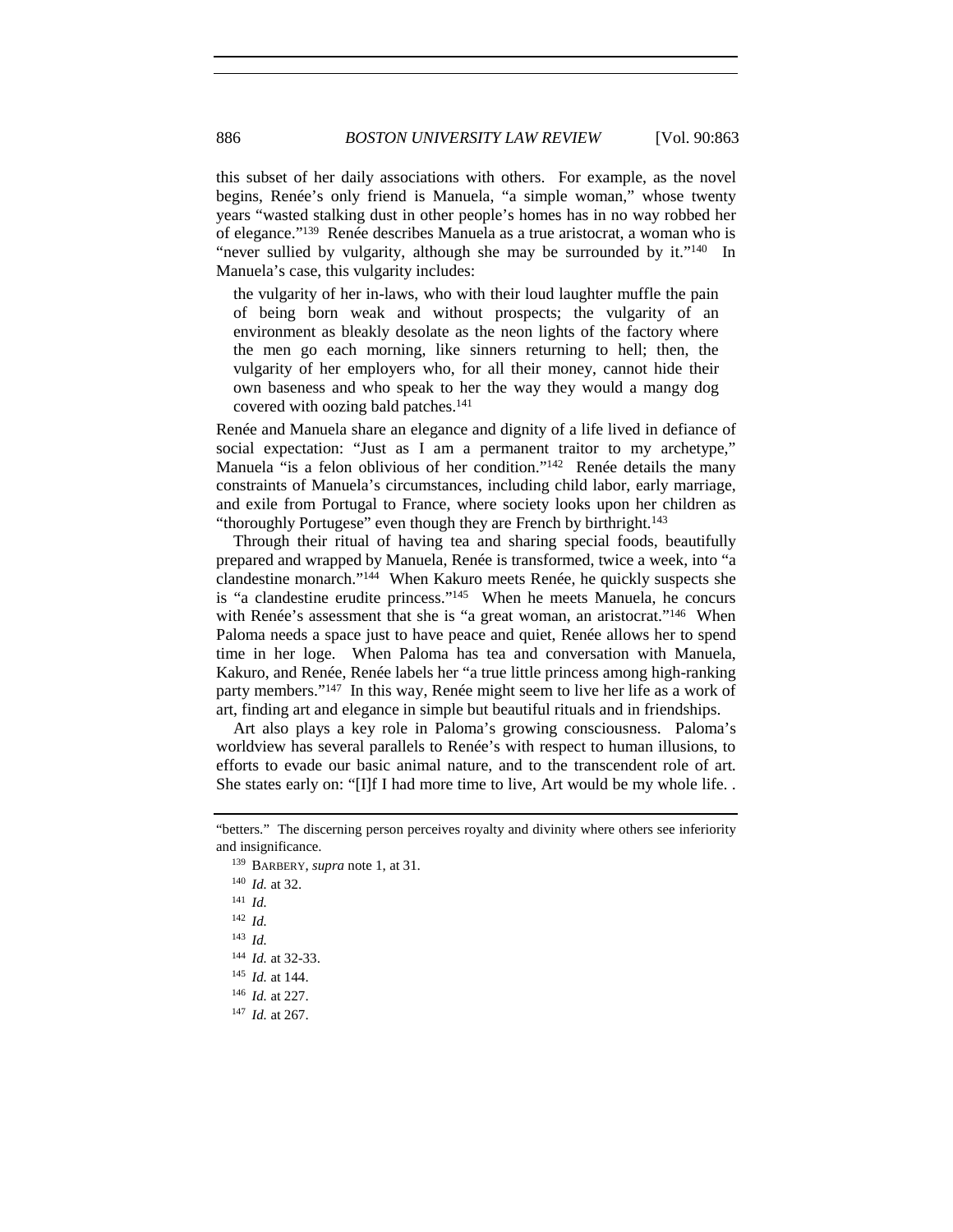. . I'm not just talking about great works of art by great masters. . . . No, I'm referring to the beauty that is there in the world, things that, being part of the movement of life, elevate us."<sup>148</sup> As noted above, she commits to keeping a journal of such movements that may lead her to reconsider her plan to end her life.

#### 2. Art, Interpretation, and Access to Truth

Renée, in Dworkin's terms, does seem to accept what Dworkin identifies as a special responsibility to identify and find value in her life. "Art," broadly defined, is a central way that she finds value. In her loge, she pursues an ambitious program of reading. If a book or idea stumps her, she persists until she masters it or concludes it is not worth knowing. Here is a flavor of how seriously she takes her quest. In Renée's words: "Edmund Husserl . . . has been threatening the stability of my private Mount Olympus. . . . Phenomenology is beyond my reach and that I cannot bear."<sup>149</sup> Thus, she devotes weeks of time and trips to the library to figure it out, before she ultimately concludes that "phenomenology is a fraud."150 To discern what work is worthwhile, she submits it to the cherry plum test: if, as she eats a cherry plum, she can concentrate both on the work and the plum – "[i]f each resists the powerful onslaught of the other" – the work passes the test.<sup>151</sup> Kant's works, for example, pass this test "with flying colors."152 Phenomenology fails this test.<sup>153</sup>

Perhaps the author included this cherry plum test to poke a bit of fun at philosophy, since she herself was a student of philosophy, and ultimately found literature more rewarding.154 But the immediacy of this test does invite attention to how, in the novel, the protagonists believe it is possible to discover truth. In Dworkin's account, we must "earn" the right to our value holism through argument and principled interpretation. Juxtaposed with this arduous process, the cherry plum test is obviously visceral and sensation-based.

<sup>154</sup> Interview by Laura Lamanda with Muriel Barbery (Aug. 25, 2007), *available at* http://www.bookbrowse.com/author\_interviews/full/index.cfm?author\_number=1656 ("I followed a long, boring course of studies in philosophy. I expected it to help me understand better that which surrounds me: but it didn't work out that way. Literature has taught me more.").

<sup>148</sup> *Id.* at 37-38.

<sup>149</sup> *Id.* at 54-55.

<sup>150</sup> *Id.* at 58. 151 *Id.* at 55.

<sup>152</sup> *Id.* at 54-55.

<sup>153</sup> *Id.* at 58. Why? For one thing, phenomenology finds "ontological dignity" in our "reflective consciousness," "the only entity we have that is worth studying, for it saves us from biological determinism." *Id.* at 59. But she concludes: "No one seems aware of the fact that, since *we are* animals subject to the cold determinism of physical things, all of the foregoing is null and void." *Id.*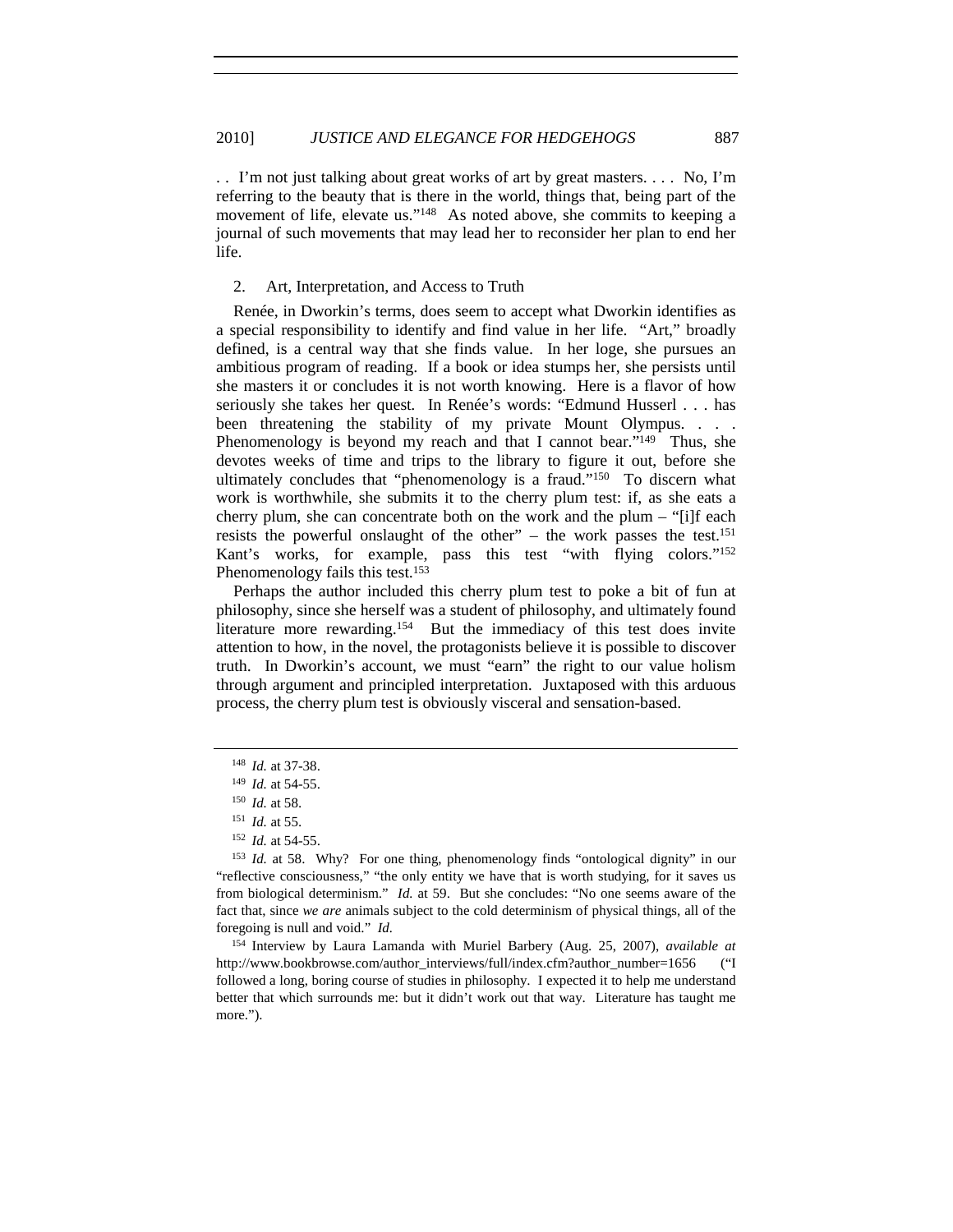But our narrator's intellectual quest does include more than reading while eating cherry plums. Dworkin's framework would have us ask whether Renée is part of an interpretive community. An autodidact, she says, has a "combination of ability and blindness."155 "Deprived of the steady guiding hand that any good education provides, the autodidact possesses nonetheless the gift of freedom and conciseness of thought, where official discourse would put up barriers and prohibit adventure."156 Renée's ability to carve out for herself a domain of beauty and meaning in defiance of her class origins also suggests a rupture in interpretation – how, after all, is consciousness possible? Is not her life of the mind in contradiction to expectations? Her narrative has the power to disrupt expectations.<sup>157</sup>

Renée's ability to critique her surroundings and come to consciousness that more than her class-determined life is possible is reminiscent of Catharine MacKinnon's reflections on how it is possible for women to gain consciousness, given that patriarchy is a *nearly* perfect metaphysical system.158 But Renée is not a rebel or a radical in terms of fundamentally rejecting the canon or offering a radically different interpretation of Tolstoy or Mozart or Kant. By contrast, feminist theorists in political science have offered trenchant readings of the sex inequality permeating classic works in political thought,<sup>159</sup> just as feminist legal theorists and litigators have exposed the sex inequality in mainstream bodies of law, such as family law and criminal law, and critiqued and unmasked the gendered assumptions of doctrines of equality, liberty, and privacy.160 Dworkin refers at a few points to critical schools of interpretation

<sup>158</sup> *See* Catharine A. MacKinnon, *Feminism, Marxism, Method, and the State: Toward <i>Feminist Jurisprudence*, 8 SIGNS 635, 638 (1983).

<sup>159</sup> *See, e.g.*, SUSAN MOLLER OKIN, WOMEN IN WESTERN POLITICAL THOUGHT (1979); CAROLE PATEMAN, THE SEXUAL CONTRACT (1988).

<sup>160</sup> One example is the Equal Protection litigation pioneered by Ruth Bader Ginsburg, which persuaded the Supreme Court that gender-based differentiation between citizens should receive intermediate scrutiny and be based on an "exceedingly persuasive justification." See Justice Ginsburg's account of this standard in *United States v. Virginia*, 518 U.S. 515, 531 (1996). For just a few of the many pioneering works in feminist legal theory on these issues, see FEMINIST LEGAL THEORY (Frances E. Olsen ed., 1995); MARTHA ALBERTSON FINEMAN, THE ILLUSION OF EQUALITY (1991); CATHARINE A. MACKINNON, TOWARD A FEMINIST THEORY OF THE STATE (1990); MARTHA MINOW, MAKING ALL THE DIFFERENCE (1990); Sylvia A. Law, *Rethinking Sex and the Constitution*, 132 U. PA. L. REV.

<sup>155</sup> BARBERY, *supra* note 1, at 53.

<sup>156</sup> *Id.*

<sup>&</sup>lt;sup>157</sup> Including those of the author. Evidently, one catalyst for this book was an observation by Barbery's editor. In her previous book, *Gourmet Rhapsody*, Barbery had Renée speaking "in a way that was extremely crude, stereotypical," "a caricature of a concierge," but her editor observed: "You're a novelist, anything is possible; your concierge could just as well express herself like the Duchess of Guermantes." Interview by Elizabeth Floyd Mair with Muriel Barbery (Apr. 24, 2009), *available at* http://blog.timesunion.com/ books/interview-with-muriel-barbery/1349.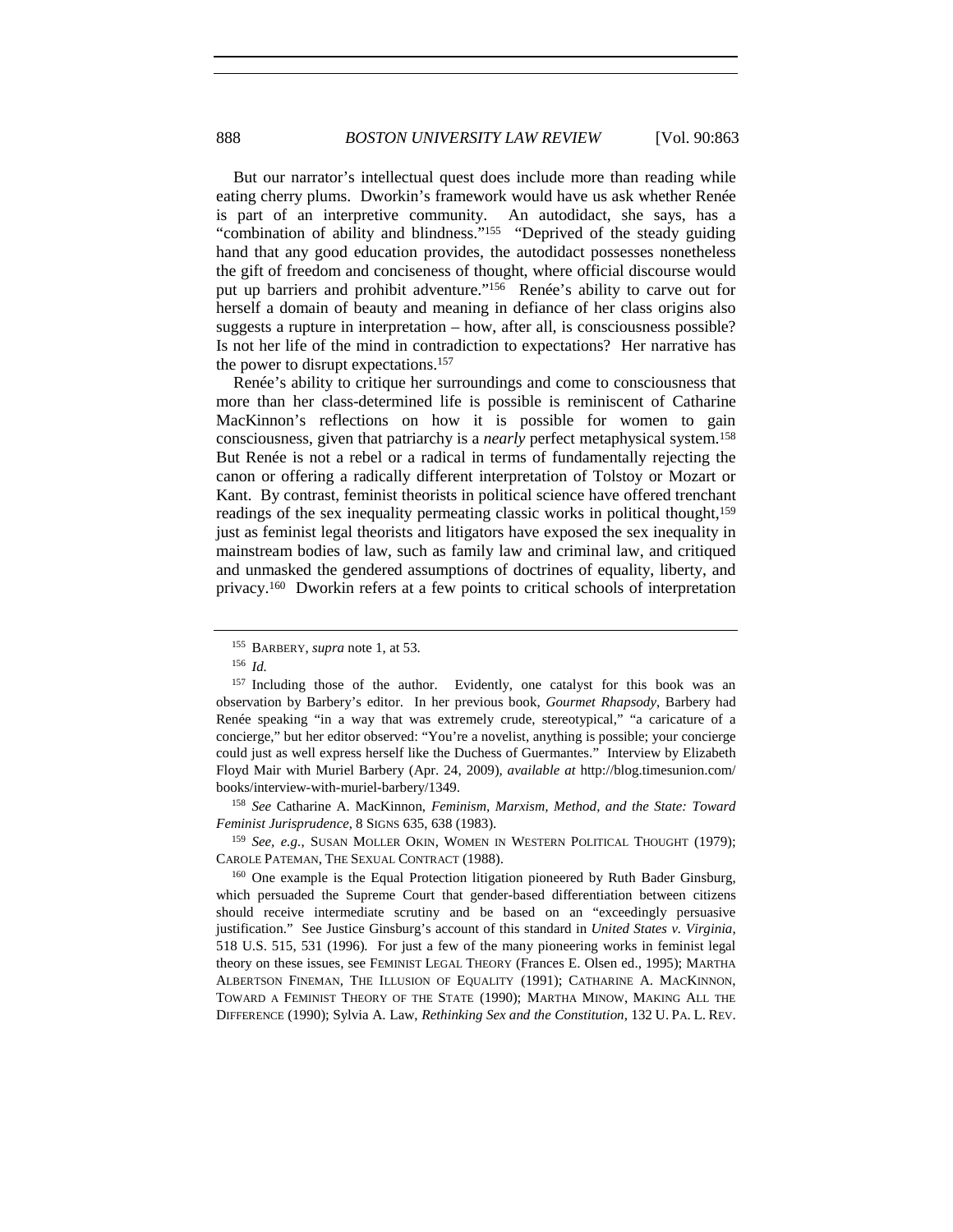(including feminism) that, among other things, point out limitations of existing premises of interpretation, such as sexism.161

In contrast, by allowing herself access to great art, by being moved by it, and by being able *to explain why great art moves us*, Renée is admitting herself to what Dworkin calls a "collaborative" enterprise of interpretation from which she assumes people believe her class origins exclude her.<sup>162</sup> In literature and art, Dworkin contends, the author or artist "has begun a project that the interpreter tries to advance."163 This is collaborative interpretation because the readers or viewers "take themselves to be partners in an act initiated by a speaker or writer"; they share a goal: "successful communication of what the [speaker or writer] sought to communicate."164 As he further explains, the value account of interpretation relates two questions: "what does some object – a law or a poem or a painting – mean," and "what kind of value does that object have, in itself or for us?"165 These are exactly the kind of questions Renée takes up in her disquisitions about art, as I elaborate below. In contrast to a person Dworkin imagines who just "sees" something in a painting or text, but cannot explain it, Renée can and does offer accounts of the role of art and why particular art moves us. Later, when Renée forms her friendship with Kakuro, they seem to find the same pleasure in certain passages from *Anna Karenina* and be similarly moved by a still life and by scenes from Ozu films.<sup>166</sup> This suggests they share in an interpretive community.

Both Renée and Paloma find that "Art" allows for the experience of timelessness.<sup>167</sup> The camellias on the moss in the Ozu film are one example. In a sense, both heroines seem to believe there is a kind of truth to which Art and sometimes nature provide at least temporary access. In this sense, they are not internal or external skeptics within Dworkin's framework. But their notion of sudden glimpses or access may put them at odds with Dworkin's notion of "earning" a right to truth. Dworkin observes that the "active holism of interpretation means . . . that there is no firm ground at all, that even when our interpretive convictions seem inescapable, when we think there really is

- <sup>162</sup> DWORKIN, *supra* note 3 (manuscript at 87).
- <sup>163</sup> *Id.*
- <sup>164</sup> *Id.*

<sup>166</sup> BARBERY, *supra* note 1, at 198-99.<br><sup>167</sup> *Id.* at 203-04. The use, in text, of Art with an initial capital letter reflects the usage by Renée and Paloma when they speak about art's meaning or role.

<sup>955 (1984);</sup> Christine A. Littleton, *Reconstructing Sexual Equality*, 75 CAL. L. REV. 1279 (1987).<br><sup>161</sup> DWORKIN, *supra* note 3 (manuscript at 90-91). I am not taking up this aspect of

Dworkin's book in this Article. He gives an odd example of feminist critiques of Disney and popular culture for sex stereotyping, but his basic point seems sound: feminist critical interpretations aim to expose "sexist roots and hidden influences" in popular culture. *Id.* (manuscript at 92). Dworkin previously noted the advent of feminist interpretation and criticism in *A Matter of Principle*. *See* DWORKIN, *supra* note 17, at 165.

<sup>165</sup> *Id.* (manuscript at 86).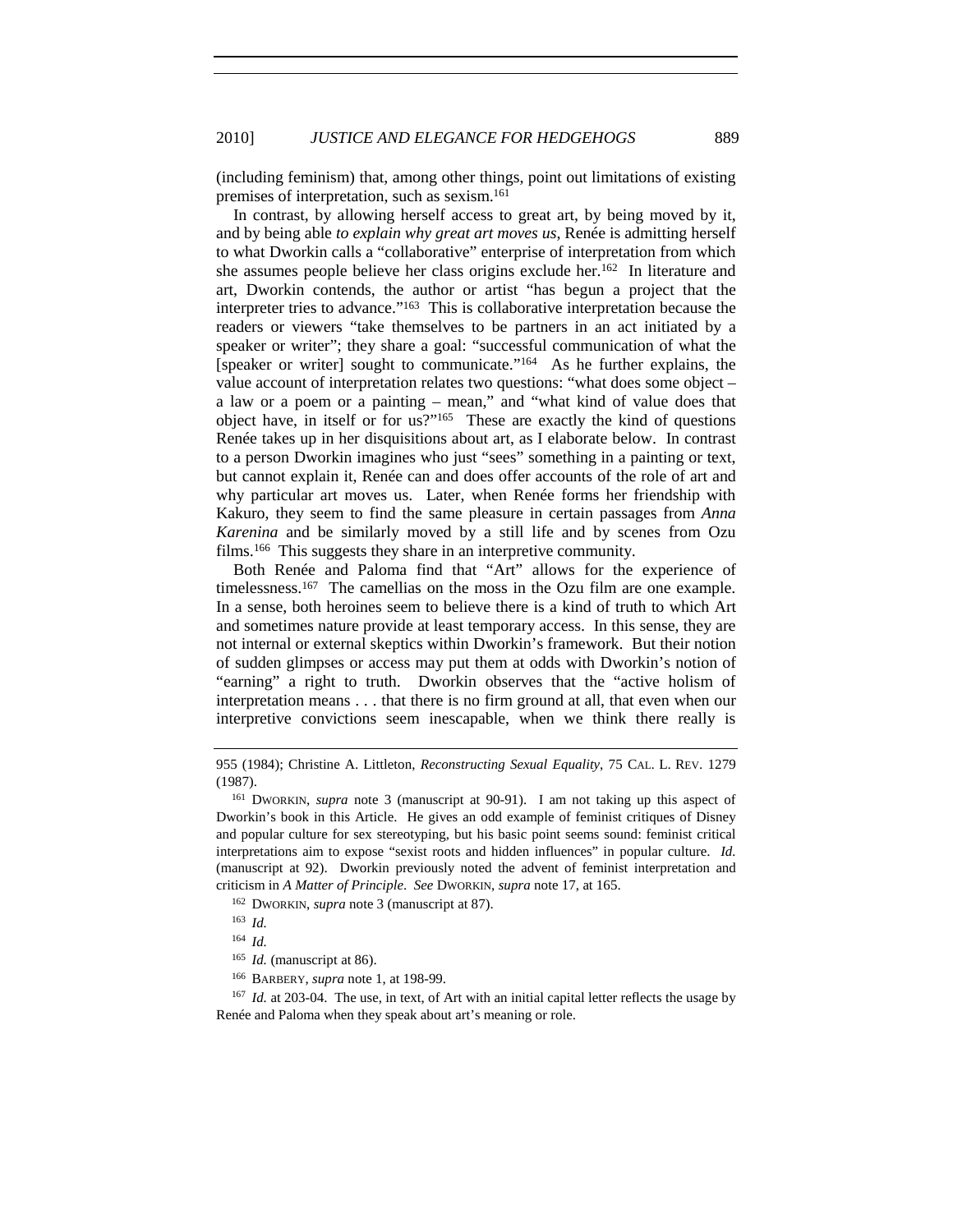nothing else to think, we are still stalked by the ineffability of conviction."168 Anything more, we must earn through arguments: "[E]verything depends on what we actually and responsibly think. Not because our thinking makes it right but because, in thinking it right, we think it *right.*"169

Is this sense of timelessness akin to the "ineffability" of conviction? Or might it be analogized to an experience of value holism, or a basic unity of values? A few examples may help with our examination. As a child, Renée was enchanted by watching snow fall inside a little glass globe. This mystery entailed a sense of timelessness:

I was not yet seven years old, but I already knew that the measured drift of the little cottony particles foreshadowed what the heart would feel in moments of great joy. Time slowing, expanding, a lingering graceful ballet, and when the last snowflake has come to rest, we know we have experienced a suspension of time that is the sign of a great illumination. As a child I often wondered whether I would be allowed to live such moments – to inhabit the slow, majestic ballet of the snowflakes, to be released at last from the dreary frenzy of time.170

Paloma also experiences such special moments out of time. In her journal, "The Movement of the World," she reports that, when the acclaimed school choir performs, she experiences it as a miracle that "diffuses the ugliness of everyday life into a spirit of perfect communion."171 She feels part of "a sublime whole, to which the others also belong," and pauses to reflect: "I wonder why such things cannot be the rule of everyday life, instead of being an exceptional moment."172

This emphasis on art's meaning as providing glimpses of timelessness suggests that we gain access to truth through momentary intuition or illumination. However, Renée does not find such moments ineffable; she can – and does – offer an interpretation of those moments. Her longest disquisition on art and timelessness comes when she encounters a copy of a still life by Pieter Claesz in Kakuro's apartment and ponders "the sense of wonder we perceive when we encounter certain works of art."173 What explains the enigma that "great works are the visual forms which attain in us the certainty of timeless consonance"?174 The "congruence" she finds that links great works of art is that, "despite the insignificance and ephemeral nature of lives always doomed to belong to one era and one culture alone," "the genius of great artists penetrates to the heart of the mystery and exhumes, under various guises, the

<sup>168</sup> DWORKIN, *supra* note 3 (manuscript at 100).

<sup>169</sup> *Id.*

<sup>170</sup> BARBERY, *supra* note 1, at 178.

<sup>171</sup> *Id.* at 185.

<sup>172</sup> *Id.*

<sup>173</sup> *Id.* at 201.

<sup>174</sup> *Id.*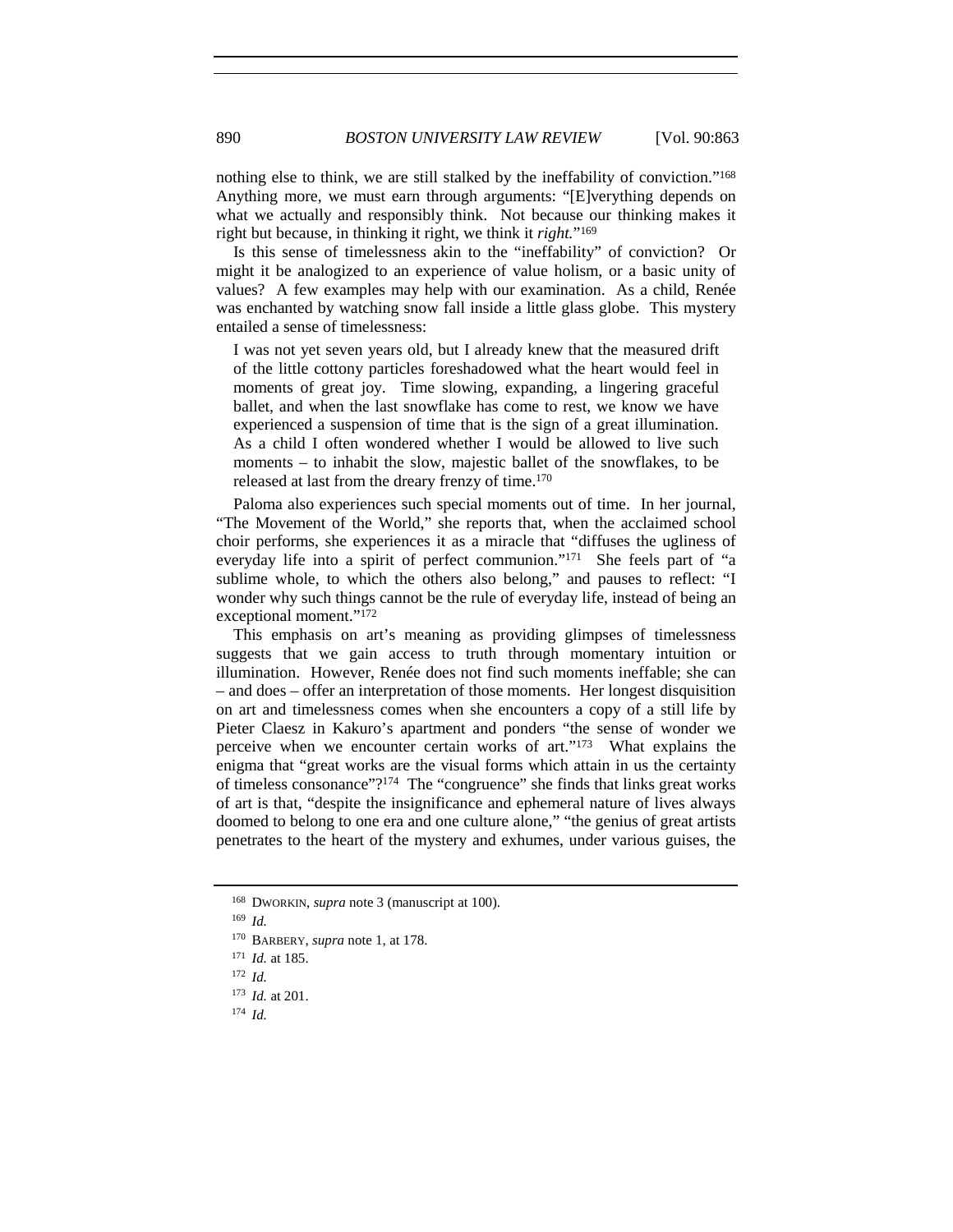same sublime form that we seek in all artistic production."<sup>175</sup> The still life in question thus "achieves the universal in the singular: the timeless nature of the consonant form."176 Using Dworkin's framework, we might suggest a parallel between the experience of timelessness and unity and that of value holism.

The "purpose of Art," with a capital A, Renée theorizes, is "to give us the brief, dazzling illusion of the camellia, carving from time an emotional aperture that cannot be reduced to animal logic."<sup>177</sup> Here Renée's view resembles Dworkin's notion of art – and life – as performance, lived out in the shadow of nature. For Renée, this is laced with a dose of pessimism about the toll of everyday life and its projects. Art "*gives shape* to our emotions, makes them visible and, in so doing, places a seal of eternity upon them," because particular works of art "have incarnated the universal nature of human emotions."178 This stands in contrast to "the tumult and boredom of everyday life – itself an unceasing and futile pursuit, consumed by projects." In the framed painting lies "the plenitude of a suspended moment, stolen from time, rescued from human longing."179 Again, Renée speaks of the futility of human endeavors: daily life is a battlefield and we are exhausted by desires for what we cannot have.<sup>180</sup> Art provides the pleasure of someone else's project, born of someone else's desire, of something offered without "the effort of desiring on our part."181 In the still life, then, is the "quintessence of Art," or "the certainty of timelessness": "In the scene before our eyes – silent, without life or motion – a time exempt of projects is incarnated, perfection purloined from duration and its weary greed – pleasure without desire, existence without duration, beauty without will."<sup>182</sup>

<sup>175</sup> *Id.* at 201-02.

<sup>182</sup> *Id.* Renée and Paloma's ruminations on time and timelessness may evoke, for some readers, T.S. Eliot's *The Four Quartets*. *See* T.S. ELIOT, THE COMPLETE POEMS AND PLAYS, 1909-1950, at 117-45 (1952). Admittedly, Renée and Paloma disavow religious belief, while *The Four Quartets* is replete with Christian symbolism and deep theological allusions. Despite these differences, both texts address timelessness. The first quartet, "Burnt Norton," begins with a reflection on time and speaks of "the still point of the turning world." *Id.* at 119. Eliot writes of the burden of daily time – of the "time-ridden faces/Distracted from distraction by distraction/Filled with fancies and empty of meaning/Tumid apathy with no concentration." *Id.* at 120. Compare, here, Renée's picture of the "unceasing and futile pursuit" of everyday life and its "projects." BARBERY, *supra* note 1, at 203. In the final part of Eliot's first quartet, he writes of the stillness of a Chinese jar and of a violin. ELIOT, *supra*, at 121. Eliot, like Renée and Paloma, was attracted to Asian philosophy and aesthetics. He writes of the sudden intimation or illumination of timelessness, of the fleeting moment: "Quick now, here, now, always – Ridiculous the waste sad time/Stretching

<sup>176</sup> *Id.* at 202.

<sup>177</sup> *Id.* at 203.

<sup>178</sup> *Id.*

<sup>179</sup> *Id.*

<sup>180</sup> *Id.*

<sup>181</sup> *Id.* at 204.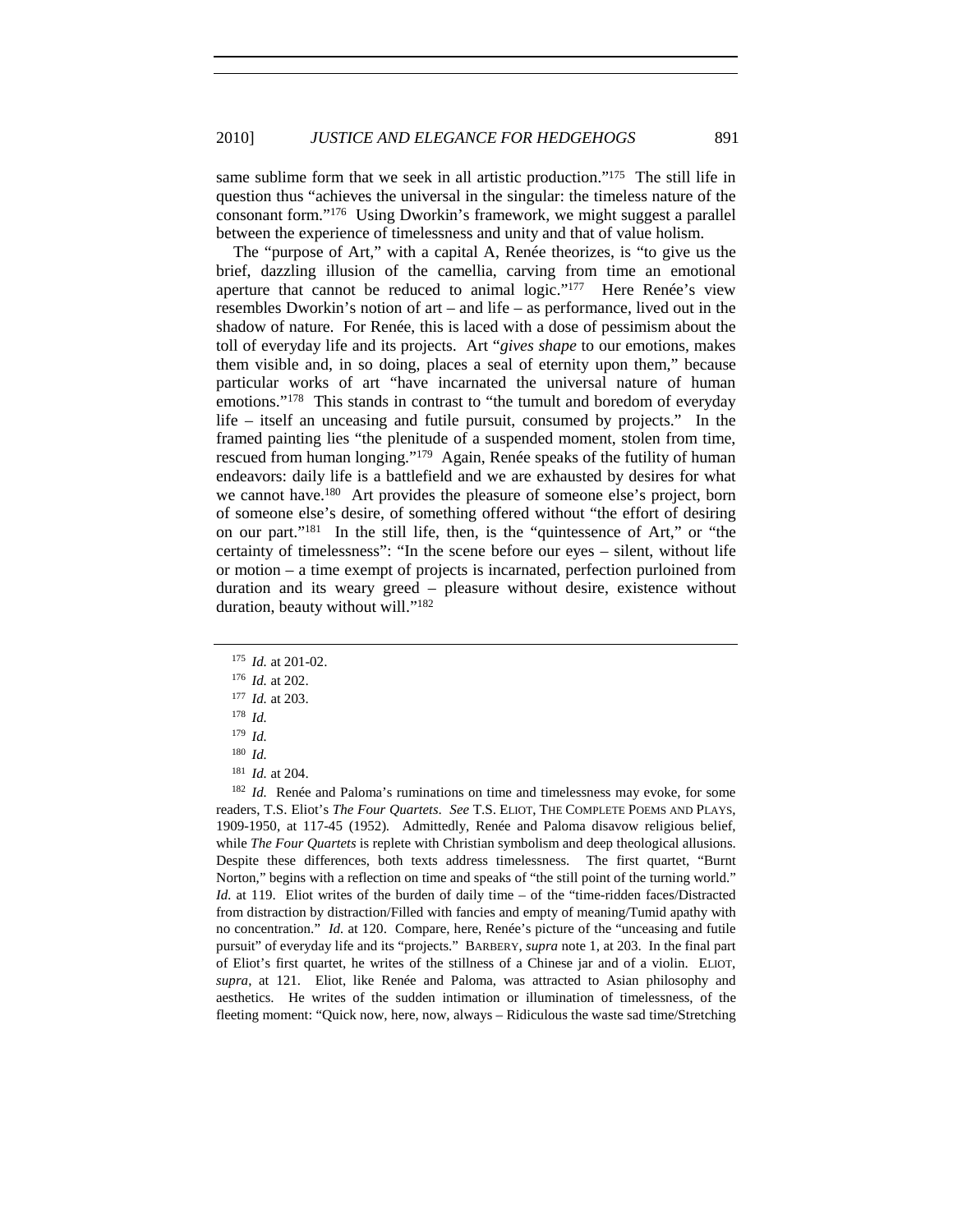Later, Renée further ruminates on art and timelessness when she stealthily reads the graduate thesis on William of Ockham by Paloma's sister, Colombe. She is dismayed by how Colombe squandered an opportunity to take up the "enthralling" question: "*Do universals exist, or only singular things?*"183 Just as "[i]n every table there is an essence that gives it its form and, similarly, every work of art belongs to a universal form that alone confers its seal upon the work."184 One can only see a particular table or a particular painting, not the "universal 'table' form," but the individual painting "is an incarnation of Beauty, a dazzling apparition that we can only contemplate through the singular, but that opens a tiny window onto eternity and the timelessness of a sublime form."<sup>185</sup>

Friendship, Renée comes to learn as she watches an Ozu film with Kakuro, also can accord "moments of bliss," of "this pause in time, within time."186 Moreover, when friends can share as part of a collaborative interpretive community, they can appreciate together the timelessness of art. A poignant illustration of this comes when Kakuro and Paloma are united later in a moment of sadness over Renée's unexpected death in an auto accident. They suddenly hear the music of Satie drifting into the courtyard, and they both "took a deep breath and let the sun warm [their] faces while [they] listened to the music drifting down from above."187 Paloma agrees, when Kakuro observes, "I think Renée would have liked this moment," but she is not sure why, until she reflects on it later:

I have finally concluded, maybe that's what life is about: there's a lot of despair, but also the odd moment of beauty, where time is no longer the same. It's as if those strains of music created a sort of interlude in time, something suspended, an elsewhere that had come to us, an always within never.188

The novel ends with this poignant declaration by Paloma: "Don't worry Renée, I won't commit suicide and I won't burn a thing. Because from now on, for

<sup>187</sup> *Id.* at 325.

<sup>188</sup> *Id.*

before and after." *Id.* at 122. In the third quartet, "The Dry Salvages," he speaks of "the moments of happiness," "the sudden illumination." *Id.* at 132-33. He writes: "For most of us, there is only the unattended/Moment, the moment in and out of time,/The distraction fit, lost in a shaft of sunlight." *Id.* at 136. The final quartet, "Little Gidding," ends with explicit religious themes of kneeling and of redemption, but also returns to the theme of moments out of time, and of nearly-missed glimpses. *Id.* at 138-45.

<sup>183</sup> BARBERY, *supra* note 1, at 249.

<sup>184</sup> *Id.* at 250.

<sup>&</sup>lt;sup>185</sup> *Id.* These passages may suggest a Platonism with which Dworkin would seem to disagree, to the extent they suggest there are universal forms somehow "out there." DWORKIN, *supra* note 3 (manuscript at 9, 13).

<sup>186</sup> BARBERY, *supra* note 1, at 276-77.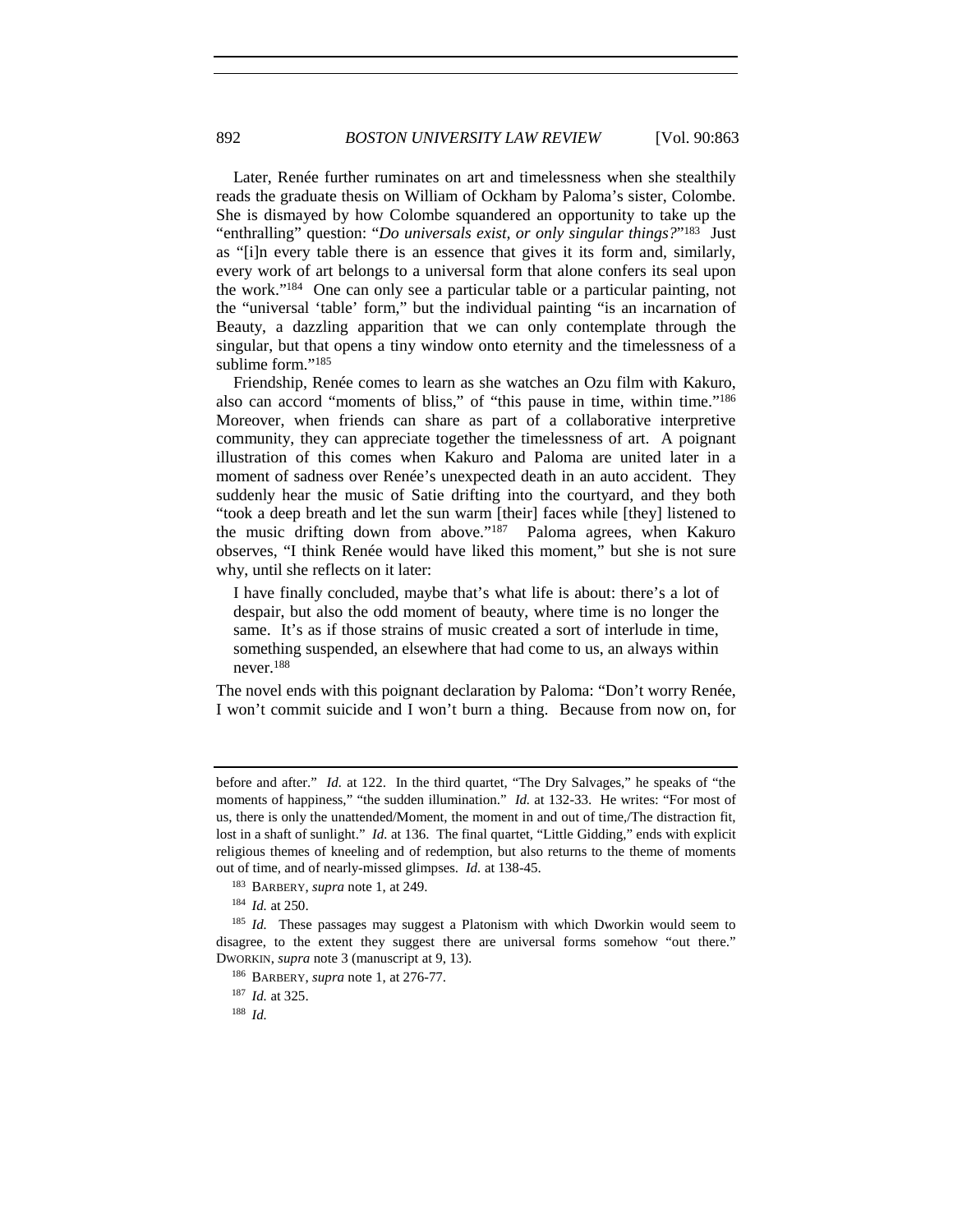you, I'll be searching for those moments of always within never. Beauty, in this world."189

# C. *Design for Living – On the Responsibility for Living a Good Life and Living Well*

Renée would probably say, with some justification, that she lives well subject to the constraints of her origins. Dworkin writes, for example, that the goodness of one's life depends on luck and circumstances, and one can have the bad moral luck to be born into circumstances of great poverty.<sup>190</sup> Of the stunting effects of poverty, Renée writes of her home life and her parents' inability to display affection or emotion: "Poverty is a reaper: it harvests everything inside us that might have made us capable of social intercourse with others, and leaves us empty, purged of feeling, so that we may endure all the darkness of the present day."<sup>191</sup> We might usefully recall here Dworkin's point about how our everyday associations, particularly in the realm of intimate life, can threaten our dignity. Renée embraces fate to the degree of not attempting genuine social interaction across class lines, but she is a goddess within her domain.

Her personal ethics (or living well) is manifest in her clandestine intellectual life. Her personal morality (or living a good life) is manifest in her marriage (while her husband was alive) and in the few friendships she allows herself. For example, with Manuela, even if she cannot fully be herself, she experiences mutual respect and devotion. Her personal morality is also evident in her daily devotion to her cat and solicitude for the other animals in the building. She is also solicitous of a local homeless person and the drugaddicted young man who later tells her he was saved by the camellias. At the same time, she is polite, but not friendly, to the residents she serves. She finally finds true communion in her friendship with Kakuro.

Renée also espouses a personal moral responsibility, or obligation, incumbent on society's elite, proclaiming that, "[p]rivilege brings with it *true* obligations": "If you belong to the closed inner sanctum of the elite, you must serve in equal proportion to the glory and ease of material existence you derive from belonging to that inner sanctum."192 She describes, for example, what she would do if she, like Colombe, had the privilege of attending a prestigious university:

I would dedicate myself to the progress of Humanity, with resolving issues that are crucial for the survival, well-being and elevation of mankind, with the fate of Beauty in the world, or with the just crusade for philosophical authenticity. It's not a calling, there are choices, the field is

<sup>189</sup> *Id.*

<sup>190</sup> DWORKIN, *supra* note 3 (manuscript at 126).

<sup>191</sup> BARBERY, *supra* note 1, at 288.

<sup>192</sup> *Id.* at 252.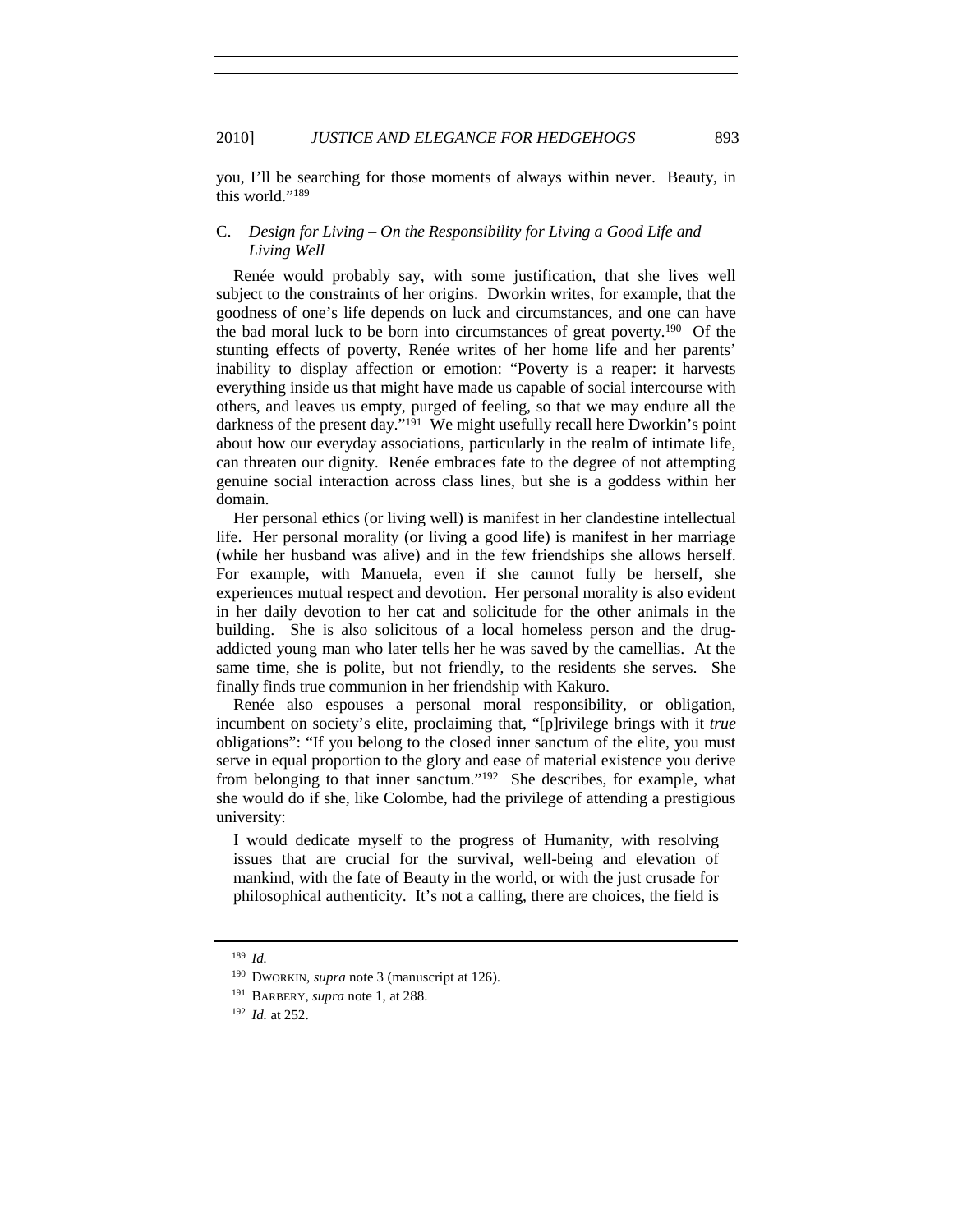wide. . . . Should you devote your time to teaching, to producing a body of work, to research, to Culture? It makes no difference. The only thing that matters is your intention: are you elevating thought and contributing to the common good, or rather joining the ranks in a field of study whose only purpose is its own perpetuation, and only function the selfreproduction of a sterile elite – for this turns the university into a sect.<sup>193</sup>

Along these lines, she concludes that Colombe should have learned from her medieval studies of William of Ockham that "[t]ruth loves nothing better than the simplicity of truth," but instead, "all she seems to have gleaned from her studies is how to make a conceptual fuss in the service of nothing."194 This leads her to further reflections on the role of intellectual inquiry and of art. Responsible intellectual pursuit "remains a necessity that does not depart from animality," for the mission of literature, "like any form of Art," is "to make the fulfillment of our essential duties more bearable."<sup>195</sup> Again, the animality of human beings features in her worldview: Art is a "weapon for survival" provided to "a creature like man, who must forge his destiny by means of thought and reflexivity;" for "something has to make our own wisdom bearable, something has to save us from the woeful eternal fever of biological destiny."196 A parallel to Dworkin's book is the emphasis on human agency, on effort in the face of animal nature, although – perhaps because of Hume's principle – biological destiny weighs less heavily in Dworkin's worldview. Dworkin stresses the significance of constructing meaning through offering the best interpretation. There is no easy "right answer," but an ongoing process of (and responsibility for) reasoning. Might she agree with Dworkin's idea that philosophers have a special responsibility to do the "lion's share" of work in helping to develop networks of value, which may be of service to persons engaged in reflection upon their values? Might she instead view this, like poor Colombe's thesis, as "conceptual fuss in the service of nothing"? $197$  Renée, too, posits the special responsibility of the intellectual elite. Facing the question of whether it is elitist to argue that people's lives lack full dignity unless they have questioned and justified their convictions about what living well requires, Dworkin counters: "If so it is the elitism of a rational response to a question of capital importance."198

In sum, Renée's view is that her family's poverty and truncated formal education have ruled out the path of the responsible intellectual elite for her. Moreover, she states that she has "not chosen the easy path," that is, those paths "taken by mortals to make their lives *easier*," such as belief in God, which "appeases our animal fears and the unbearable prospect that someday all

<sup>193</sup> *Id.*

<sup>194</sup> *Id.* at 248.

<sup>195</sup> *Id.*

<sup>196</sup> *Id.*

<sup>197</sup> *Id.*

<sup>198</sup> DWORKIN, *supra* note 3 (manuscript at 261).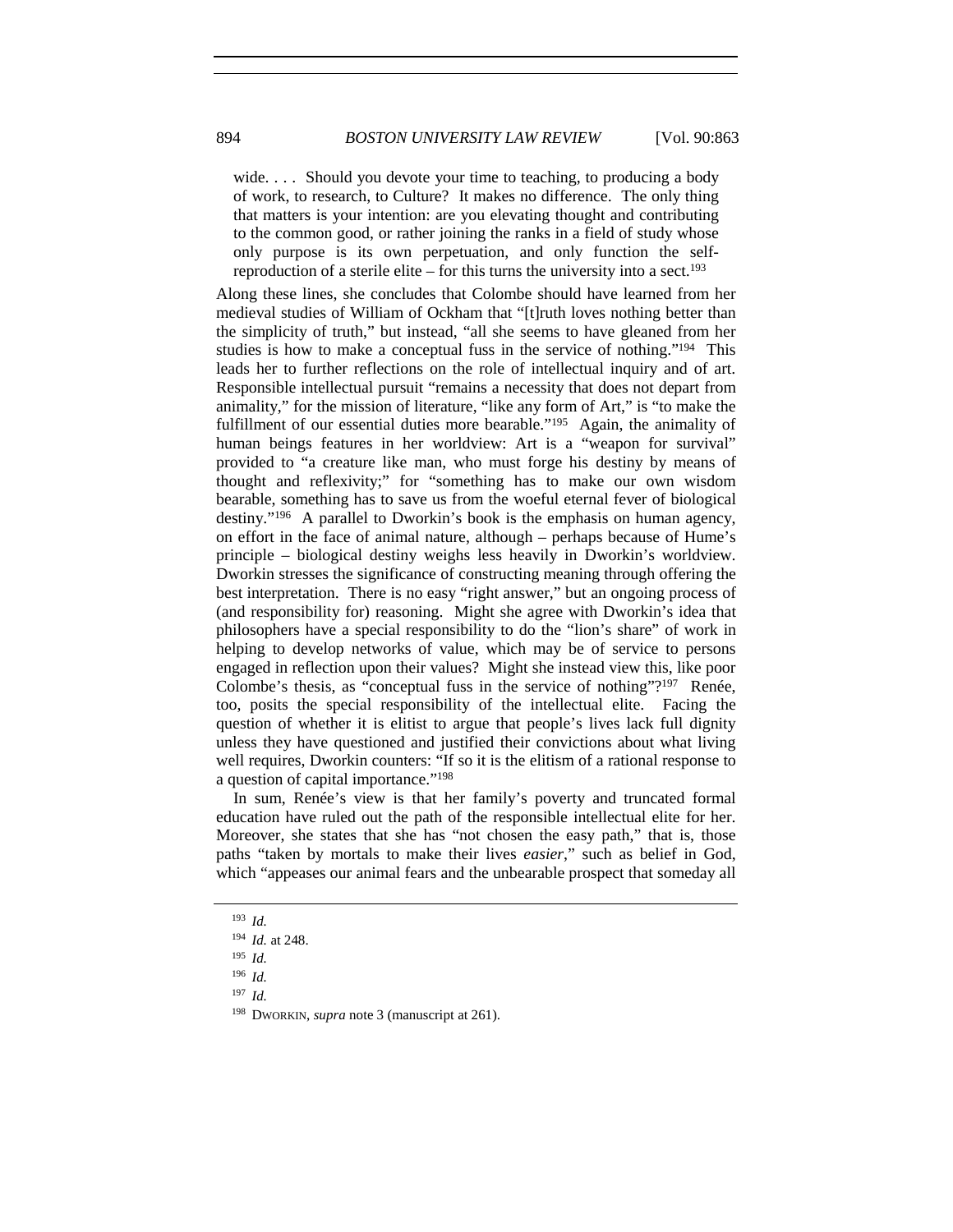our pleasures will cease," or having children (and grandchildren), which helps us "defer the painful task of confronting ourselves," or television, which "distracts us from the onerous necessity of finding projects" and "releases our mind from the great work of making meaning."199 Her worldview, to the contrary, faces head-on "the cosmic awareness of absurdity," and "the certainty of the end and the anticipation of the void."200 Similarly, Dworkin stresses the challenge of making something of our lives in the face of inevitable death.

The friendship she forms with Kakuro opens a "meteoric breach in time."201 It disrupts her path and is, in effect, another rebirth. This rebirth was even more traumatic (yet also more liberating) than the one she experienced as a child when reading opened up a world that was accessible and yet inaccessible to her. With Kakuro, she feels "utterly trusting" and finds mutual understanding.202 She can open up her soul and share "the things that constitute the tiny portion of meaning and emotion that [her] incongruous existence has stolen from the universe."<sup>203</sup> Renée comes to realize that while her sister died "from wanting to be reborn," rebirth is possible for her.

When she reveals this traumatic experience to Paloma as her reason for wanting to refuse Kakuro's dinner invitation, she exclaims: "My God . . . my God, Paloma, how silly I am!"204 To her surprise, Paloma finds hope in Renée's story, that "it seems that it might be possible to change one's fate after all."205 This experience of finding friendship leads Renée to observe, "maybe this, then, is what life is all about."206

The author at this point makes a startling plot choice: just as Renée experiences this dawning of new possibility, a dry cleaning truck strikes and kills her when she rushes into the street to rescue the local tramp, who suddenly veered off in the path of traffic. Here, her personal morality entails a deed that goes beyond the easy rescue that Dworkin contemplates people owe each other as part of the duty to aid, since she put herself at risk in rescuing the tramp.207 Why kill Renée off just as her life opens up? Perhaps the author deliberately plays with Renée's prior determinism about the risk of forming friendship across class lines: the truck is from the dry cleaning company that cleaned the dress that Manuela gave her ("borrowed" from a deceased client of a seamstress friend) to wear to a dinner with Kakuro. Manuela takes this as a sign of fate (even though a relative of the deceased client ultimately gave her

<sup>205</sup> *Id.*

<sup>206</sup> *Id.*

<sup>207</sup> DWORKIN, *supra* note 3 (manuscript at 176).

<sup>199</sup> BARBERY, *supra* note 1, at 177.

<sup>200</sup> *Id.*

<sup>201</sup> *Id.*

<sup>202</sup> *Id.* at 224.

<sup>203</sup> *Id.*

<sup>204</sup> *Id.* at 289.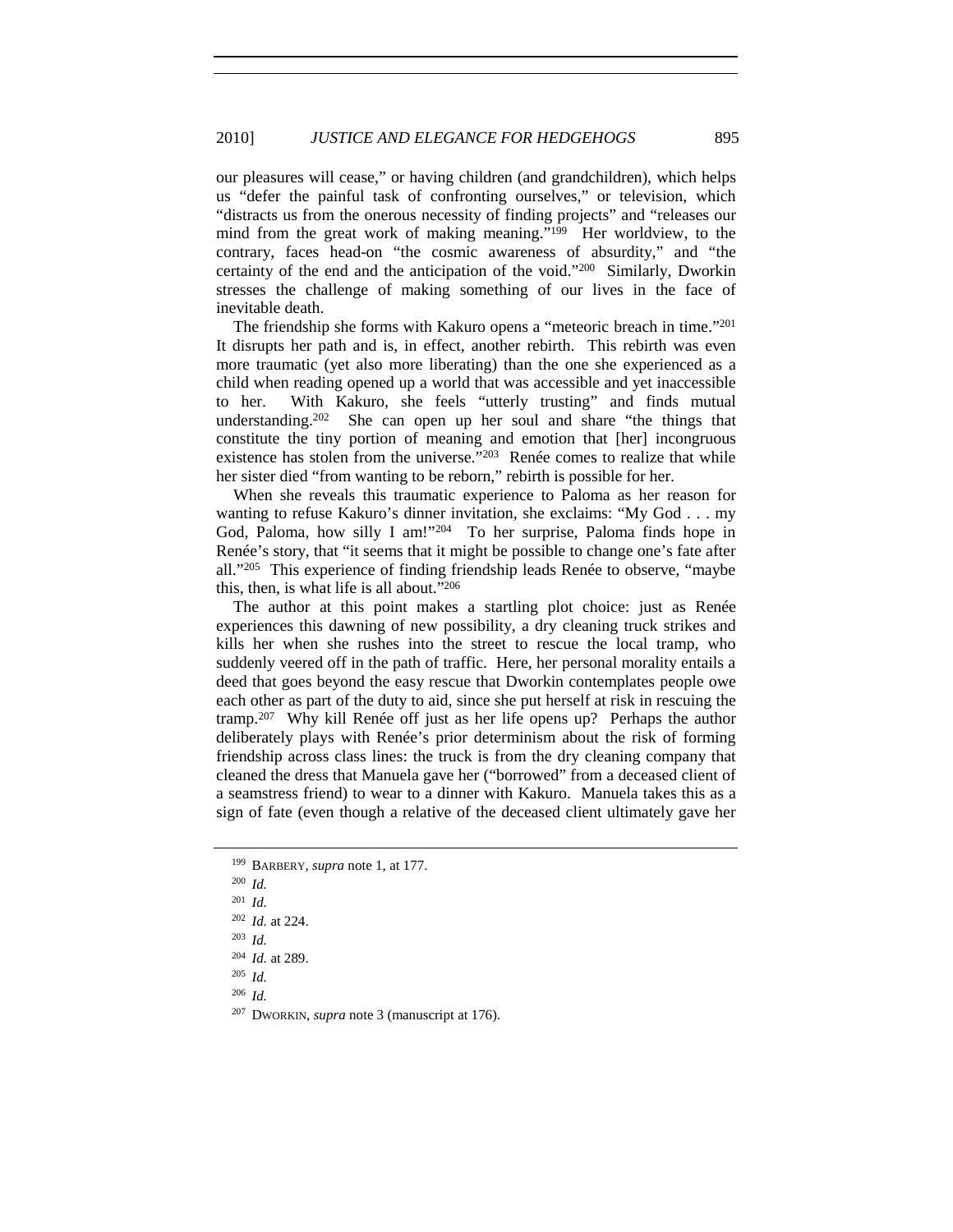friend the dress). When she learns of Renée's death, Manuela collapses, begging Renée to forgive her.

Renée's final reflections, however, are not of determinism, but are more in line with what Dworkin might call recognizing the adverbial value of life:

How to measure a life's worth? The important thing, said Paloma one day, is not the fact of dying, it is what you were doing in the moment of your death. What was I doing in the moment of my death, I wonder, with an answer ready in the warmth of my heart.

What was I doing?

I had met another, and was prepared to love.

After fifty-four years of emotional and psychological wilderness, hardly touched by the tenderness of someone like Lucien, who was little more than a resigned shadow of my self, after fifty-years of clandestinity and silent victories inside the padded walls of a lonely mind, after fifty-four years of venting my futile frustrations upon a world and a caste I despised, after these fifty-four years of nothingness, where I met no one and was never with another:

Manuela, always.

But also Kakuro.

And Paloma, my kindred soul.

My camellias.

I would gladly share a last cup of tea with you.208

As Renée reflects back on her life, she focuses not on the notion that she has made a narrative wreck of it, as Dworkin might anticipate. Instead, she focuses on where she is in the present moment, on opening her heart and leaving behind her solitary life as a hedgehog.

As the book progresses, Paloma, too, develops and refines a vision of personal ethics and morality that accepts what Dworkin's responsibility project of making something of one's life. Unlike Renée, Paloma is a child of privilege, but she, too, wrestles with whether her family origins determine her path. When she first meets Kakuro's five-year-old great-niece who "looks at people with the same kindly, open gaze as her great-uncle," for the first time she has "met someone whose fate is not predictable, . . . whose paths in life still remain open, someone who is fresh and full of possibility."209 This leads her to wonder whether her own fate is written on her face, or whether, "if, in our world, there is any chance of becoming the person you haven't yet

<sup>208</sup> BARBERY, *supra* note 1, at 320-21.

<sup>209</sup> *Id.* at 194-95.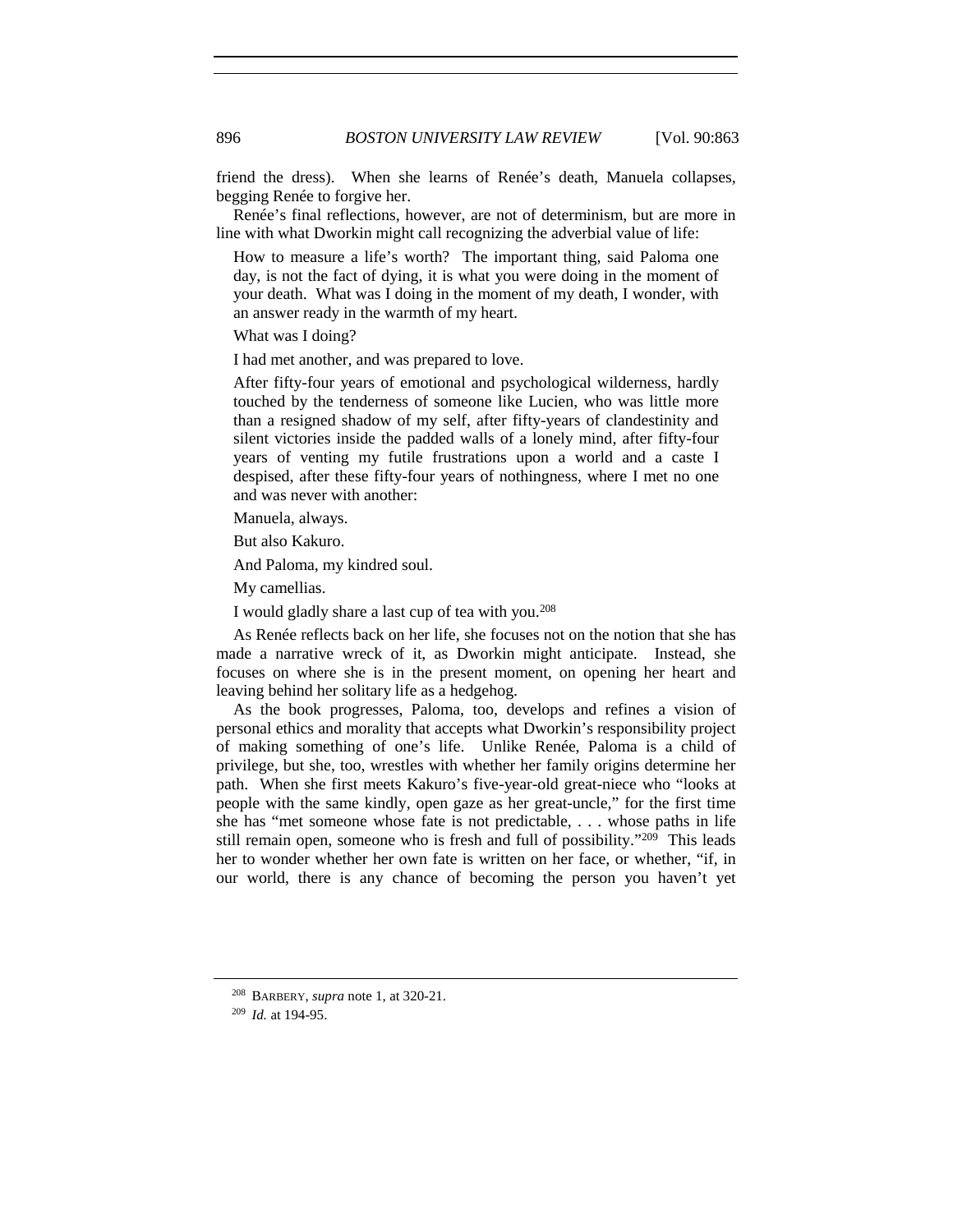become."210 She wonders, "[W]ill I know how to seize that chance, turn my life into a garden that will be completely different from my forebears?"<sup>211</sup>

Paloma's developing worldview might comfortably fit Dworkin's notion of adverbial value. At the same time, she believes that one's life has value when it has an impact on others – another measure of life's value that Dworkin discusses. She comes to believe that "[w]hat matters is building well," and assigns herself "a new obligation": "I'm going to stop undoing, deconstructing, I'm going to start building. . . . What matters is what you are doing when you die."212 At this point, she still plans to end her life on her thirteenth birthday, but wants to be building on that day. Her conclusion that what matters is building in the present finds reinforcement as she contemplates the process of aging and the indignities of retirement homes:

We have to live with the certainty that we'll get old and that it won't look nice or be good or feel happy. And tell ourselves that it's now that matters: to build something, now, at any price, using all our strength. Always remember that there's a retirement home waiting somewhere and so we have to surpass ourselves every day, make every day undying. Climb our own personal Everest and do it in such a way that every step is a little bit of eternity. That's what the future is for: to build the present, with real plans, made by living people.<sup>213</sup>

This worldview seems to include a dose of determinism; if Renée disclaims any notion of a fixed calling for the responsible intellectual, so long as she or he is serving humanity, Paloma seems to think every animal or human being has a special task. For example, Colombe thinks that she will torment Paloma by describing the mating behavior of the queen bee and the fate of the drones that impregnate her. Paloma instead finds an affinity between the fate of bees and humans and a common theme of constructive activity:

Personally I think there is only one thing to do: find the task we have been placed on this earth to do, and accomplish it as best we can, with all our strength, without making things complicated or thinking there's anything divine about our animal nature. This is the only way we will ever feel that we have been doing something constructive when death comes to get us. Freedom, choice, will, and so on? Chimeras. We think we can make honey without sharing in the fate of bees, but we are in truth nothing but poor bees, destined to accomplish our task and then die.214

After she listens to Renée's traumatic story about her sister's death, Paloma concludes that her own task may be to try to heal others. She sees that she herself had been sick and suffering "because [she] couldn't make anyone else

<sup>210</sup> *Id.* at 195.

<sup>211</sup> *Id.*

<sup>212</sup> *Id.* at 114.

<sup>213</sup> *Id.* at 128-29.

<sup>214</sup> *Id.* at 238.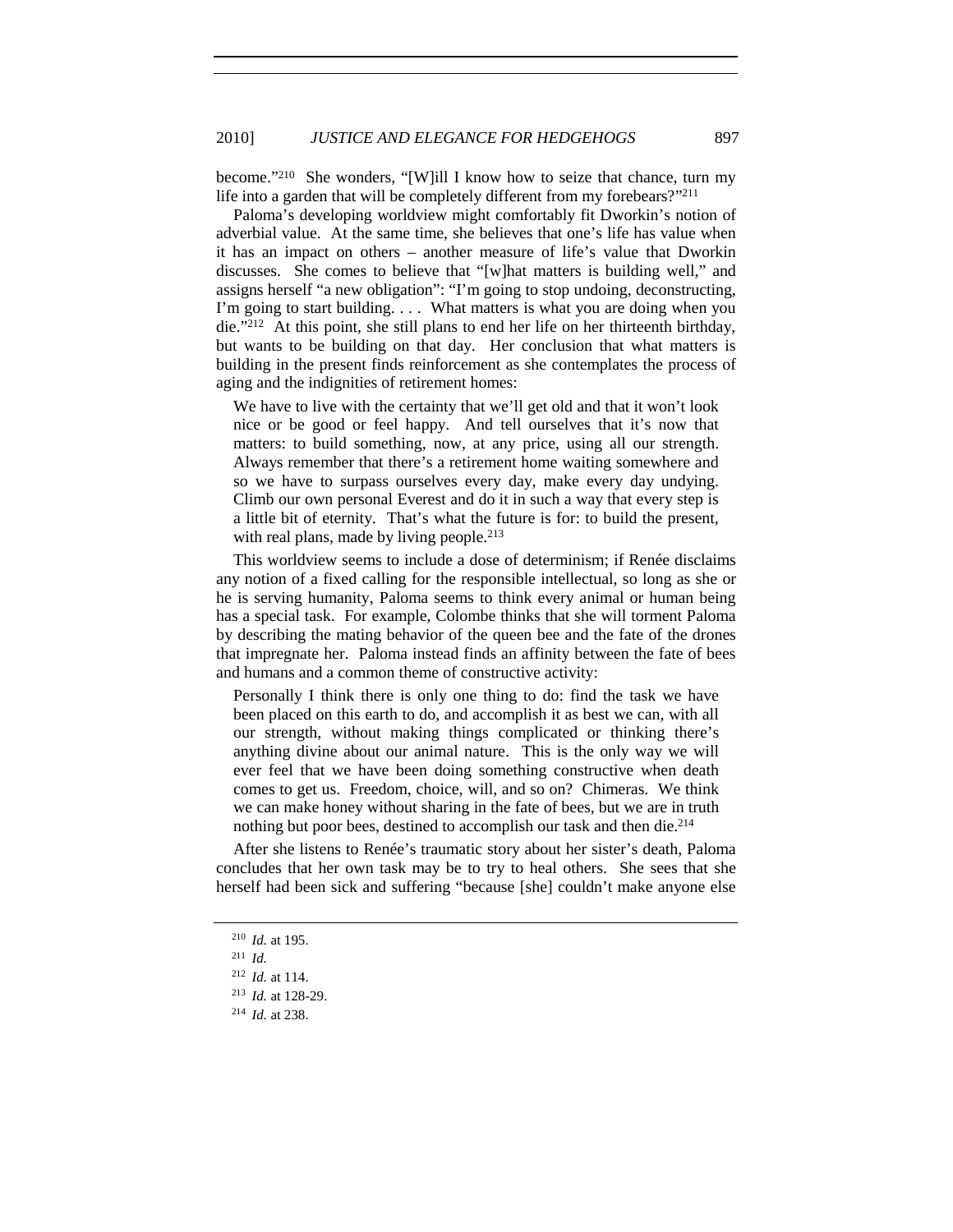around [her] feel better," or heal her family.215 But Paloma was able to help Renée.216 She realizes that she no longer wants to end her life. She feels "like letting other people be good for [her]," and asks herself: "Morally, do I have the right to let this chance go by?"217 She thinks that she has "found [her] calling": "I thought I'd understood that in order to heal, I could heal others, or at least the other 'healable' people, the ones who can be saved – instead of moping because I can't save other people."<sup>218</sup> But she also worries that for every Renée, there are many "dreary" people like Colombe, as well.<sup>219</sup> By the book's end, Paloma credits Renée with teaching her to embrace the project of finding beauty in the world, of moments of "always within never."220

Recognition is a transformative force for both Renée and Paloma – of being seen and of seeing in an open way. Kakuro and his young great-niece model such a way of seeing. We could speak of this in the familiar terms of an ethic of recognition or in Dworkin's terms of self-respect and authenticity. That is, if we accept the dignitary principle of self-respect, that "[e]ach person must take his own life seriously: he must accept that it is a matter of importance that his life be a successful performance rather than a wasted opportunity," then this leads to a moral principle that it is also objectively important that other people's lives go well.221 So, too, with the second principle of authenticity: if each person has a special responsibility for his or her own life, then this leads to a personal morality that recognizes that every other person also has a special responsibility for his own life.

By treating Renée with respect, by truly seeing her, Kakuro disrupts the hierarchical value system in the building. Clearly, he does not share the system and believes it has no place in the contemporary world. When he assesses Manuela as an aristocrat, he tells Renée: "You see, you are not the only one who goes against the social norm. What's the harm in that? This is the twenty-first century, for goodness' sake!"222 His presence in the building helps Paloma and Renée see each other differently and how each hides her true identity from the rest of the world. With Kakuro's help, Paloma realizes that Renée has "the elegance of the hedgehog," and Renée recognizes Paloma as a princess, an appropriate member of her inner aristocratic circle.

This recognition contrasts with the failure of vision – as well as of respect – by other residents in the building. These relationships illustrate threats to dignity. For example, reflecting back on the death of her husband and coconcierge, Renée observes that the grief of a concierge for her husband does

<sup>215</sup> *Id.* at 290.

<sup>216</sup> *Id.* at 290-91.

<sup>217</sup> *Id.* at 291.

<sup>218</sup> *Id.*

<sup>219</sup> *Id.*

<sup>220</sup> *Id.* at 325.

<sup>221</sup> DWORKIN, *supra* note 3 (manuscript at 128).

<sup>222</sup> BARBERY, *supra* note 1, at 227.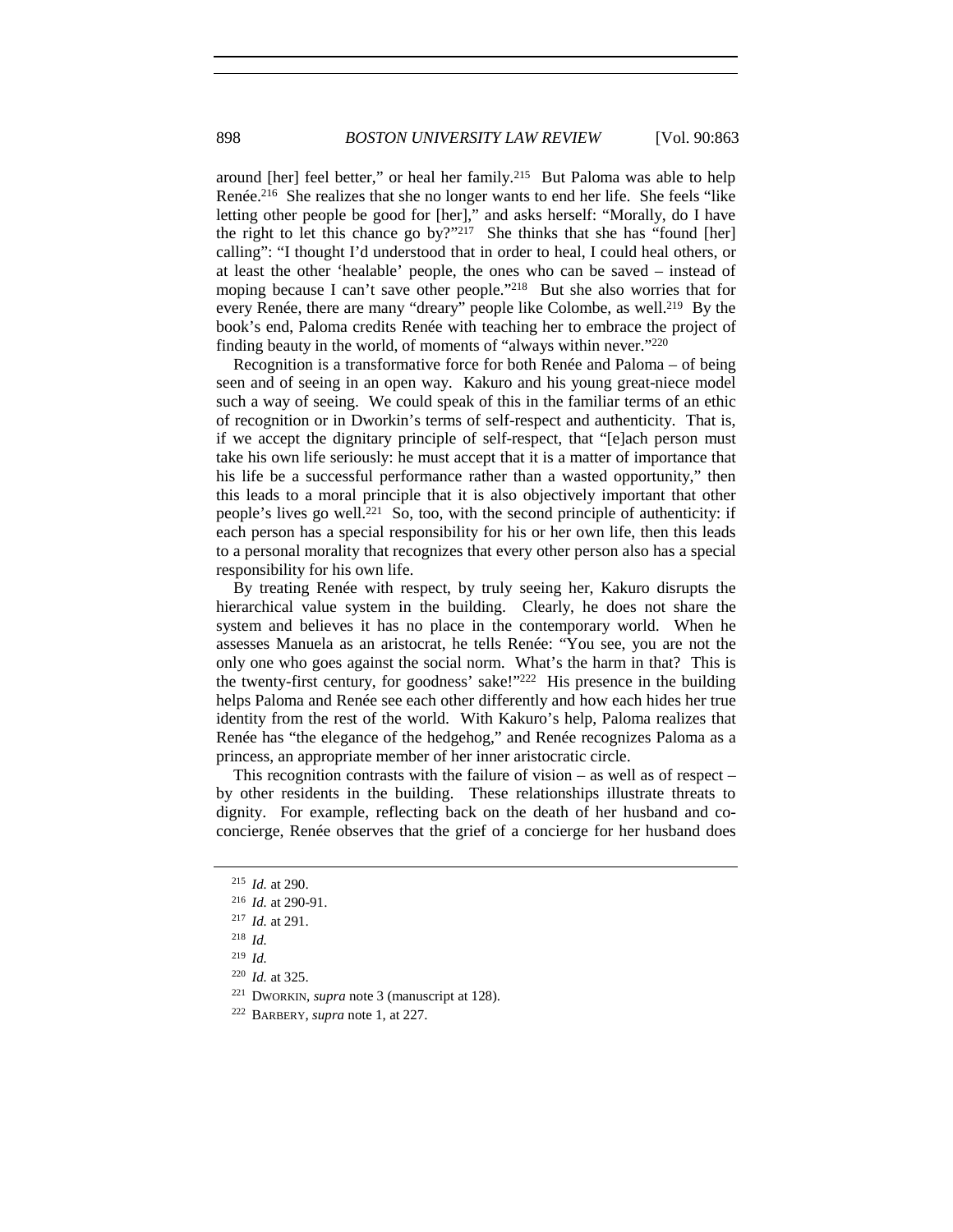not register in the same way as the grief of a family for a resident. When Kakuro comes to Paloma's apartment, crying, to tell her of Renée's accident and death, her mother is at first alarmed, squeezing Paloma's hand very hard, but then is relieved when she learns that "Renée" is Madame Michel, the concierge. This reaction disgusts Kakuro and alienates Paloma.223

Through Renée's interactions with residents other than Paloma and Kakuro, the author illustrates how people fail to see Renée or to respect her boundaries. When Paloma's sister rings Renée's door at seven o'clock on a Sunday morning, and expresses amazement to learn that there are hours when the concierge is unavailable, she then fumes to her mother, calling Renée a "nonentity."<sup>224</sup> When Renée is off-duty on Sunday afternoon, on her way to watch a film with Kakuro, a resident tells her to water the plants since she is already on the stairwell. After she begins to shed her external protective shell, and is on Kakuro's arm, ready to go out to dinner for his birthday, her hair newly cut and wearing a dress procured by Manuela from a client's deceased mother, the residents of the building do not recognize her, addressing her as Madame. When their lack of recognition astonishes her, Kakuro replies: "It is because they have never seen you. . . . I would recognize you anywhere."225

#### III. REFLECTIONS ON NARRATIVE IN LIFE, LAW, AND LITERATURE

I have argued that Dworkin's forthcoming book, *Justice for Hedgehogs*, goes well beyond the four corners of conventional jurisprudence to offer an ambitious argument for the unity of value. Although law is a very small part of the book, some of its methodology is evocative of a work in law and literature. Both a careful examination of interpretation and the use of analogies between life and art, or life and narrative, play a constitutive role in his project. Indeed, his choice to address his reader as "you" creates an intimate style evocative of a literary, rather than a jurisprudential, work. Moreover, Dworkin's normative argument about how to integrate ethics and morality offers a narrative view of life and of personal responsibility: "Each person," he argues, "has a special, personal responsibility for identifying what counts as success in his own life; he has a personal responsibility to create that life through a coherent narrative that he himself has chosen and endorses."226 He proposes to unite personal ethics and personal morality by demonstrating how acceptance of these two principles spills over into recognition of the objective importance of other people's lives and narrative responsibilities. His method engages a "first person," rather than "third person," approach to ethics that examines how people think about the decisions they confront. It has been useful, thus, to read his book in light of the best-selling novel, *The Elegance of the Hedgehog*, which deploys two alternating first-person narratives, those of

<sup>223</sup> *Id.* at 322.

<sup>224</sup> *Id.* at 241, 253.

<sup>225</sup> *Id.* at 303.

<sup>226</sup> DWORKIN, *supra* note 3 (manuscript at 128).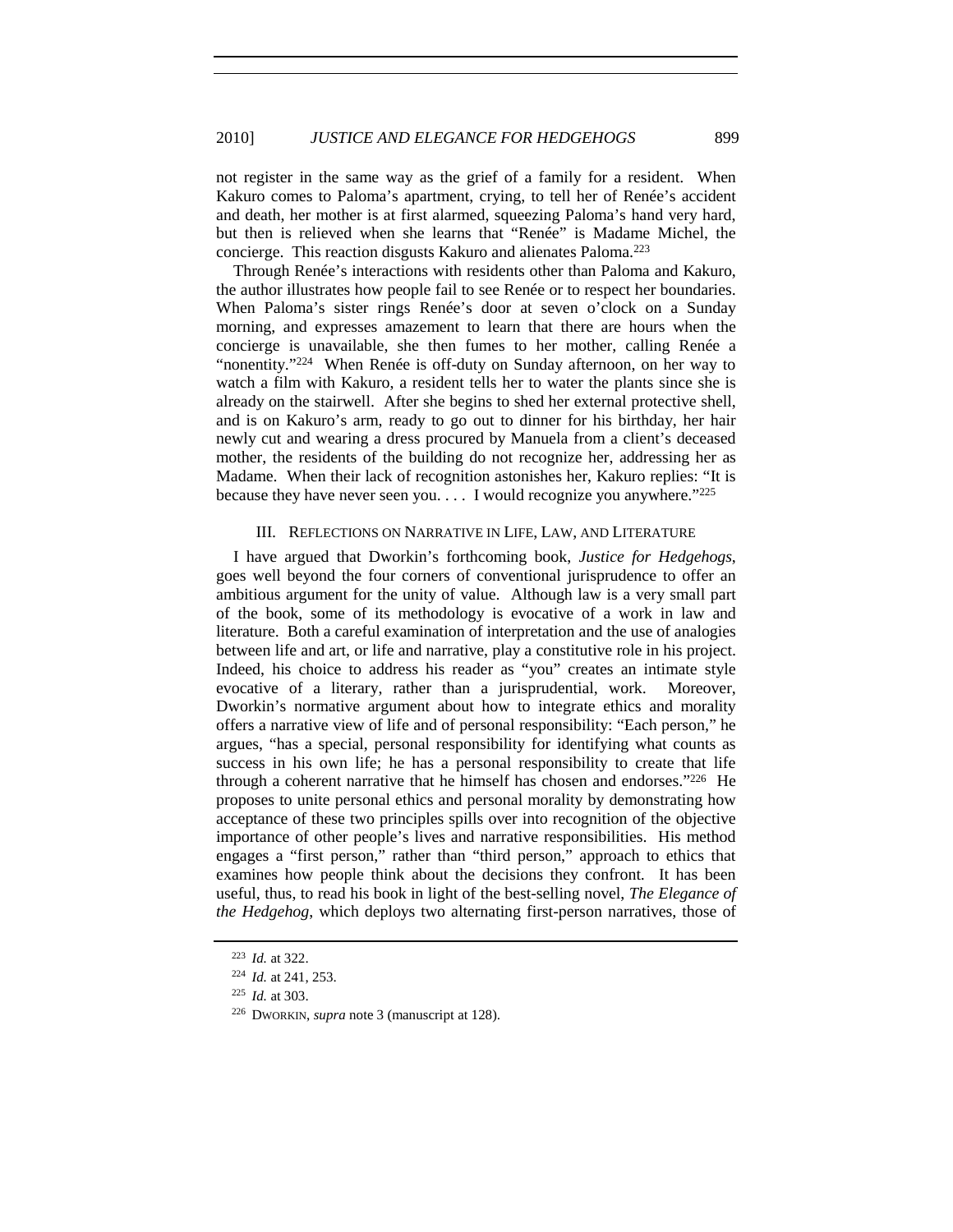Renée and Paloma, to explore "the bearing philosophy could really have on one's life."227 I have explored the contrast between Dworkin's use of the hedgehog – to connote faith in value holism – and Barbery's – to capture the concealed elegance of a closet intellectual. These books proved to have some surprising, and illuminating, points of convergence and divergence: the novel's characters, I have argued, accept a special responsibility to make something of their lives. Like Dworkin, they ponder the meaning of life and of art and the challenge posed by our animal nature.

But both authors' use of narrative invite us to consider the reasons that people resort to the use of narratives. In law, for example, one premise of the keen interest in storytelling a few decades ago was that bringing new narratives to law, having outsiders tell their stories, could challenge the status quo and disrupt settled understandings that excluded outsiders from full acceptance and equality.228 As Kim Scheppele observed in the introduction to one prominent symposium on storytelling, telling alternate stories is a way of challenging "the way we do things around here."<sup>229</sup> Scheppele contends that "[s]tories carry power because they have the ability to convey truths."230 This is the disruptive power about which Minow wrote in another collection on law and stories.<sup>231</sup> Feminist theorists and critical race theorists urged, for example, putting forth many stories so that previously excluded perspectives would be heard. Renée's narrative, no doubt, is one of an outsider, whose self-imposed solitary life was a response to unjust background conditions and expected class prejudice. Yet her closet intellectual life brings out Paloma's story – one of a child of privilege who questions the value system of those around her. One effect of Barbery's use of these narratives might be, then, to cause readers to wonder about whether, in their own lives, they manifest a similar lack of vision to those of the building residents in their own dealing with people they encounter in everyday life who are different, less privileged, in serving positions, and the like. Manuela is an aristocrat, Renée observes, because she maintains her dignity despite the indignities she encounters as a cleaning woman.232 Renée's narrative might also lead the non-French reader to wonder how class prejudice and hierarchy in France is similar to or different from that

<sup>227</sup> Musumeci Interview with Barbery, *supra* note 19 (quoting Barbery describing her "desire to anchor philosophy to a story").

<sup>228</sup> *See, e.g.*, Kim Lane Scheppele, *Foreword: Telling Stories*, 87 MICH. L. REV. 2073 (1989).

<sup>229</sup> *Id.* at 2074.

<sup>230</sup> *Id.* at 2075. 231 *See* Minow, *supra* note 32, at 33.

<sup>&</sup>lt;sup>232</sup> This story might remind readers, particularly feminist theorists, of the challenging issues raised by the commodification (or outsourcing) of care and housework, of the personal and political morality implicated by what Joan Tronto has called "the nanny question." *See* Joan C. Tronto, *The "Nanny" Question in Feminism*, HYPATIA, Spring 2002, at 34.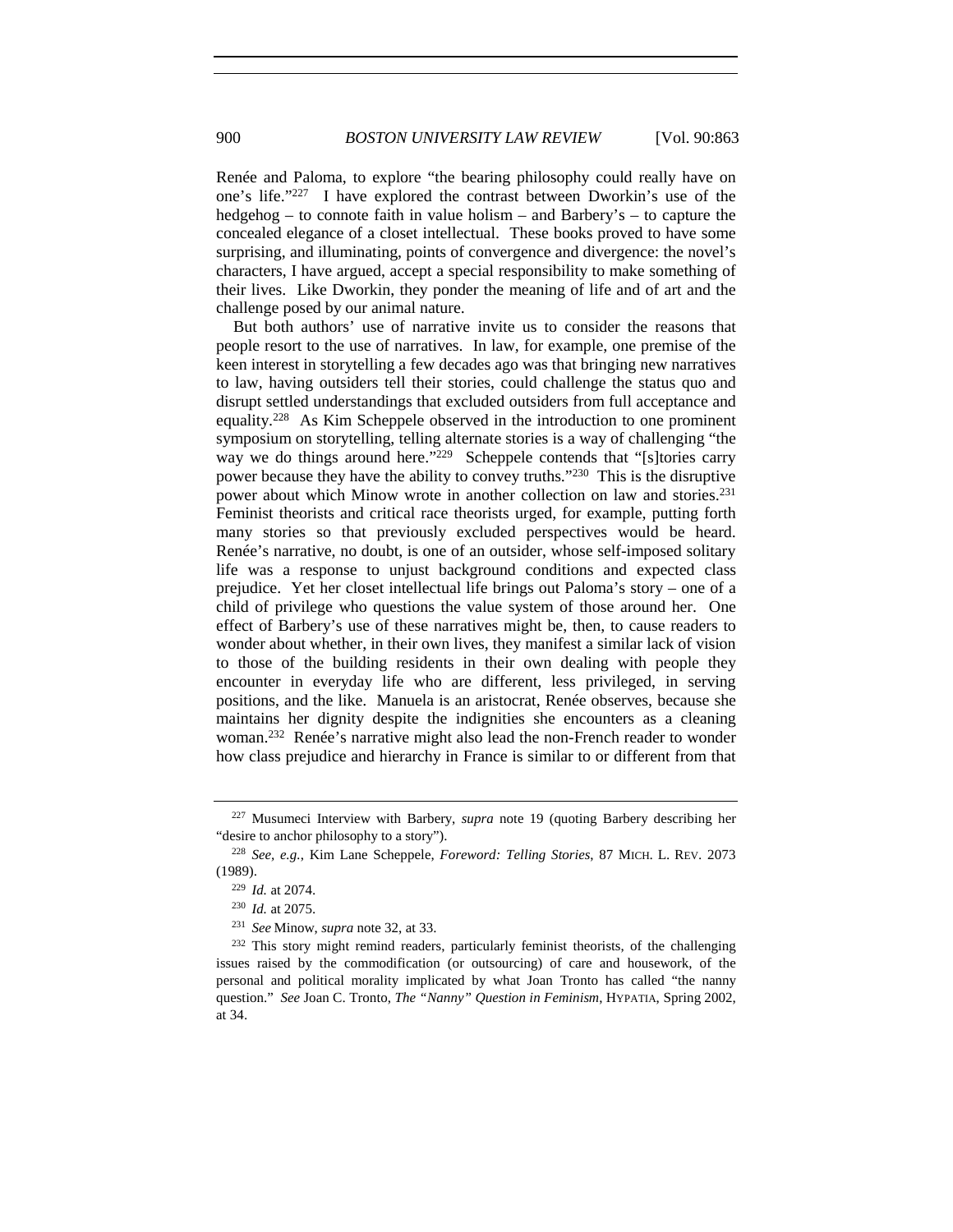in the United States, where the American Dream is that people of the humblest origins can rise to the greatest heights. The reader might also wonder about the narrative the author does not provide: that of Kakuro and how he was able to develop a way of seeing that broke free of class prejudice and the preconceptions of those around him. Was it because he grew up in Japan instead of France? Reading these narratives in light of Dworkin's dignitary principles also suggests the importance of dignity, of "a right to be treated as a human being whose dignity matters."233

Two decades after the initial flurry of interest in law and literature and in storytelling, legal academics appear to retain considerable interest in these methods and their possible insights on basic matters of justice.<sup>234</sup> Of continuing value, for example, is James Boyd White's observation that great works of literature may allow a person engaging with them to become an "ideal reader," who "recognizes the claims of others" and develops "the virtues of toleration and of justice."<sup>235</sup> Both law and literature, he further argues, invite attention to questions of voice, justice, and community. For example, in "reading law," we can learn to ask: Whose voices are allowed to be heard, what relationships exist among them, and what kind of community shall we be?<sup>236</sup> The imminent publication of Dworkin's book provides a new The imminent publication of Dworkin's book provides a new opportunity to reflect on the connections between law and literature. No doubt, legal scholars – and other readers – will also reflect on the challenge Dworkin poses in arguing for value holism rather than value pluralism. On the one hand, the profusion of stories, as Minow suggests, seems to point us in the direction of pluralism. Dworkin's holism is at the level of principles. Although Dworkin's political morality has not been my focus in this Article, it warrants noting that by insisting on the principle of authenticity, and the corresponding special responsibility of each to identify and pursue value in his or her own life, Dworkin hews close to the core liberal commitment to personal autonomy or personal self-government. Pluralism remains to the extent that different people, making the best narrative of their lives, will make different choices, and government must not rob people of this special responsibility by compelling certain ethical choices over others. In other work, for example, I have offered a liberal feminist argument that both governmental action and restraint play a proper role in a formative project that helps prepare persons to be capable and responsible; but, by contrast to Dworkin, I do not seek to offer a general account of ethics and morality, hewing more closely to Rawls's political liberalism in this regard.237

<sup>233</sup> DWORKIN, *supra* note 3 (manuscript at 212).

<sup>234</sup> *See, e.g.*, RICHARD A. POSNER, LAW AND LITERATURE (3d ed. 2009).

<sup>235</sup> JAMES BOYD WHITE, HERACLES' BOW: ESSAYS ON THE RHETORIC AND POETICS OF THE LAW 93 (1985).

<sup>&</sup>lt;sup>236</sup> *Id.* at 42, 45-46.<br><sup>237</sup> See LINDA C. MCCLAIN, THE PLACE OF FAMILIES: FOSTERING CAPACITY, EQUALITY, AND RESPONSIBILITY 4-9, 16-49 (2006).